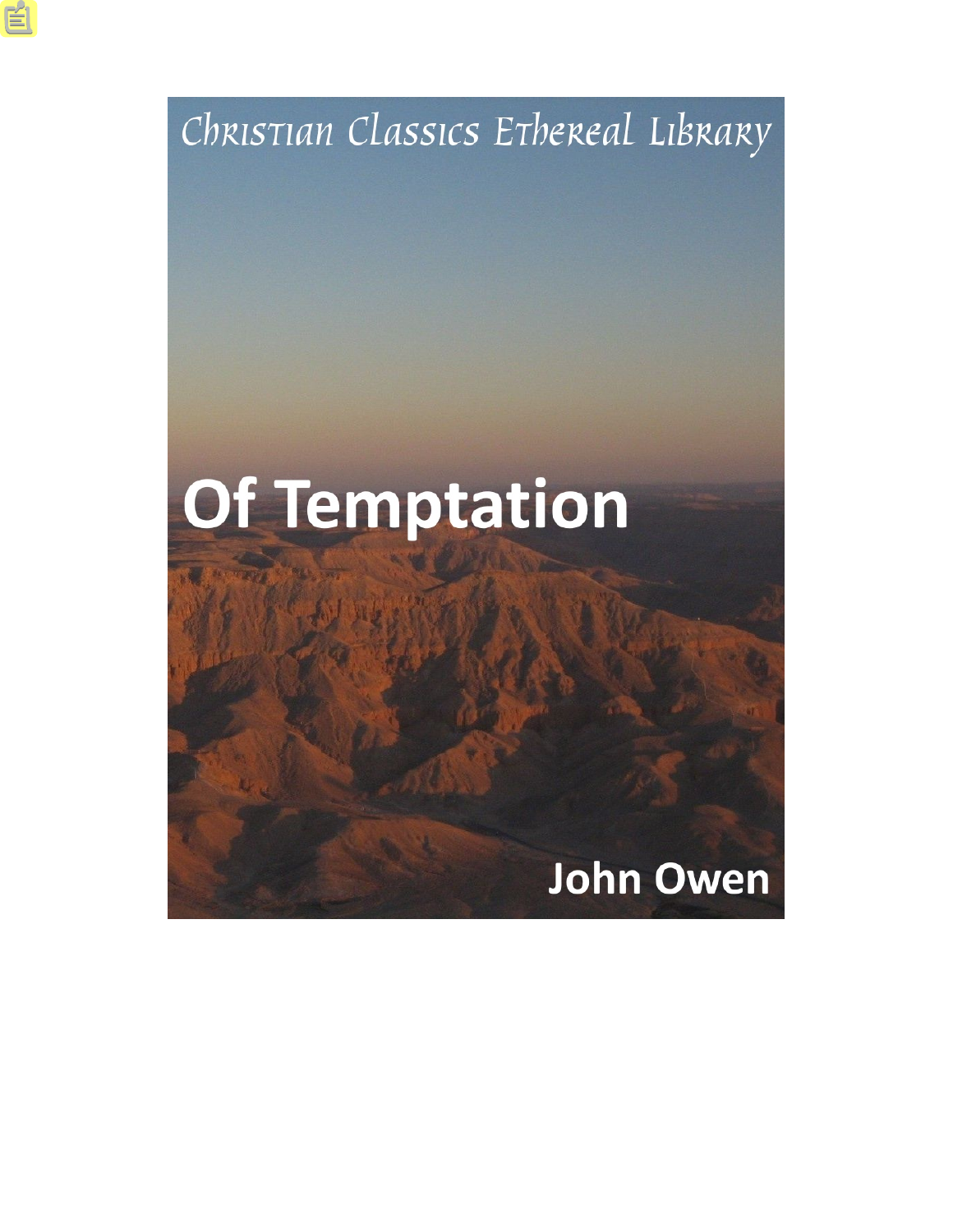

#### **Of Temptation**

- **Author(s):** Owen, John (1616-1683) **Publisher:** Grand Rapids, MI: Christian Classics Ethereal Library **Description:** "Watch and pray, that ye enter not into temptation: the spirit indeed is willing, but the flesh is weak" (Matt. 26:41). These words, which Jesus spoke to his disciples in the garden of Gethsemane, serve as the foundation for John Owen's treatise *Of Temptation*. Owen preached on the subject of temptation frequently during his many years of service as the dean and vice chancellor of Christ Church in Oxford--*Of Temptation* is the culmination of his discourses on the subject. In his treatise, Owen addresses the nature and power of temptation, the risk of entering into it, and the means of avoiding its danger. Owen defines temptation as anything with the ability to entice the Christian's mind or heart away from obedience to God and redirect it towards sin. Owen warns us that our power is not strong enough to protect us from temptation; rather, it is by God's power of preservation that we are saved. As Christians, we can guard ourselves against temptation in part by praying for God's power to help us resist it. His treatise teaches Christians how to recognize the threat of temptation and protect themselves against it. Emmalon Davis CCEL Staff Writer
	- **Subjects:** Doctrinal theology Creation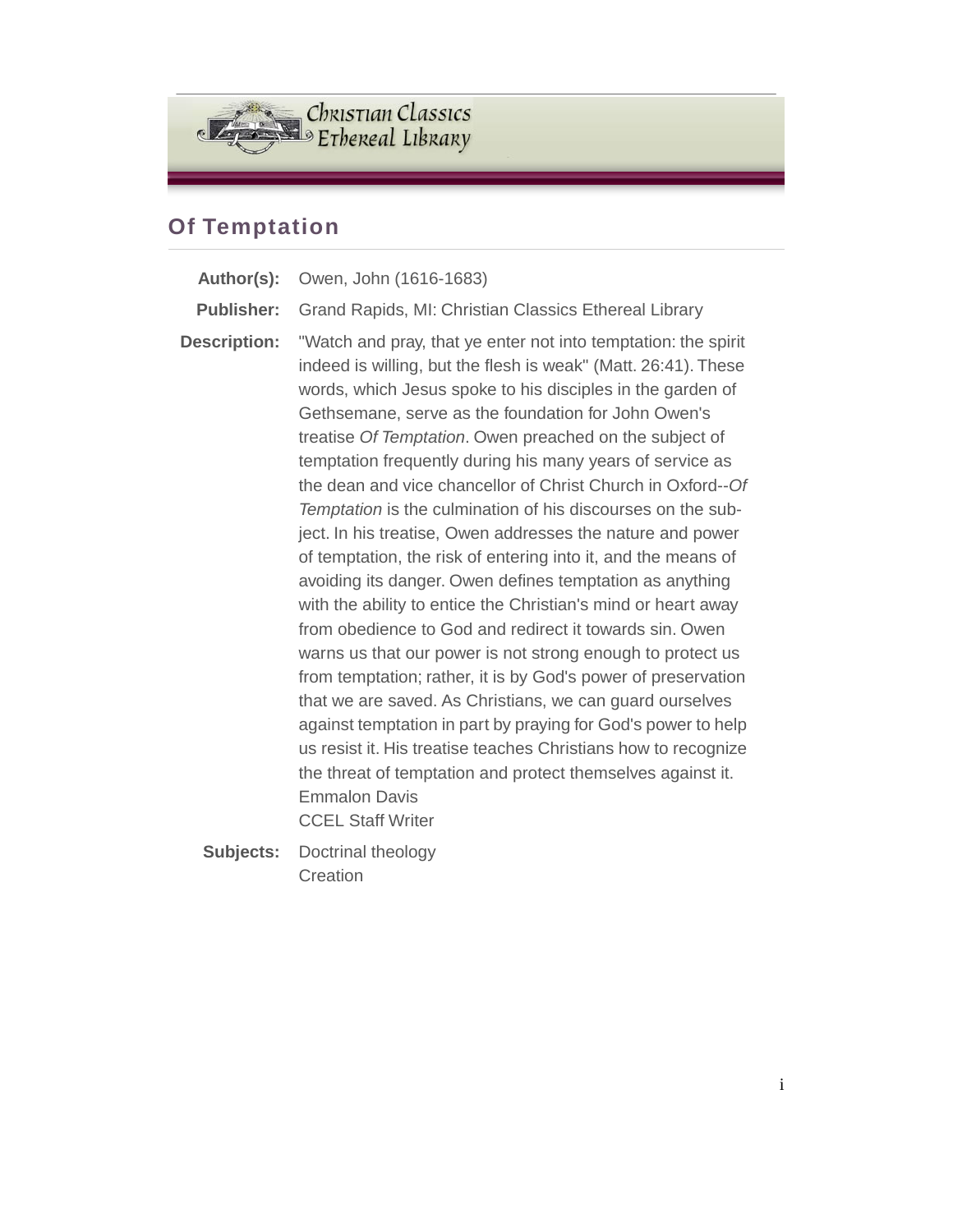#### Contents

| Of Temptation: the Nature and Power of it; the Danger of Entering into it; and the<br>Means of Preventing that Danger | $\mathbf{1}$   |
|-----------------------------------------------------------------------------------------------------------------------|----------------|
| Title page.                                                                                                           | 1              |
| Prefatory note.                                                                                                       | $\overline{2}$ |
| To the reader.                                                                                                        | $\overline{4}$ |
| Chapter I.                                                                                                            | 6              |
| Chapter II.                                                                                                           | 11             |
| Chapter III.                                                                                                          | 15             |
| Chapter IV.                                                                                                           | 30             |
| Chapter V.                                                                                                            | 35             |
| Chapter VI.                                                                                                           | 39             |
| Chapter VII.                                                                                                          | 43             |
| Chapter VIII.                                                                                                         | 49             |
| Chapter IX.                                                                                                           | 60             |
| Indexes                                                                                                               | 63             |
| Index of Scripture References                                                                                         | 64             |
| Greek Words and Phrases                                                                                               | 66             |
| Latin Words and Phrases                                                                                               | 67             |
| Index of Pages of the Print Edition                                                                                   | 68             |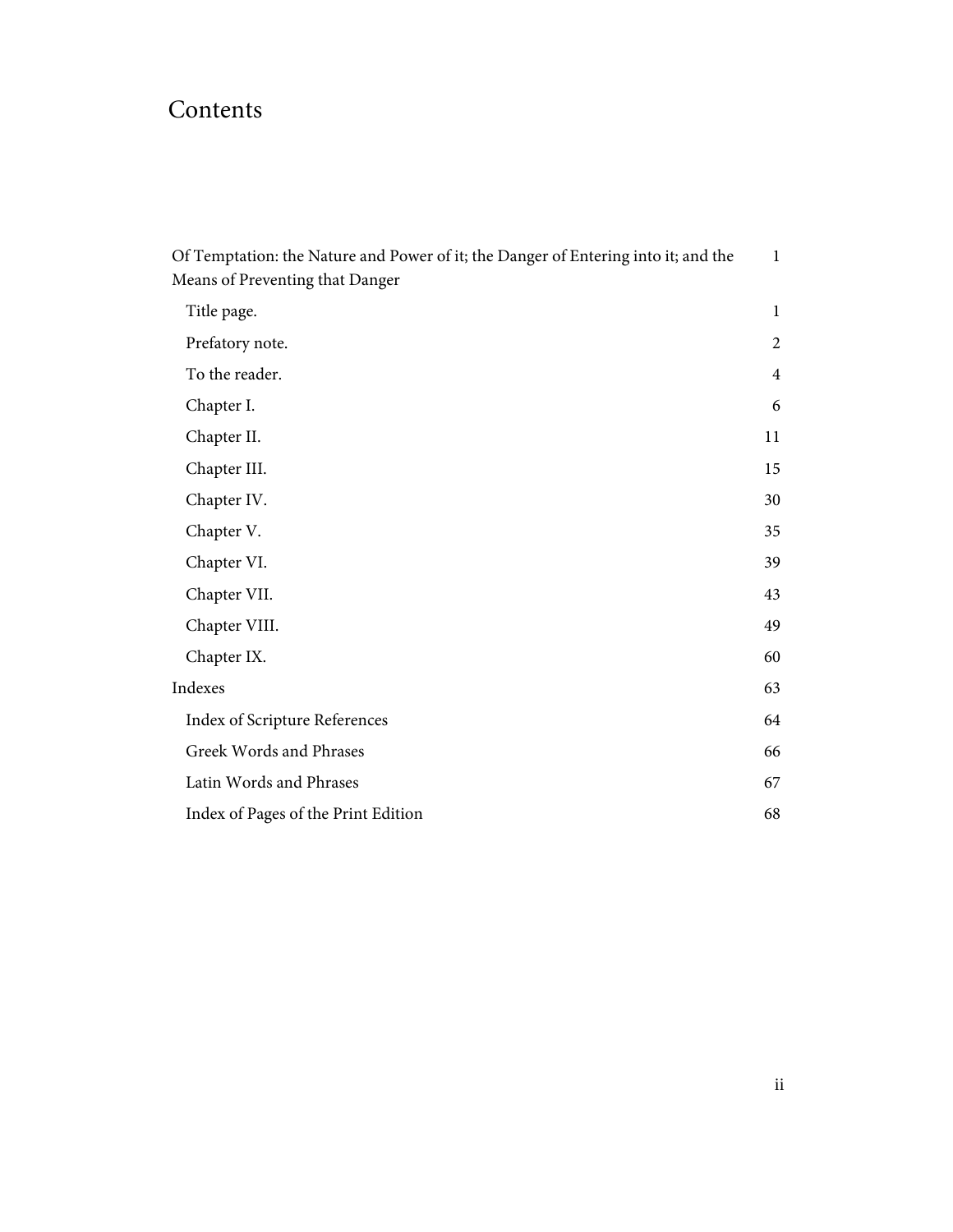

This PDF file is from the Christian Classics Ethereal Library, [www.ccel.org.](http://www.ccel.org) The mission of the CCEL is to make classic Christian books available to the world.

- This book is available in PDF, HTML, ePub, Kindle, and other formats. See <http://www.ccel.org/ccel/owen/temptation.html>.
- Discuss this book online at [http://www.ccel.org/node/2885.](http://www.ccel.org/node/2885)

The CCEL makes CDs of classic Christian literature available around the world through the Web and through CDs. We have distributed thousands of such CDs free in developing countries. If you are in a developing country and would like to receive a free CD, please send a request by email to [cd-request@ccel.org.](mailto:cd-request@ccel.org)

The Christian Classics Ethereal Library is a self supporting non-profit organization at Calvin College. If you wish to give of your time or money to support the CCEL, please visit [http://www.ccel.org/give.](http://www.ccel.org/give)

This PDF file is copyrighted by the Christian Classics Ethereal Library. It may be freely copied for non-commercial purposes as long as it is not modified. All other rights are reserved. Written permission is required for commercial use.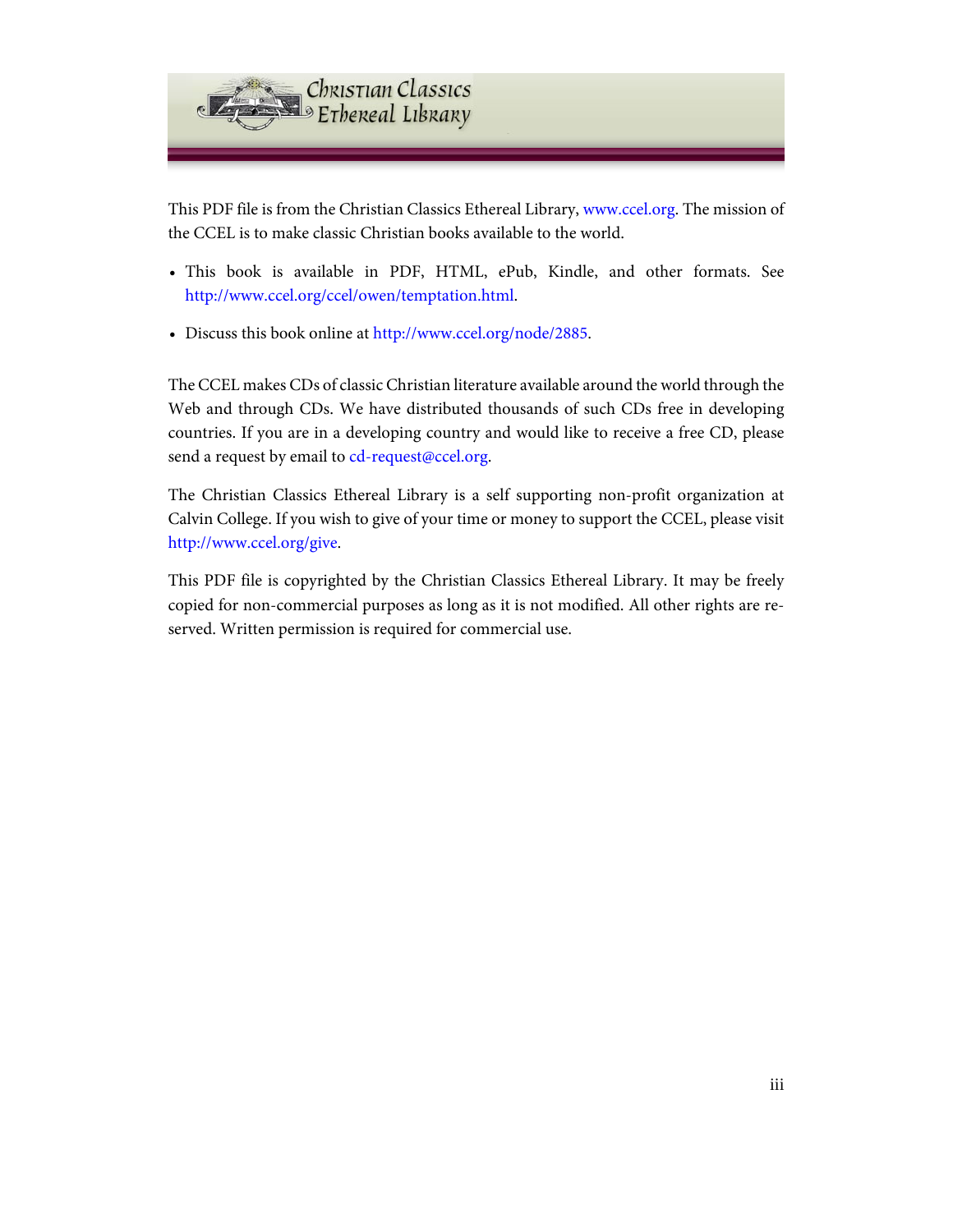OF TEMPTATION:

<span id="page-4-0"></span>THE NATURE AND POWER OF IT; THE DANGER OF ENTERING INTO IT; AND THE MEANS OF PREVENTING THAT DANGER:

WITH

A RESOLUTION OF SUNDRY CASES THEREUNTO BELONGING.

"Because thou hast kept the word of my patience, I also will keep thee from the hour of temptation, which shall come upon all the world, to try them that dwell upon the

earth."-[Rev. iii. 10.](http://www.ccel.org/study/Bible:Rev.3.10)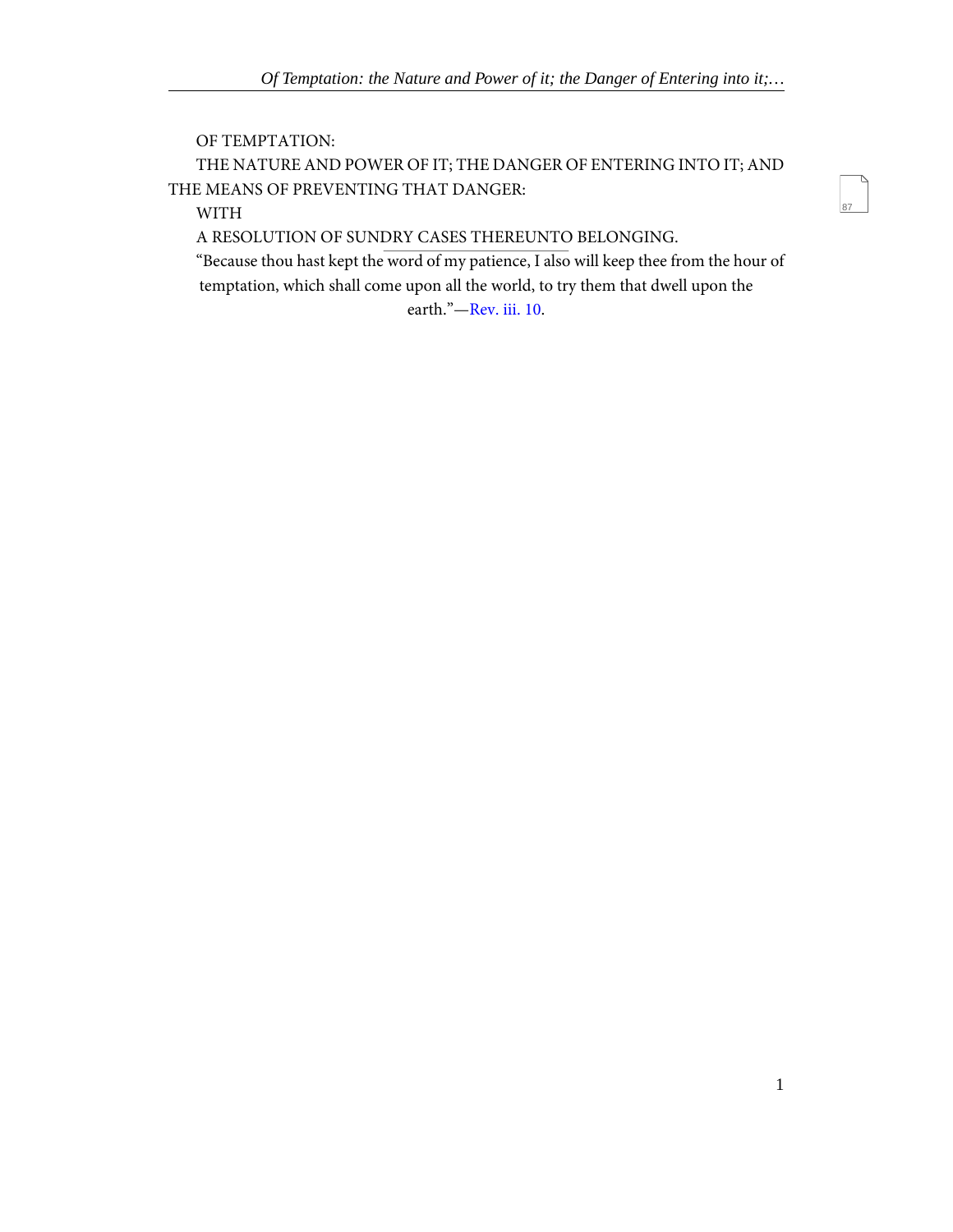8<sub>8</sub>

#### **Prefatory note.**

<span id="page-5-0"></span>This small work of Dr. Owen on "Temptation" appeared in 1658. He had been urged to publish it by the solicitations of friends to whose opinion he paid deference. The probability is, that they had already heard the substance of it in discourses from the pulpit; and from an expression in the closing exhortation (see p. 150), the discourses must have been delivered at Oxford. The motives of the author in committing it to the press are still farther evinced in some allusions to the character of the times, which will be found both in the preface and in the treatise itself. The vigilant eye of Owen detected certain mischievous effects accruing from the eminent success which had attended hitherto the efforts of the party with whom he acted. The fear of a common danger had formerly kept them united in their views and movements, while it lead them to depend upon the true source of all strength and hope. They were now sinking into those strifes and divisions which paved the way for the restoration of monarchy; and Owen speaks of "a visible declension from reformation seizing upon the professing party of these nations." There is a tone of indignant and yet pathetic faithfulness in his language, as he recurs to the subject of this declension in the body of the treatise: "He that should see the prevailing party of these nations, many of them in rule, power, and favour, with all their adherents, and remember that they were a colony of Puritans, whose habitation was a 'low place,' as the prophet speaks of the city of God, translated by a high hand to the mountains they now possess, cannot but wonder how soon they have forgot the customs, manners, ways, of their own old people, and are cast into the mould of them that went before them in the places whereunto they are translated." Owen may have feared the issue of prevailing divisions, and anticipated the revival of the intolerant system which the patriotism of the Long Parliament and the military genius of Cromwell overthrew. Under the impression than an hour of temptation had come, and that the best security for religious principles was the advancement of personal godliness, he published the following treatise.

Whatever motives incited him to the preparation of it, the whole work, with the exception of a few paragraphs, might have been written, with set purpose, for the people of God in every age. In no work is the sound judgment of our author more conspicuous. He avoids all fanciful speculations into the mysteries of satanic agency, such as were too common on this theme. He is too much in earnest that his readers should be brought into a condition of safety against the wiles of the devil, to break the force of his warnings and entreaties by ingenious speculations and irrelevant learning. Not merely in the warm appeals interspersed with his expositions, but in the patient care with which no nook of the heart is left unsearched, does the deep solicitude of Owen for the spiritual welfare of his readers appear. To one who reads the treatise in the spirit with which the author wrote it,—simply that he may judge his own heart, and know what temptation means, and be fully on his guard against it,—the effect is far beyond what the mere wealth of fancy or the arts of rhetoric could produce.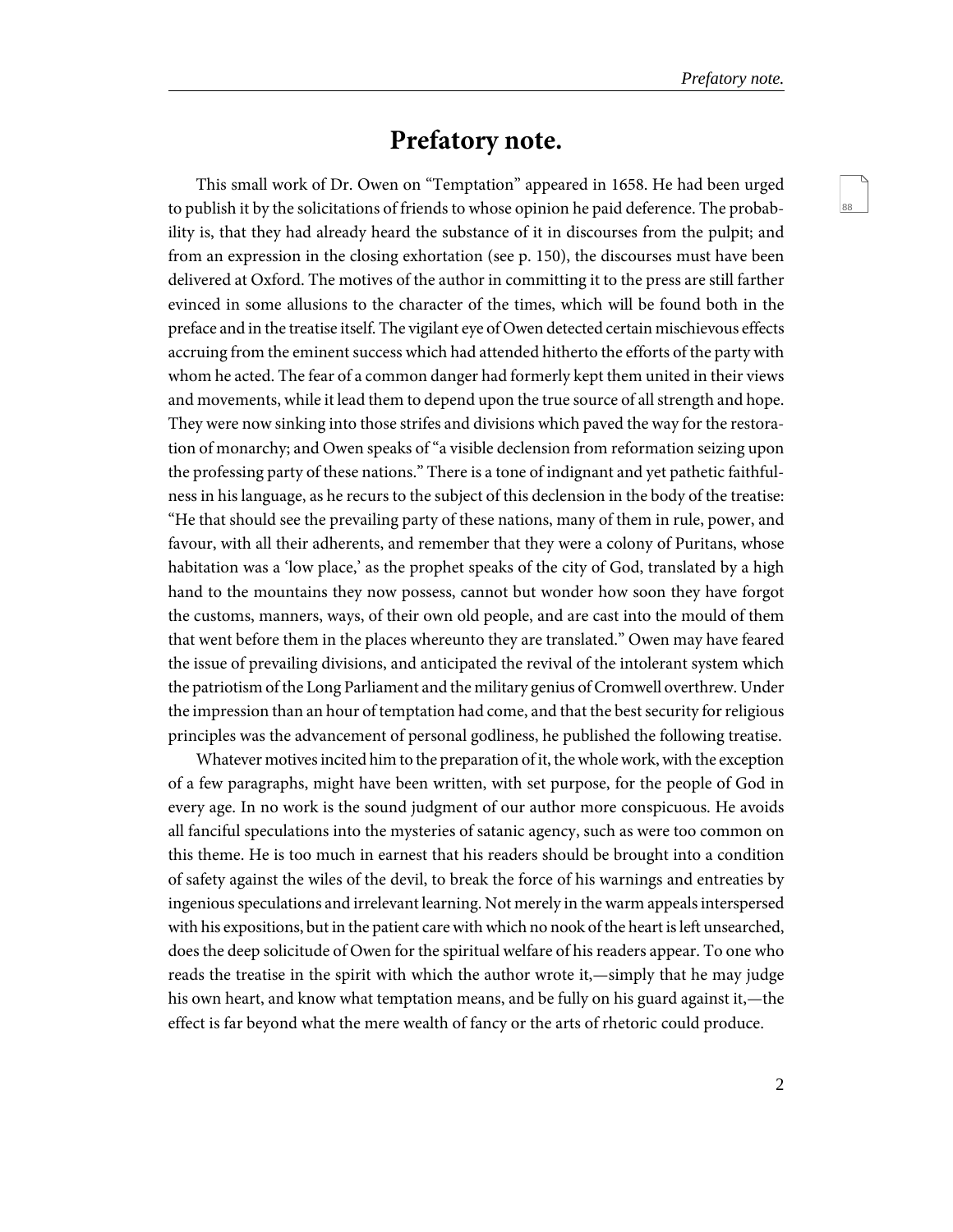From the text, [Matt. xxvi. 41,](http://www.ccel.org/study/Bible:Matt.26.41) the author considers in succession three topics educed from it:—temptation, the means by which it prevails, and the way of preventing it. The most of the treatise is occupied with the last topic,—the means of prevention. It is subdivided into inquiries,—as to the evidence by which a man may know that he has entered into temptation, the directions requisite to prevent entering into it, and the seasons when temptation may be apprehended. The discussion of this last inquiry merges very much into an illustration of the Christian duty of watchfulness, and the treatise is closed by a general exhortation to this duty. Slight defects in the arrangement, the renewed discussion of a point after it had been quitted, and the disproportionate space accorded to some parts of the subject, are explained, perhaps by the circumstance that the treatise was originally a series of discourses.—Ed.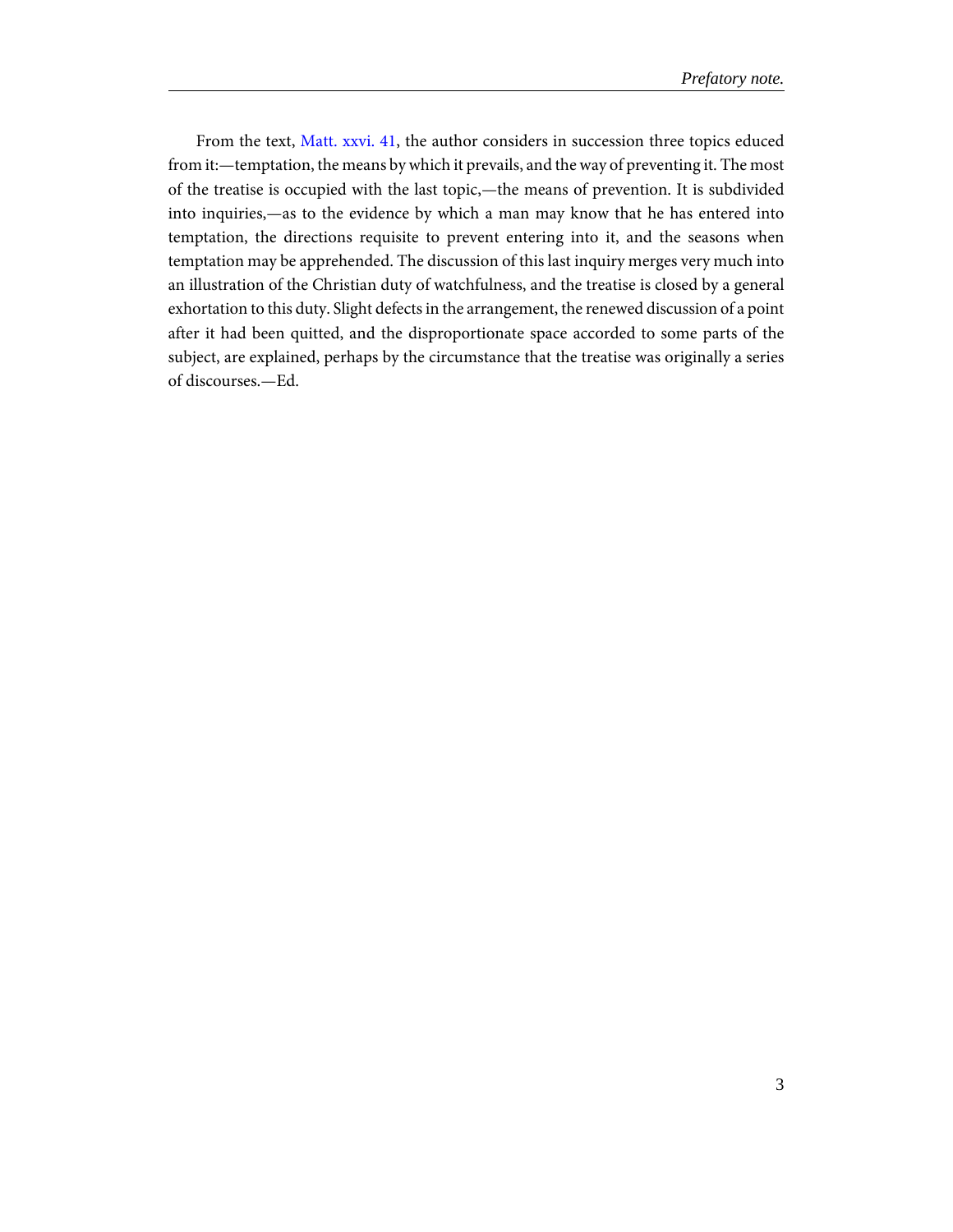#### **To the reader.**

<span id="page-7-0"></span>Christian Reader,

If thou art in any measure awake in these days wherein we live, and hast taken notice of the manifold, great, and various temptations wherewith all sorts of persons that know the Lord and profess his name are beset, and whereunto they are continually exposed, with what success those temptations have obtained, to the unspeakable scandal of the gospel, with the wounding and ruin of innumerable souls, I suppose thou wilt not inquire any farther after other reasons of the publishing of the ensuing warnings and directions, being suited to the times that pass over us, and thine own concernment in them. This I shall only say to those who think meet to persist in any such inquiry, that though my first engagement for the exposing of these meditations unto public view did arise from the desires of some, whose avouching the interest of Christ in the world by personal holiness and constant adhering to every thing that is made precious by its relation to him, have given them power over me to require at any time services of greater importance; yet I dare not lay my doing of it so upon that account, as in the least to intimate that, with respect to the general state of things mentioned, I did not myself esteem it seasonable and necessary. The variety of outward providences and dispensations wherewith I have myself been exercised in this world, with the inward trials they have been attended withal, added to the observation that I have had advantages to make of the ways and walkings of others,—their beginnings, progresses, and endings, their risings and falls, in profession and conversation, in darkness and light,—have left such a constant sense and impression of the power and danger of temptations upon my mind and spirit, that, without other pleas and pretences, I cannot but own a serious call unto men to beware, with a discovery of some of the most eminent ways and means of the prevalency of present temptations, to have been, in my own judgement, in this season needful.

But now, reader, if thou art amongst them, who takest no notice of these things, or carest not for them,—who hast no sense of the efficacy and dangers of temptations in thine own walking and profession, nor hast observed the power of them upon others,—who discernest not the manifold advantages that they have got in these days, wherein all things are shaken, nor hast been troubled or moved for the sad successes they have had amongst professors; but supposest that all things are well within doors and without, and would be better couldst thou obtain fuller satisfaction to some of thy lusts in the pleasures or profits of the world,—I desire thee to know that I write not for thee, nor do esteem thee a fit reader or judge of what is here written. Whilst all the issues of providential dispensations, in reference to the public concernments of these nations, are perplexed and entangled, the footsteps of God lying in the deep, where his paths are not known; whilst, in particular, unparalleled distresses and strange prosperities are measured out to men, yea, to professors; whilst a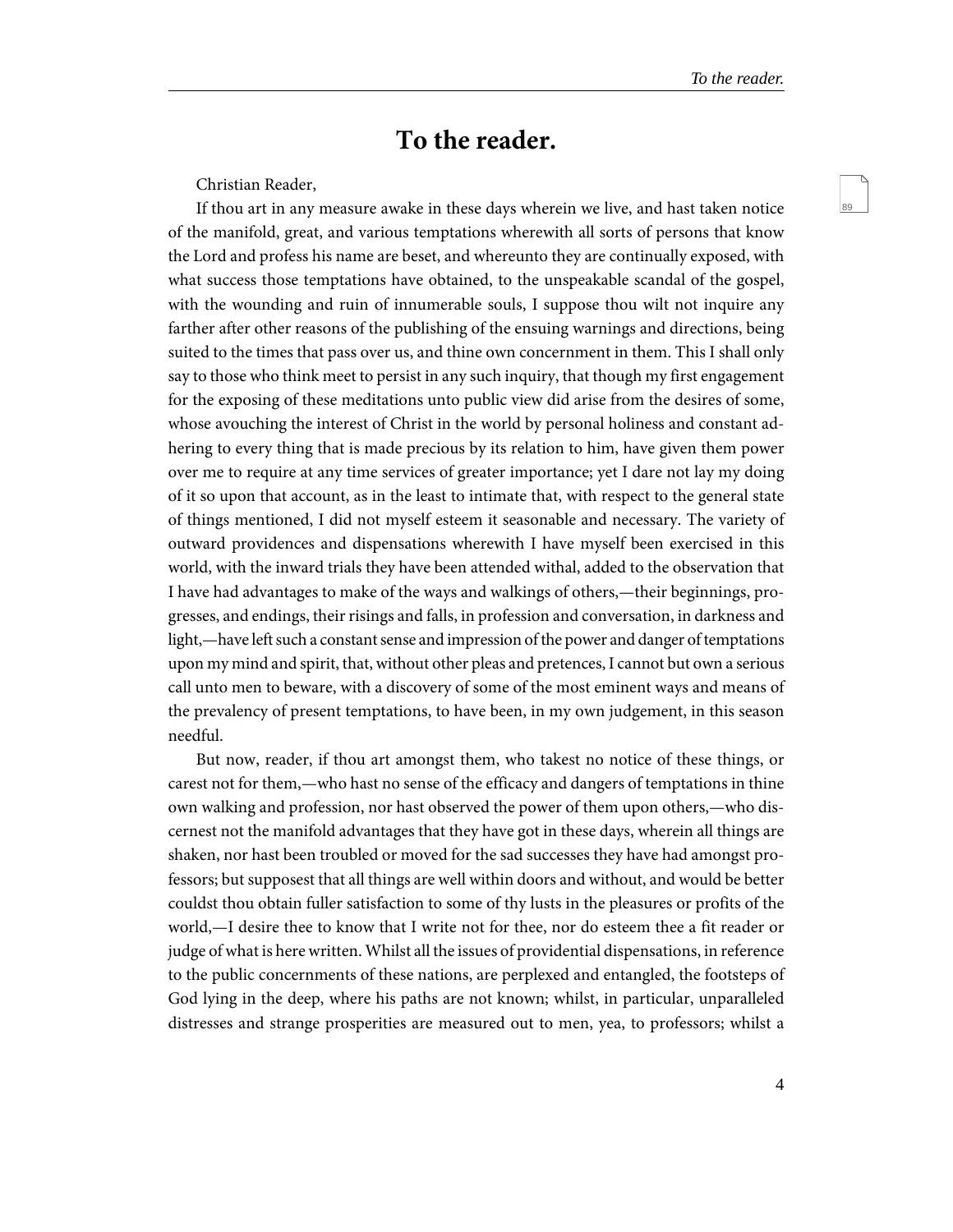spirit of error, giddiness, and delusion goes forth with such strength and efficacy, as it seems to have received a commission to go and prosper; whilst there are such divisions, strifes, emulations, attended with such evil surmises, wrath, and revenge, found amongst brethren; whilst the desperate issues and products of men's temptations are seen daily in partial and total apostasy, in the decay of love, the overthrow of faith, our days being filled with fearful examples of backsliding, such as former ages never knew; whilst there is a visible declension from reformation seizing upon the professing party of these nations, both as to personal holiness and zeal for the interest of Christ;—he that understands not that there is an "hour of temptation" come upon the world, to "try them that dwell upon the earth," is doubtless either himself at present captivated under the power of some woful lust, corruption, or temptation, or is indeed stark blind, and knows not at all what it is to serve God in temptations. With such, then, I have not at present to do. For those who have in general a sense of these things,—who also, in some measure are able to consider that the plague is begun, that they may be farther awakened to look about them, lest the infection have approached nearer to them, by some secret and imperceptible ways, than they did apprehend; or lest they should be surprised at unawares hereafter by any of those temptations that in these days either waste at noon or else walk in darkness,—is the ensuing warning intended. And for the sake of them that mourn in secret for all the abominations that are found among and upon them that profess the gospel, and who are under the conduct of the Captain of their salvation, fighting and resisting the power of temptations, from what spring soever they rise in themselves, are the ensuing directions proposed to consideration.

That our faithful and merciful High Priest, who both suffered and was tempted, and is on that account touched with the feeling of our infirmities, would accompany this small discourse with seasonable supplies of his Spirit and suitable mercy to them that shall consider it, that it may be useful to his servants for the ends whereunto it is designed, is the prayer of him who received this handful of seed from his storehouse and treasure.

John Owen.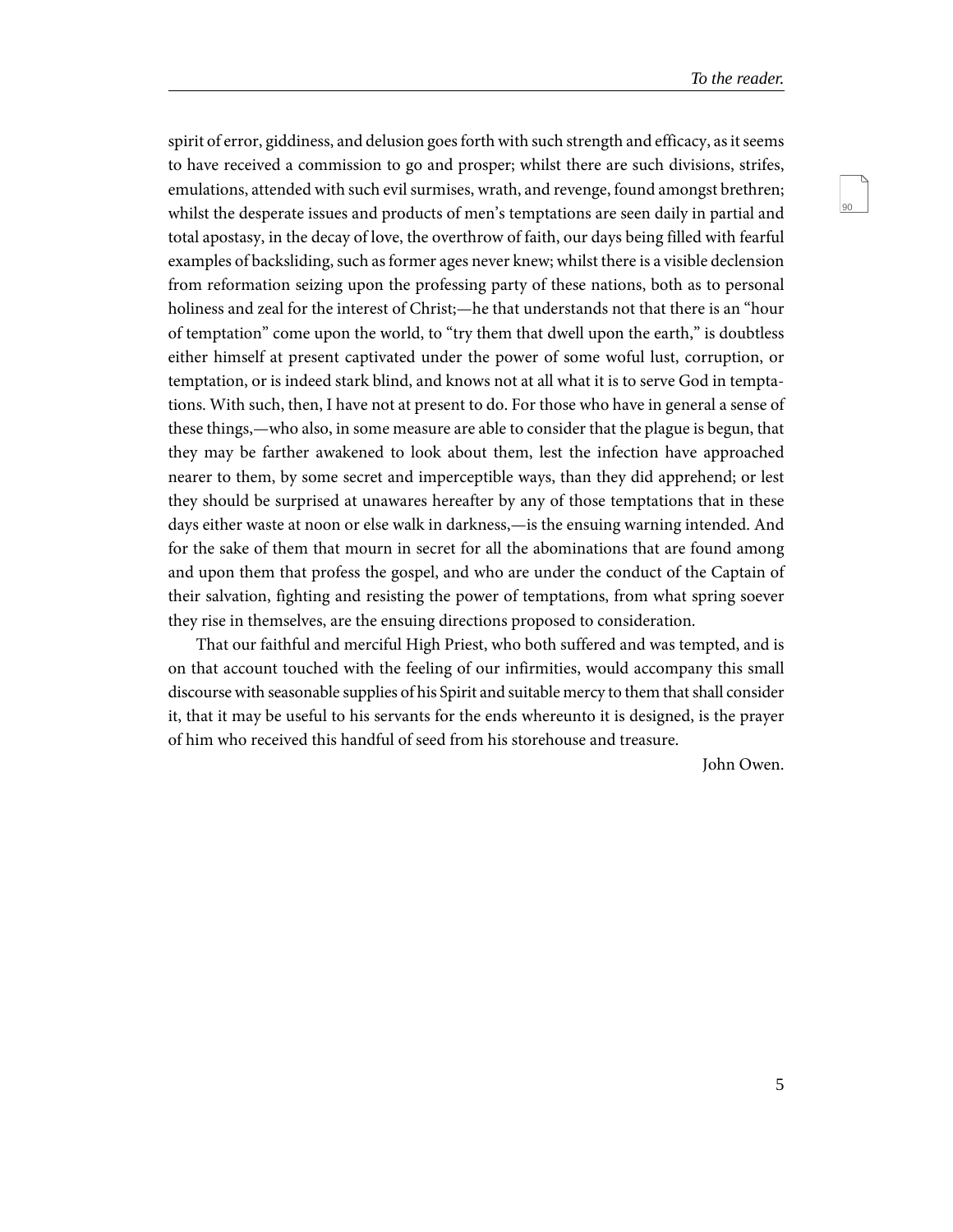92

#### **Chapter I.**

<span id="page-9-0"></span>The words of the text, that are the foundation of the ensuing discourse—The occasion of the words, with their dependence—The things specially aimed at in them—Things considerable in the words as to the general purpose in hand—Of the general nature of temptation, wherein it consists—The special nature of temptation—Temptation taken actively and passively—How God tempts any—His end in so doing—The way whereby he doth it—Of temptation in its special nature; of the actions of it—The true nature of temptation stated.

"Watch and pray, that ye enter not into temptation."—[Matt. xxvi. 41](http://www.ccel.org/study/Bible:Matt.26.41)

These words of our Saviour are repeated with very little alteration in three evangelists; only, whereas Matthew and Mark have recorded them as above written, Luke reporteth them thus: "Rise and pray, lest ye enter into temptation;" so that the whole of his caution seems to have been, "Arise, watch and pray, that ye enter not into temptation."

Solomon tells us of some that "lie down on the top of a mast in the midst of the sea," [Prov. xxiii. 34,](http://www.ccel.org/study/Bible:Prov.23.34)—men overborne by security in the mouth of destruction. If ever poor souls lay down on the top of a mast in the midst of the sea, these disciples with our Saviour in the garden did so. Their Master, at a little distance from them, was "offering up prayers and supplications, with strong crying and tears," [Heb. v. 7,](http://www.ccel.org/study/Bible:Heb.5.7) being then taking into his hand and beginning to  $^{\rm l}$ taste that cup that was filled with the curse and wrath due to their sins;—the Jews, armed for his and their destruction, being but a little more distant from them, on the other hand. Our Saviour had a little before informed them that that night he should be betrayed, and be delivered up to be slain; they saw that he was "sorrowful, and very heavy," [Matt. xxvi. 37](http://www.ccel.org/study/Bible:Matt.26.37); nay, he told them plainly that his "soul was exceeding sorrowful, even unto death," [verse 38](http://www.ccel.org/study/), and therefore entreated them to tarry and watch with him, now he was dying, and that for them. In this condition, leaving them but a little space, like men forsaken of all love towards him or care of themselves, they fall fast asleep! Even the best of saints, being left to themselves, will quickly appear to be less than men,—to be nothing. All our own strength is weakness, and all our wisdom folly. Peter being one of them,—who but a little before had with so much self-confidence affirmed that though all men forsook him, yet he never would so do,—our Saviour expostulates the matter in particular with him: [verse](http://www.ccel.org/study/) [40,](http://www.ccel.org/study/) "He saith unto Peter, Could you not watch with me one hour?" as if he should have said, "Art thou he, Peter, who but now boastedst of thy resolution never to forsake me? Is it likely that thou shouldst hold out therein, when thou canst not watch with me one hour? Is this thy dying for me, to be dead in security, when I am dying for thee?" And indeed it would be an amazing thing to consider that Peter should make so high a promise, and be immedi-

<sup>1</sup> [Heb. ii. 9;](http://www.ccel.org/study/Bible:Heb.2.9) [Gal. iii. 13;](http://www.ccel.org/study/Bible:Gal.3.13) [2 Cor. v. 21](http://www.ccel.org/study/Bible:2Cor.5.21).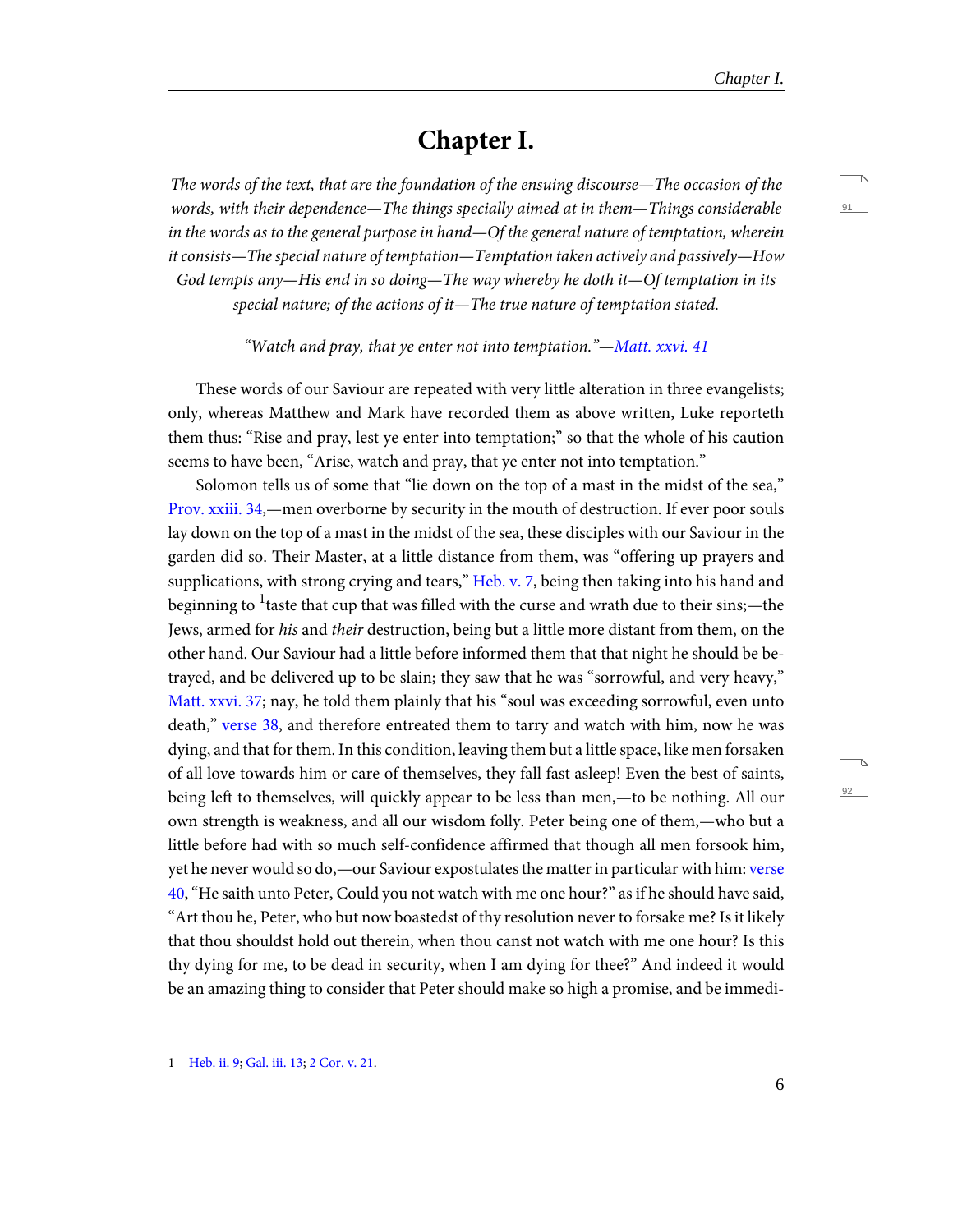ately so careless and remiss in the pursuit of it, but that we find the root of the same treachery abiding and working in our own hearts, and do see the fruit of it brought forth every day, the most noble engagements unto obedience quickly ending in deplorable negligence, [Rom. vii. 18](http://www.ccel.org/study/Bible:Rom.7.18).

In this estate our Saviour admonishes them of their condition, their weakness, their danger, and stirs them up to a prevention of that ruin which lay at the door: saith he, "Arise, watch and pray."

I shall not insist on the particular aimed at here by our Saviour, in this caution to them that were then present with him; the great temptation that was coming on them, from the scandal of the cross, was doubtless in his eye;—but I shall consider the words as containing a general direction to all the disciples of Christ, in their following of him throughout all generations.

There are three things in the words:—

I. The evil cautioned against,—temptation.

II. The means of its prevalency,—by our entering into it.

III. The way of preventing it,—watch and pray.

It is not in my thoughts to handle the common-place of temptations, but only the danger of them in general, with the means of preventing that danger; yet, that we may know what we affirm, and whereof we speak, some concernments of the general nature of temptation may be premised.

I. First, For the general nature of tempting and temptation, it lies among things indifferent; to try, to experiment, to prove, to pierce a vessel, that the liquor that is in it may be known, is as much as is signified by it. Hence God is said sometime to tempt; and we are commanded as our duty to tempt, or try, or search ourselves, to know what is in us, and to pray that God would do so also. So temptation is like a knife, that may either cut the meat or the throat of a man; it may be his food or his poison, his exercise or his destruction.

Secondly, Temptation in its special nature, as it denotes any evil, is considered either actively, as it leads to evil, or passively, as it hath an evil and suffering in it: so temptation is taken for affliction, [James i. 2;](http://www.ccel.org/study/Bible:Jas.1.2) for in that sense, we are to "count it all joy when we fall into temptation;" in the other, that we "enter not into it."

Again, actively considered, it either denotes in the tempter a design for the bringing about of the special end of temptation, namely, a leading into evil; so it is said, that "God tempts no man," [James i. 13,](http://www.ccel.org/study/Bible:Jas.1.13) with a design for sin as such;- or the general nature and end of temptation, which is trial; so "God tempted Abraham," [Gen. xxii. 1](http://www.ccel.org/study/Bible:Gen.22.1). And he proveth or tempteth by false prophets, [Deut. xiii. 3](http://www.ccel.org/study/Bible:Deut.13.3).

Now, as to God's tempting of any, two things are to be considered:—1. The end why he doth it; 2. The way whereby he doth it.

For the first, his general ends are two:—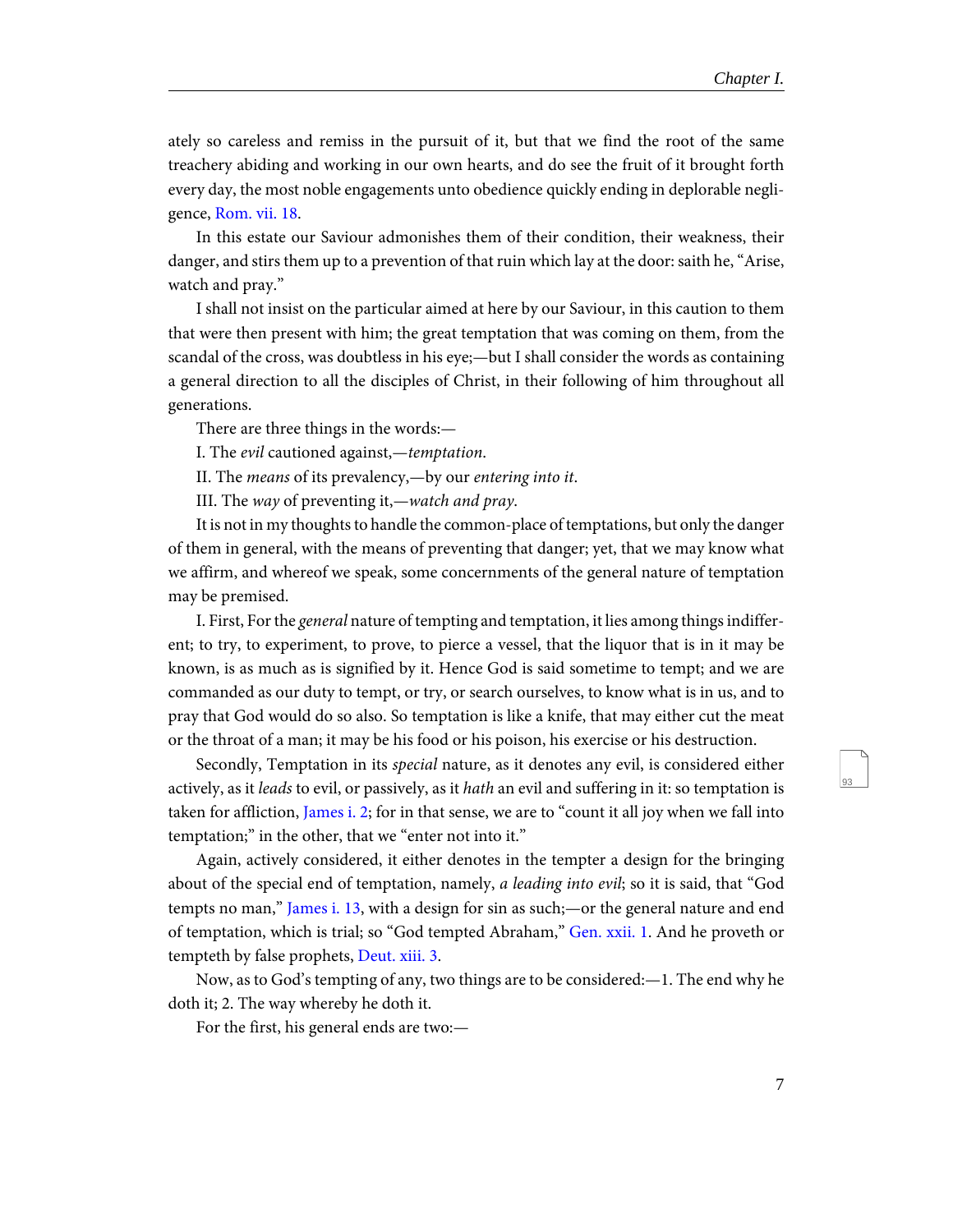(1.) He doth it to show unto man what is in him,—that is, the man himself; and that either as to his grace or to his corruption. (I speak not now of it as it may have a place and bear a part in judiciary obduration.) Grace and corruption lie deep in the heart; men oftentimes deceive themselves in the search after the one or the other of them. When we give vent to the soul, to try what grace is there, corruption comes out; and when we search for corruption, grace appears. So is the soul kept in uncertainty; we fail in our trials. God comes with a gauge that goes to the bottom. He sends his instruments of trial into the bowels and the inmost parts of the soul, and lets man see what is in him, of what metal he is constituted. Thus he tempted Abraham to show him his *faith*. Abraham knew not what faith he had (I mean, what power and vigour was in his faith) until God drew it out by that great trial and temptation.<sup>2</sup> When God says he knew it, he made Abraham to know it. So he tried Hezekiah to discover his *pride*; God left him that he might see what was in his heart, [2 Chron. xxxii.](http://www.ccel.org/study/Bible:2Chr.32.31) [31.](http://www.ccel.org/study/Bible:2Chr.32.31) He knew not that he had such a proud heart, so apt to be lifted up, as he appeared to have, until God tried him, and so let out his filth, and poured it out before his face. The issues of such discoveries to the saints, in thankfulness, humiliation, and treasuring up of experiences, I shall not treat of.

(2.) God doth it to show himself unto man, and that,—

[1.] In a way of preventing grace. A man shall see that it is God alone who keeps from all sin. Until we are tempted, we think we live on our own strength. Though all men do this or that, we will not. When the trial comes, we quickly see whence is our preservation, by standing or falling. So was it in the case of Abimelech, [Gen. xx. 6,](http://www.ccel.org/study/Bible:Gen.20.6) "I withheld thee."

[2.] In a way of renewing grace. He would have the temptation continue with St Paul, that he might reveal himself to him in the sufficiency of his renewing grace, [2 Cor. xii. 9.](http://www.ccel.org/study/Bible:2Cor.12.9) We know not the power and strength that God puts forth in our behalf, nor what is the sufficiency of his grace, until, comparing the temptation with our own weakness, it appears unto us. The efficacy of an antidote is found when poison hath been taken; and the preciousness of medicines is made known by diseases. We shall never know what strength there is in grace if we know not what strength there is in temptation. We must be tried, that we may be made sensible of being preserved. And many other good and gracious ends he hath, which he accomplisheth towards his saints by his trials and temptations, not now to be insisted on.

2. For the ways whereby God accomplisheth this his search, trial or temptation, these are some of them:—

(1.) He puts men on great duties, such as they cannot apprehend that they have any strength for, nor indeed have. So he tempted Abraham by calling him to that duty of *sacri*ficing his son;—a thing absurd to reason, bitter to nature, and grievous to him on all accounts

<sup>2</sup> [Gen. xxii. 1, 2.](http://www.ccel.org/study/Bible:Gen.22.1-Gen.22.2)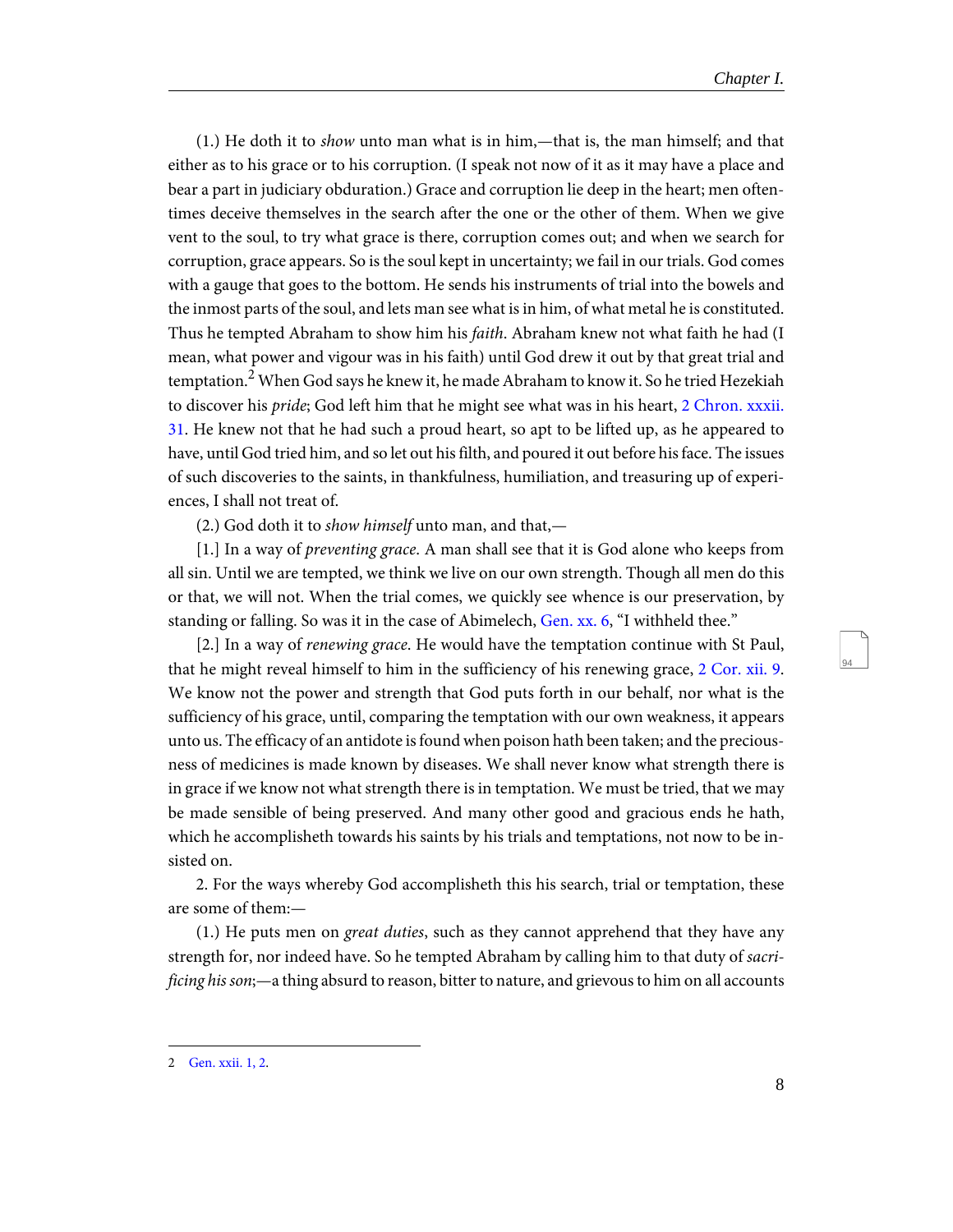whatever. Many men know not what is in them, or rather what is ready for them, until they are put upon what seems utterly above their strength; indeed, upon what is really above their strength. The duties that God, in an ordinary way, requires at our hands are not proportioned to what strength we have in ourselves, but to what help and relief is laid up for us in Christ; and we are to address ourselves to the greatest performances with a settled persuasion that we have not ability for the least. This is the law of grace; but yet, when any duty is required that is extraordinary, that is a secret not often discovered. In the yoke of Christ it is a trial, a temptation.

(2.) By putting them upon great sufferings. How many have unexpectedly found strength to die at a stake, to endure tortures for Christ! yet their call to it was a trial. This, Peter tells us, is one way whereby we are brought into trying temptations, [1 Pet. i. 6, 7](http://www.ccel.org/study/Bible:1Pet.1.6-1Pet.1.7). Our temptations arise from the "fiery trial;" and yet the end is but a trial of our faith.

(3.) By his providential disposing of things so as that occasions unto sin will be administered unto men, which is the case mentioned, [Deut. xiii. 3;](http://www.ccel.org/study/Bible:Deut.13.3) and innumerable other instances may be adjoined.

Now, they are not properly the temptations of God, as coming from him, with his end upon them, that are here intended; and therefore I shall set these apart from our present consideration. It is, then, temptation in its special nature, as it denotes an *active efficiency* towards sinning (as it is managed with evil unto evil) that I intend.

In this sense temptation may proceed either singly from Satan, or the world, or other men in the world, or from ourselves, or jointly from all or some of them, in their several combinations:—

 $(1.)$  Satan tempts sometimes *singly* by himself, without taking advantage from the world, the things or persons of it, or ourselves. So he deals in his injection of evil and blasphemous thoughts of God into the hearts of the saints; which is his own work alone, without any advantage from the world or our own hearts: for nature will contribute nothing thereunto, nor any thing that is in the world, nor any man of the world; for none can conceive a God and conceive evil of him. Herein Satan is alone in the *sin*, and shall be so in the *punishment*. These fiery darts are prepared in the forge of his own malice, and shall, with all their venom and poison, be turned into his own heart for ever.

 $(2.)$  Sometimes he makes *use of the world*, and joins forces against us, without any helps from within. So he tempted our Saviour, by "showing him all the kingdoms of the world, and the glory of them."<sup>3</sup> And the variety of the assistances he finds from the world, in persons and things which I must not insist on,—the innumerable instruments and weapons he takes from thence of all sorts and at all seasons,—are inexpressible.

<sup>3</sup> [Matt. iv. 8.](http://www.ccel.org/study/Bible:Matt.4.8)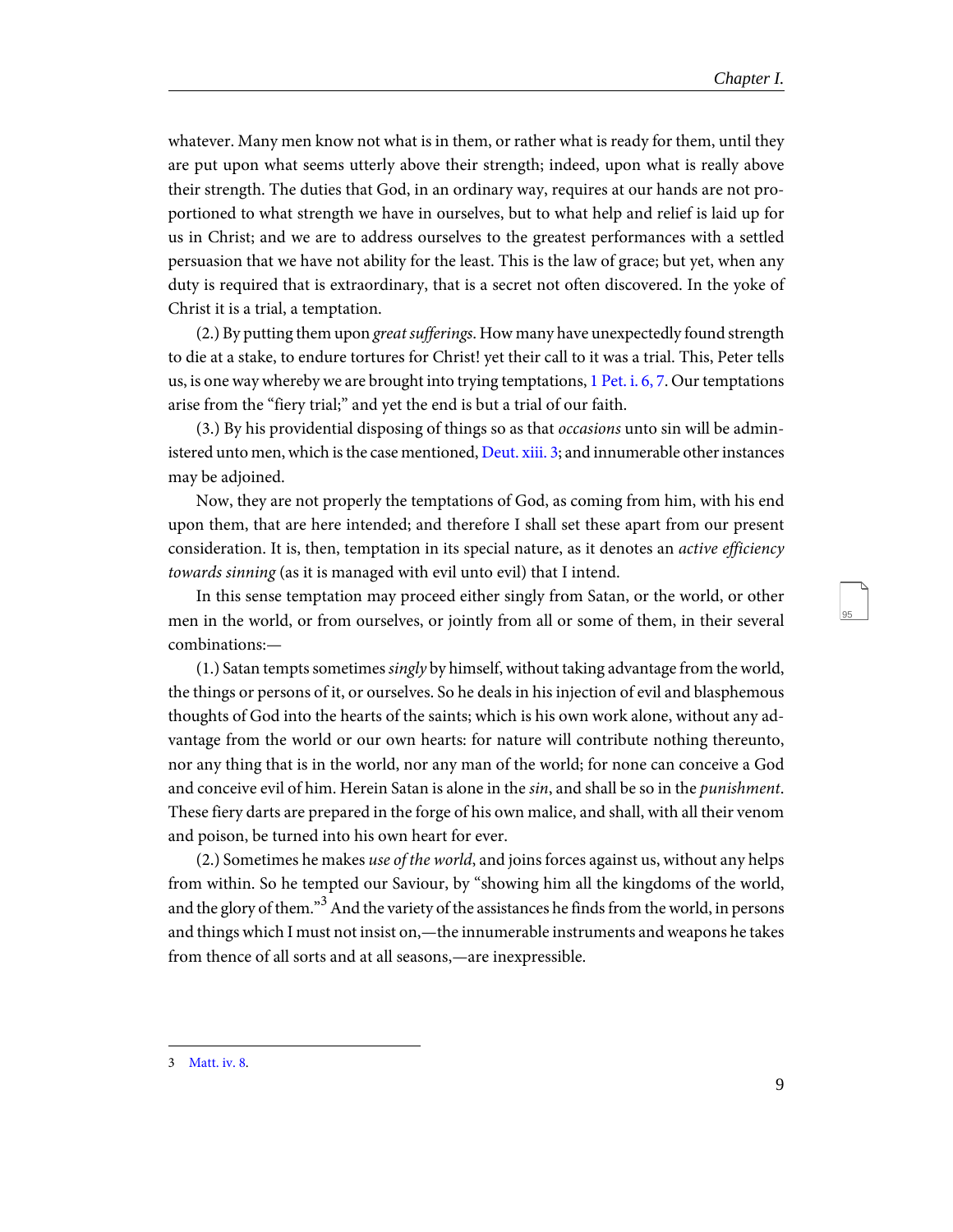(3.) Sometimes he takes in assistance from ourselves also. It is not with us as it was with Christ when Satan came to tempt him. He declares that he "had nothing in him," [John xiv.](http://www.ccel.org/study/Bible:John.14.30) [30.](http://www.ccel.org/study/Bible:John.14.30) It is otherwise with us: he hath, for the compassing of most of his ends, a sure party within our own breasts, [James i. 14, 15.](http://www.ccel.org/study/Bible:Jas.1.14-Jas.1.15) Thus he tempted Judas: he was at work himself; he put it into his heart to betray Christ; [Luke xxii. 3](http://www.ccel.org/study/Bible:Luke.22.3), "he entered into him" for that purpose. And he sets the *world* at work, the things of it, providing for him "thirty pieces of silver" ([verse 5,](http://www.ccel.org/study/) "They covenanted to give him money"); and the *men of it*, even the priests and the Pharisees; and calleth in the assistance of his *own corruption*,—he was covetous, "a thief, and had the bag."

I might also show how the world and our own corruptions do act single by themselves, and jointly in conjunction with Satan and one another, in this business of temptation. But the truth is, the principles, ways, and means of temptations, the kinds, degrees, efficacy, and causes of them, are so inexpressibly large and various; the circumstances of them, from providence, natures, conditions, spiritual and natural, with the particular cases thence arising, so innumerable and impossible to be comprised within any bound or order, that to attempt the giving an account of them would be to undertake that which would be endless. I shall content myself to give a description of the general nature of that which we are to watch against; which will make way for what I aim at.

Temptation, then, in general, is any thing, state, way, or condition that, upon any account whatever, hath a force or efficacy to seduce, to draw the mind and heart of a man from its obedience, which God requires of him, into any sin, in any degree of it whatever.

In particular, that is a temptation to any man which causes or occasions him to sin, or in any thing to go off from his duty, either by *bringing* evil into his heart, or *drawing* out that evil that is in his heart, or any other way diverting him from communion with God, and that constant, equal, universal obedience, in matter and manner, that is required of him.

For the clearing of this description I shall only observe, that though temptation seems to be of a more active importance, and so to denote only the power of seduction to sin itself, yet in the Scripture it is commonly taken in a neuter sense, and denotes the matter of the temptation or the thing whereby we are tempted. And this is a ground of the description I have given of it. Be it what it will, that from any thing whatever, within us or without us, hath advantage to hinder in duty, or to provoke unto or in any way to occasion sin, that is a temptation, and so to be looked on. Be it business, employment, course of life, company, affections, nature, or corrupt design, relations, delights, name, reputation, esteem, abilities, parts or excellencies of body or mind, place, dignity, art,—so far as they further or occasion the promotion of the ends before mentioned, they are all of them no less truly temptations that the most violent solicitations of Satan or allurements of the world, and that soul lies at the brink of ruin who discerns it not. And this will be farther discovered in our process.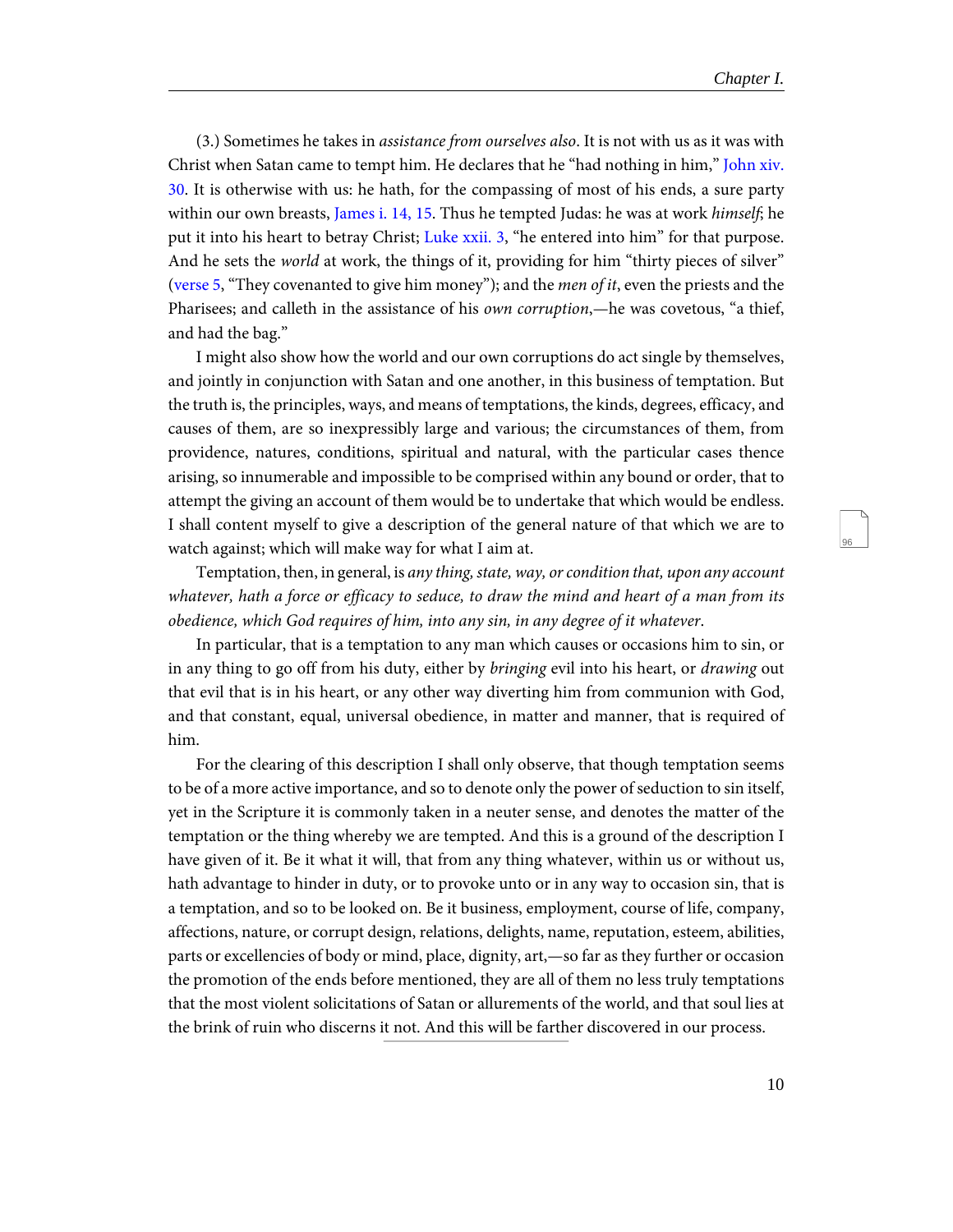#### **Chapter II.**

<span id="page-14-0"></span>What it is to "enter into temptation"—Not barely being tempted—Not to be conquered by it—To fall into it—The force of that expression—Things required unto entering into temptation—Satan or lust more than ordinarily importunate—The soul's entanglement—Seasons of such entanglements discovered—Of the "hour of temptation," [Rev. iii. 10,](http://www.ccel.org/study/Bible:Rev.3.10) what it is—How any temptation come to its hour—How it may be known when it is so come—The means of prevention prescribed by our Saviour—Of watching, and what is intended thereby—Of prayer.

II. Having showed what temptation is, I come, secondly, to manifest what it is to enter into temptation.

1. This is not merely to be tempted. It is impossible that we should be so freed from temptation as not to be at all tempted. Whilst Satan continues in his power and malice, whilst the world and lust are in being, we shall be tempted. "Christ," says one, "was made like unto us, that he might be tempted; and we are tempted that we may be made like unto Christ." Temptation in general is comprehensive of our whole warfare; as our Saviour calls the time of his ministry the time of his "temptations," [Luke xxii. 28](http://www.ccel.org/study/Bible:Luke.22.28). We have no promise that we shall not be tempted at all; nor are to pray for an absolute freedom from temptations, because we have no such promise of being heard therein. The direction we have for our prayers is, "Lead us not into temptation," [Matt. vi. 13;](http://www.ccel.org/study/Bible:Matt.6.13) it is "entering into temptation" that we are to pray against. We may be tempted, yet not enter into temptation. So that,—

2. Something more is intended by this expression than the *ordinary work* of Satan and our own lusts, which will be sure to tempt us every day. There is something signal in this entering into temptation, that is not the saints' every day's work. It is something that befalls them peculiarly in reference to seduction unto sin, on one account or other, by the way of allurement or affrightment.

3. It is not to be conquered by a temptation, to fall down under it, to commit the sin or evil that we are tempted to, or to omit the duties that are opposed. A man may "enter into temptation," and yet not fall under temptation. God can make a way for a man to escape; when he is in, he can break the snare, tread down Satan, and make the soul more than a conqueror, though it have entered into temptation. Christ entered into it, but was not in the least foiled by it. But,—

4. It is, as the apostle expresseth it, [1 Tim. vi. 9](http://www.ccel.org/study/Bible:1Tim.6.9), ἐμπίπτειν,"to fall into temptation," as a man falls into a pit or deep place where are gins or snares, wherewith he is entangled; the man is not presently killed and destroyed, but he is entangled and detained,—he knows not how to get free or be at liberty. So it is expressed again to the same purpose, [1 Cor. x. 13,](http://www.ccel.org/study/Bible:1Cor.10.13) "No temptation hath taken you;" that is, to be taken by a temptation and to be tangled with it, held in its cords, not finding at present a way to escape. Thence saith Peter, [2 Epist. ii. 9,](http://www.ccel.org/study/) "The Lord knoweth how to deliver the godly out of temptations." They are entangled with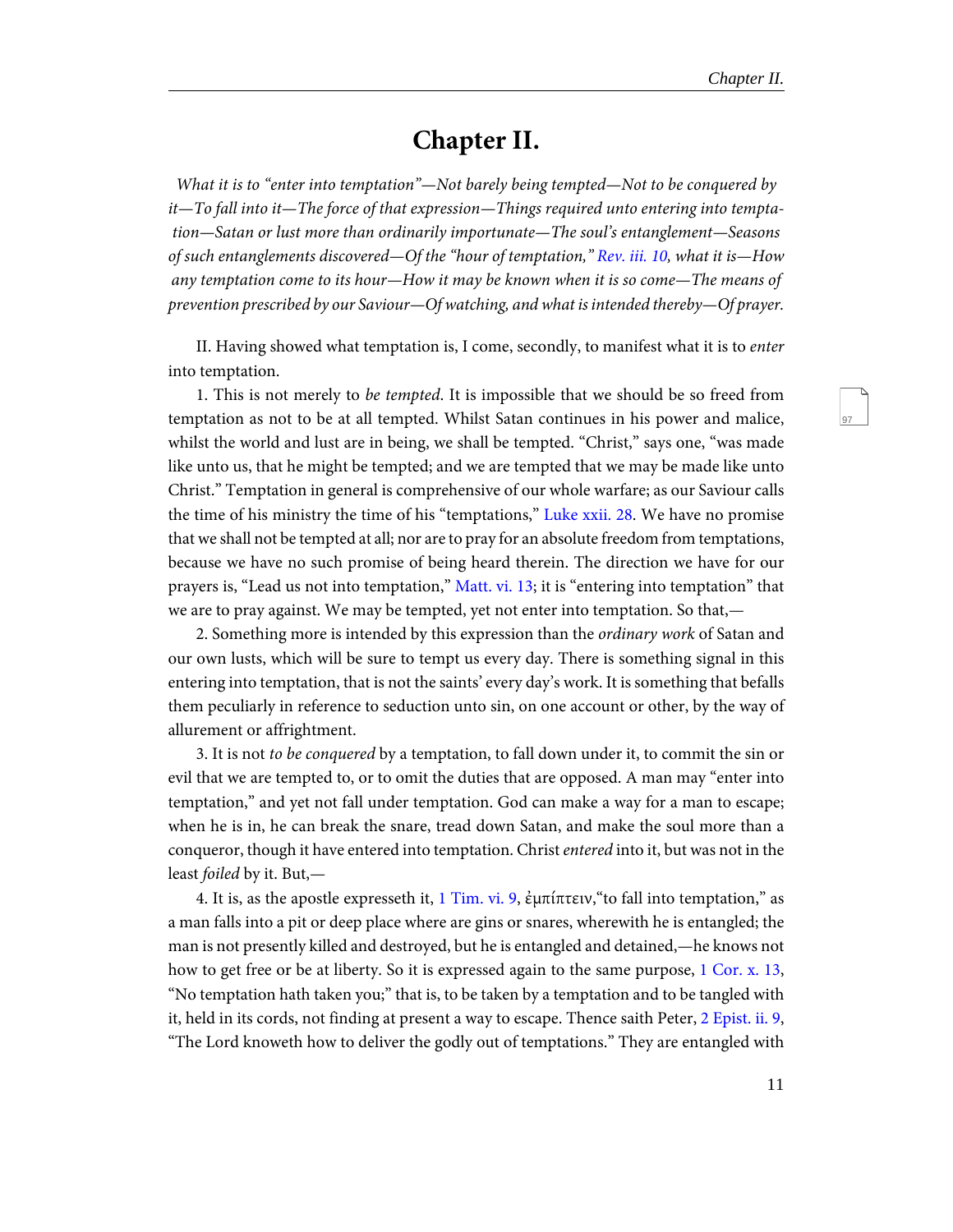them; God knows how to deliver them out of them. When we suffer a temptation to enter into us, then we "enter into temptation." Whilst it knocks at the door we are at liberty; but when any temptation comes in and parleys with the heart, reasons with the mind, entices and allures the affections, be it a long or a short time, do it thus insensibly and imperceptibly, or do the soul take notice of it, we "enter into temptation."

So, then, unto our entering into temptation is required,—

(1.) That by some advantage, or on some occasion, Satan be more earnest than ordinary in his solicitations to sin, by affrightments or allurements, by persecutions or seductions, by himself or others; or that some lust or corruption, by his instigation and advantages of outward objects, provoking, as in prosperity, or terrifying, as in trouble, do tumultuate more than ordinary within us. There is a special acting of the author and principles of temptation required thereunto.

(2.) That the heart be so far entangled with it as to be put to dispute and argue in its own defence, and yet not be wholly able to eject or cast out the poison and leaven that hath been injected; but is surprised, if it be never so little off its watch, into an entanglement not easy to be avoided: so that the soul may cry, and pray, and cry again, and yet not be delivered; as Paul "besought the Lord" thrice for the departure of his temptation, and prevailed not. The entanglement continues. And this usually falls out in one of these two seasons:—

[1.] When Satan, by the permission of God, for ends best known to himself, hath got some *peculiar* advantage against the soul; as in the case of Peter,—he sought to winnow him, and prevailed.

[2.] When a man's lusts and corruptions meet with peculiarly provoking objects and occasions, through the condition of life that a man is in, with the circumstances of it; as it was with David: of both which afterward.

In this state of things, a man is entered into temptation; and this is called the "hour of temptation," [Rev. iii. 10](http://www.ccel.org/study/Bible:Rev.3.10),—the season wherein it grows to a head: the discovery whereof will give farther light into the present inquiry, about what it is to "enter into temptation;" for when the hour of temptation is come upon us, we are entered into it. Every great and pressing temptation hath its hour, a season wherein it grows to a head, wherein it is most vigorous, active, operative, and prevalent. It may be long in rising, it may be long urging, more or less; but it hath a season wherein, from the conjunction of other occurences, such as those mentioned, outward or inward, it hath a dangerous hour; and then, for the most part, men enter into it. Hence that very temptation, which at one time hath little or no power on a man,—he can despise it, scorn the motions of it, easily resist it,—at another, bears him away quite before it. It hath, from other circumstances and occurrences, got new strength and efficacy, or the man is enervated and weakened; the hour is come, he is entered into it, and it prevails. David probably had temptations before, in his younger days, to adultery or murder, as he had in the case of Nabal; but the hour of temptation was not come, it had not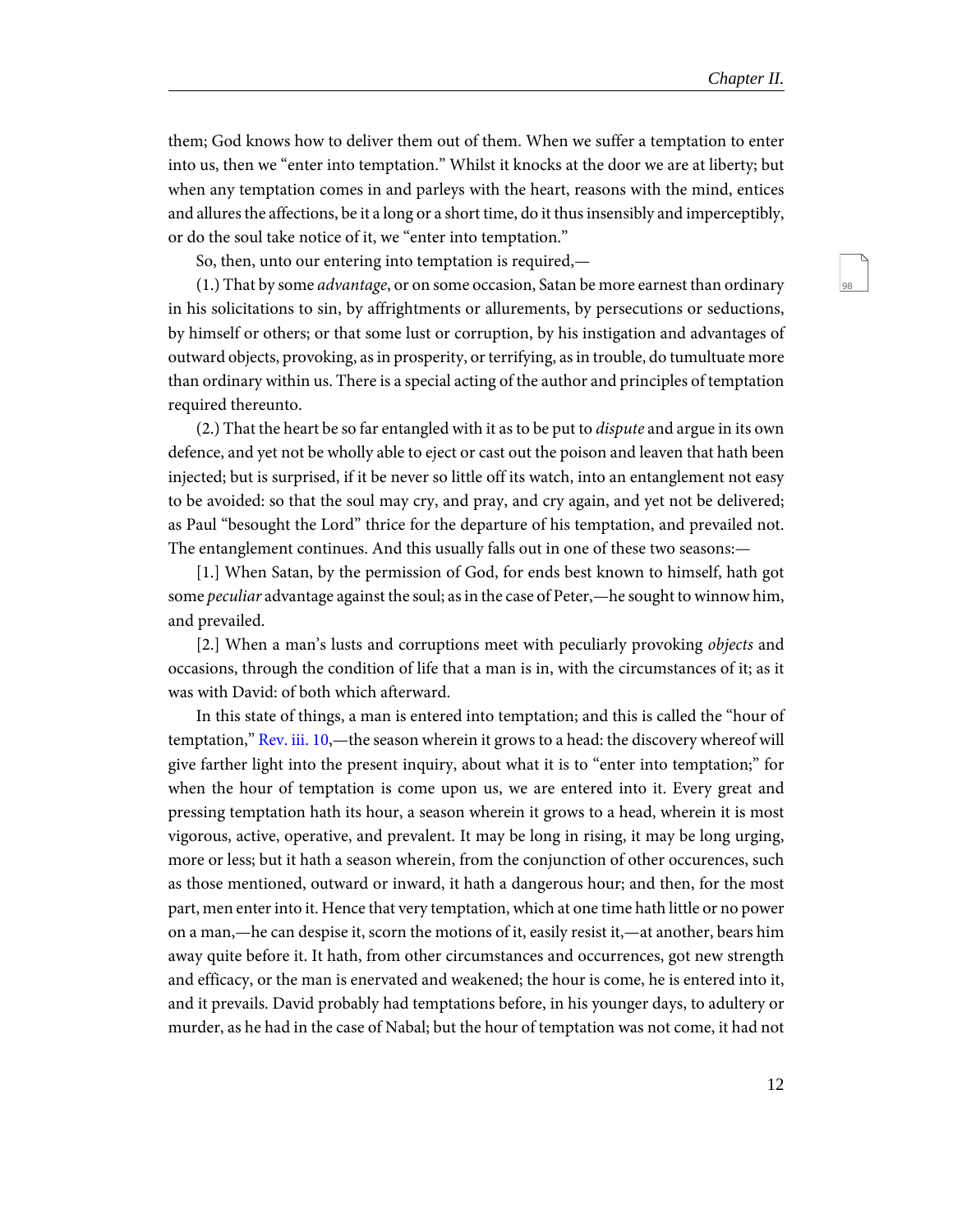got its advantages about it, and so he escaped until afterward. Let men look for it that are exposed unto temptations, as who is not? They will have a season wherein their solicitations will be more urgent, their reasonings more plausible, pretences more glorious, hopes of recovery more appearing, opportunities more broad and open, the doors of evil made more beautiful than ever they have been. Blessed is he who is prepared for such a season; without which there is no escaping. This, as I said, is the first thing required to entering into temptation; if we stay here, we are safe.

Before I descend to other particulars, having now entered hereon, I shall show in general,—1st. How or by what means commonly any temptation attains its hour; 2dly. How we may know when any temptation is come to its high *noon*, and is in its hour.

1st. It doth the first by several ways:—

(1st.) By long solicitations, causing the mind frequently to converse with the evil solicited unto, it begets extenuating thoughts of it. If it makes this process, it is coming towards it hour. It may be when first it began to press upon the soul, the soul was amazed with the ugly appearance of what it aimed at, and cried, "Am I a dog?" If this indignation be not daily heightened, but the soul, by conversing with the evil, begins to grow, as it were, familiar with it, not to be startled as formerly, but rather inclines to cry, "Is it not a little one?" then the temptation is coming towards it high noon; lust hath then enticed and entangled, and is ready to "conceive," [James i. 15](http://www.ccel.org/study/Bible:Jas.1.15): of which more at large afterward, in our inquiry how we may know whether we are entered into temptation or no. Our present inquest is after the hour and power of temptation itself.

(2dly.) When it hath prevailed on *others*, and the soul is not *filled with dislike* and abhorrency of them and their ways, nor with pity and prayer for their deliverance. This proves an advantage unto it, and raises it towards its height. When that temptation sets upon any one which, at the same time, hath possessed and prevailed with many, it hath so great and so many advantages thereby, that it is surely growing towards its hour. Its prevailing with others is a means to give it its hour against us. The falling off of Hymeneus and Philetus is said to "overthrow the faith of some," [2 Tim. ii. 17–18.](http://www.ccel.org/study/Bible:2Tim.2.17-2Tim.2.18)

(3dly.) By complicating itself with many considerations that, perhaps, are not absolutely evil. So did the temptation of the Galatians to fall from the purity of the gospel,—freedom from persecution, union and consent with the Jews. Things in themselves good were pleaded in it, and gave life to the temptation itself. But I shall not now insist on the several advantages that any temptation hath to heighten and greaten itself, to make itself prevalent and effectual with the contribution that it receives to this purpose from various circumstances, opportunities, specious pleas and pretences, necessities for the doing that which cannot be done without answering the temptation, and the like; because I must speak unto some of them afterward.

2*dly*. For the second, it may be known,—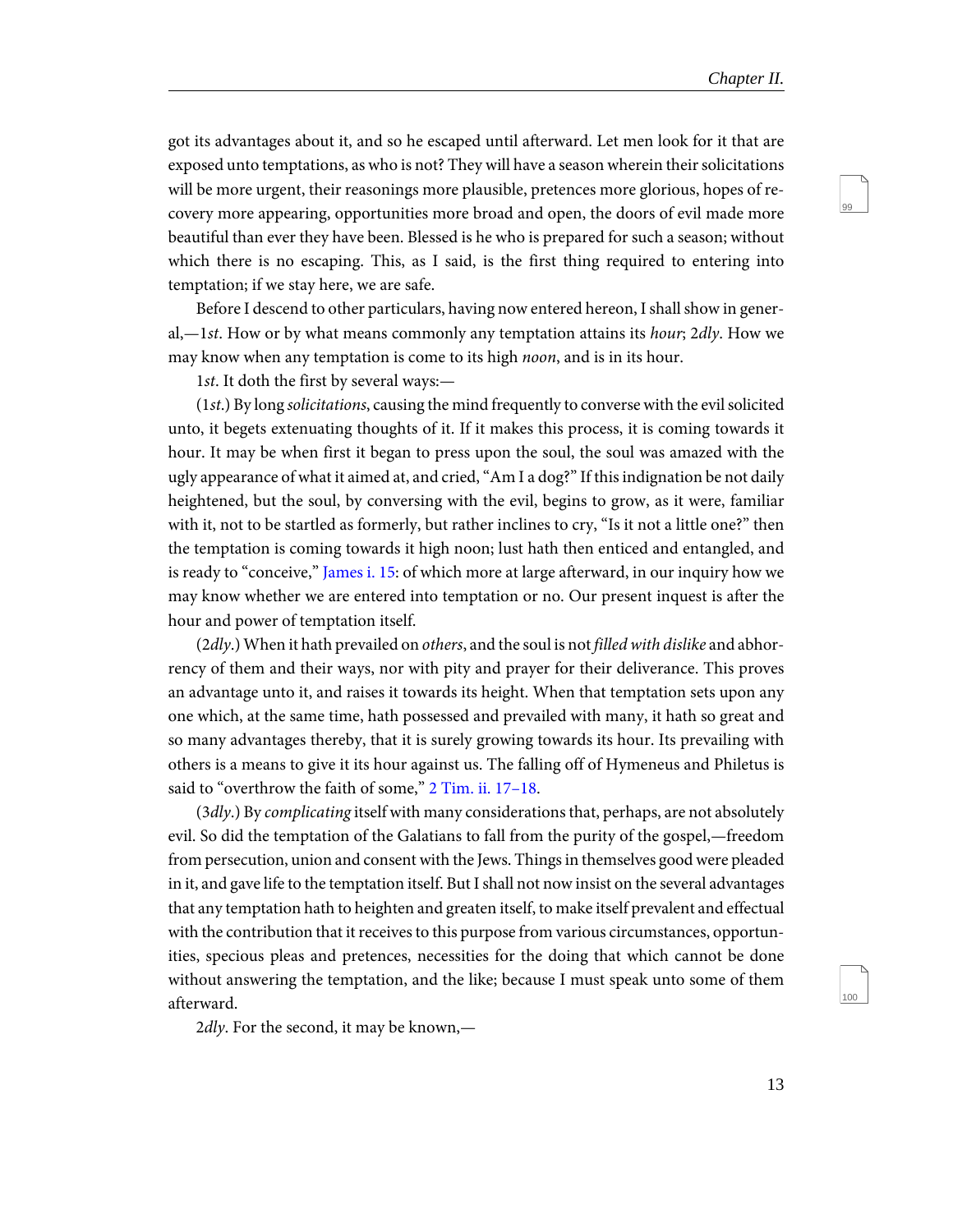(1st.) By its restless *urgency* and arguing. When a temptation is in its hour it is restless; it is the time of battle, and it gives the soul no rest. Satan sees his advantage, considers his conjunction of forces, and knows that he must now prevail, or be hopeless for ever. Here are opportunities, here are advantages, here are specious pleas and pretences; some ground is already got by former arguings; here are extenuations of the evil, hopes of pardon by after endeavours, all in a readiness: if he can do nothing now, he must sit down lost in his undertakings. So when he had got all things in a readiness against Christ, he made it the "hour of darkness." When a temptation discovers "mille nocendi artes," presses within doors by imaginations and reasonings, without by solicitations, advantages, and opportunities, let the soul know that the hour of it is come, and the glory of God, with its own welfare, depends on its behaviour in this trial; as we shall see in the particular cases following.

(2dly.) When it makes a conjunction of affrightments and allurements, these two comprise the whole forces of temptation. When both are brought together, temptation is in its hour. They were both in David's case as to the murder of Uriah. There was the fear of his revenge on his wife, and possibly on himself, and fear of the publication of his sin at least; and there was the allurement of his present enjoyment of her whom he lusted after. Men sometimes are carried into sin by love to it, and are continued in it by fear of what will ensue upon it. But in any case, where these two meet, something allures us, something affrights us, and the reasonings that run between them are ready to entangle us,—then is the hour of temptation.

This, then, it is to "enter into temptation," this is the "hour" of it; of which more in the process of our discourse.

III. There is means of prevention prescribed by our Saviour; they are two:—1. "Watch;" 2. "Pray."

1. The first is a general expression by no means to be limited to its native signification of waking from sleep; to watch is as much as to be on our guard, to take heed, to consider all ways and means as to be on our guard, to take heed, to consider all ways and means whereby an enemy may approach to us: so the apostle, [1 Cor. xvi. 13.](http://www.ccel.org/study/Bible:1Cor.16.13) This it is to "watch" in this business, to "stand fast in the faith," as good soldiers, to "quit ourselves like men." It is as much as προσέχειν, to "take heed," or look to ourselves, as the same thing is by our Saviour often expressed; so [Rev. iii. 2.](http://www.ccel.org/study/Bible:Rev.3.2) A universal carefulness and diligence, exercising itself in and by all ways and means prescribed by God, over our hearts and ways, the baits and methods of Satan, the occasions and advantages of sin in the world, that we be not entangled, is that which in this word is presseth on us.

2. For the second direction, of prayer, I need not speak to it. The duty and its concernments are known to all. I shall only add, that these two comprise the whole endeavour of faith for the soul's preservation from temptation.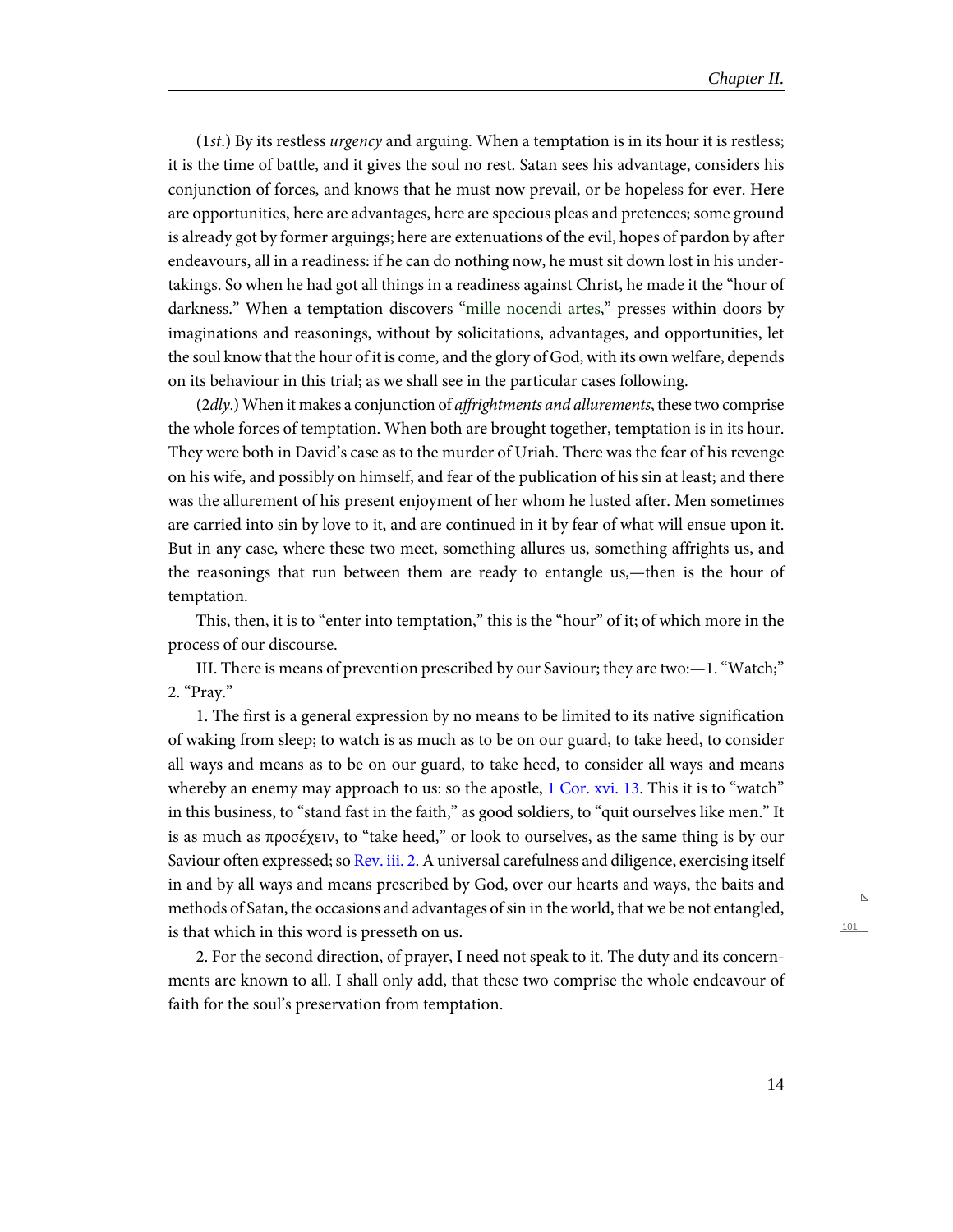#### **Chapter III.**

<span id="page-18-0"></span>The doctrine—Grounds of it; our Saviour's direction in this case—His promise of preservation—Issues of men entering into temptation—1. Of ungrounded professors—2. Of the choicest saints, Adam, Abraham, David—Self-consideration as to our own weakness—The power of a man's heart to withstand temptation considered—The considerations that it useth for that purpose—The power of temptation; it darkens the mind—The several ways whereby it doth  $so-1$ . By fixing the imaginations—2. By entangling the affections—3. Temptations give fuel to lust—The end of temptation considered, with the issue of former temptations—Some objections answered.

Having thus opened the words in the foregoing chapters so far as is necessary to discover the foundation of the truth to be insisted on and improved, I shall lay it down in the ensuing observation:—

It is the great duty of all believers to use all diligence in the ways of Christ's appointment, that they fall not into temptation.

I know God is "able to deliver the godly out of temptations;" I know he is "faithful not to suffer us to be tempted above what we are able, but will make a way for our escape:" yet I dare say I shall convince all those who will attend unto what is delivered and written, that it is our great duty and concernment to use all diligence, watchfulness, and care, that we enter not into temptation; and I shall evince it by the ensuing considerations:—

1. In that compendious instruction given us by our Saviour concerning what we ought to pray for, this of not entering into temptation is expressly one head. Our Saviour knew of what concernment it was to us not to "enter into temptation," when he gave us this as one special subject of our daily dealing with God, [Matt. vi. 13](http://www.ccel.org/study/Bible:Matt.6.13). And the order of the words shows us of what importance it is: "Lead us not into temptation, but deliver us from evil." If we are led into temptation, evil will befall us, more or less. How God may be said to tempt us, or to "lead us into temptation," I showed before. In this direction, it is not so much the not *giving us up to it,* as the powerful *keeping us from it* that is intended. The last words are, as it were, exegetical, or expository of the former: "Lead us not into temptation, but deliver us from evil;"—"So deal with us that we may be powerfully delivered from that evil which attends our entering into temptation." Our blessed Saviour knows full well our state and condition; he knows the power of temptations, having had experience of it, [Heb. ii. 18;](http://www.ccel.org/study/Bible:Heb.2.18) he knows our vain confidence, and the reserves we have concerning our ability to deal with temptations, as he found it in Peter; but he knows our weakness and folly, and how soon we are cast to the ground, and therefore doth he lay in this provision for instruction at the entrance of his ministry, to make us heedful, if possible, in that which is of so great concernment to us. If, then, we will repose any confidence in the wisdom, love, and care of Jesus Christ towards us, we must grant the truth pleaded for.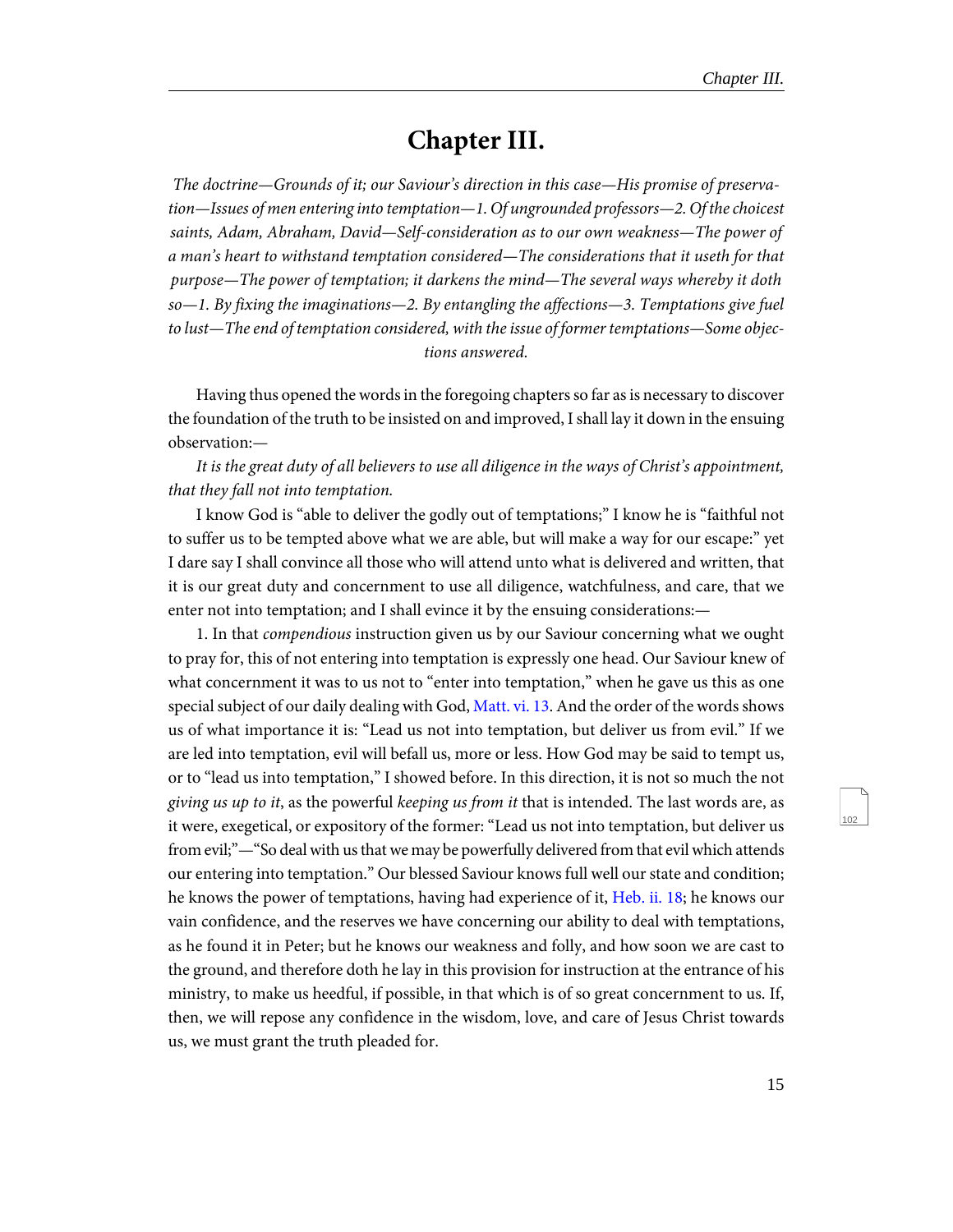2. Christ promiseth this freedom and deliverance as a great *reward* of most acceptable obedience, [Rev. iii. 10](http://www.ccel.org/study/Bible:Rev.3.10). This is the great promise made to the church of Philadelphia, wherein Christ found nothing that he would blame, "Thou shalt be kept from the hour of temptation." Not, "Thou shalt be preserved in it;" but he goes higher, "Thou shalt be kept from it." "There is," saith our Saviour, "an hour of temptation coming; a season that will make havoc in the world: multitudes shall then fall from the faith, deny and blaspheme me. Oh, how few will be able to stand and hold out! Some will be utterly destroyed, and perish for ever. Some will get wounds to their souls that shall never be well healed whilst they live in this world, and have their bones broken, so as to go halting all their days. But," saith he, " 'because thou hast kept the word of my patience,' I will be tender towards thee, and 'keep thee from this hour of temptation.' " Certainly that which Christ thus promises to his beloved church, as a reward of her service, love, and obedience, is no light thing. Whatever Christ promiseth to his spouse is a fruit of unspeakable love; that is so in an especial manner which is promised as a reward of special obedience.

3. Let us to this purpose consider the general issues of men's entering into temptation, and that of bad and good men, of ungrounded professors, and of the choicest saints.

(1.) For the first I shall offer but one or two texts of Scripture. [Luke viii. 13](http://www.ccel.org/study/Bible:Luke.8.13), "They on the rock are they, which, when they hear, receive the word with joy, and have no root, but for a while believe." Well! how long do they believe? They are affected with the preaching of the word, and believe thereon, make profession, bring forth some fruits; but until when do they abide? Says he, "In the time of temptation they fall away." When once they enter into temptation they are gone for ever. Temptation withers all their profession, and slays their souls. We see this accomplished every day. Men who have attended on the preaching of the gospel, been affected and delighted with it, that have made profession of it, and have been looked on, it may be, as believers, and thus have continued for some years; no sooner doth temptation befall them that hath vigour and permanency in it, but they are turned out of the way, and are gone for ever. They fall to hate the word they have delighted in, despise the professors of it, and are hardened by sin. So [Matt. vii. 26,](http://www.ccel.org/study/Bible:Matt.7.26) "He that heareth these sayings of mine, and doeth that not, is like unto a foolish man, which built his house upon the sand." But what doth this house of profession do? It shelters him, keeps him warm, and stands for a while. But saith he, [verse 27,](http://www.ccel.org/study/) "When the rain descends, when temptation comes, it falls utterly, and its fall is great." Judas follows our Saviour three years, and all goes well with him: he no sooner enters into temptation, Satan hath got him and winnowed him, but he is gone. Demas will preach the gospel until the love of the world befall him, and he is utterly turned aside. It were endless to give instances of this. Entrance into temptation is, with this sort of men, an entrance into apostasy, more or less, in part or in whole; it faileth not.

(2.) For the saints of God themselves, let us see, by some instances, what issue they have had of their entering into temptation. I shall name a few:—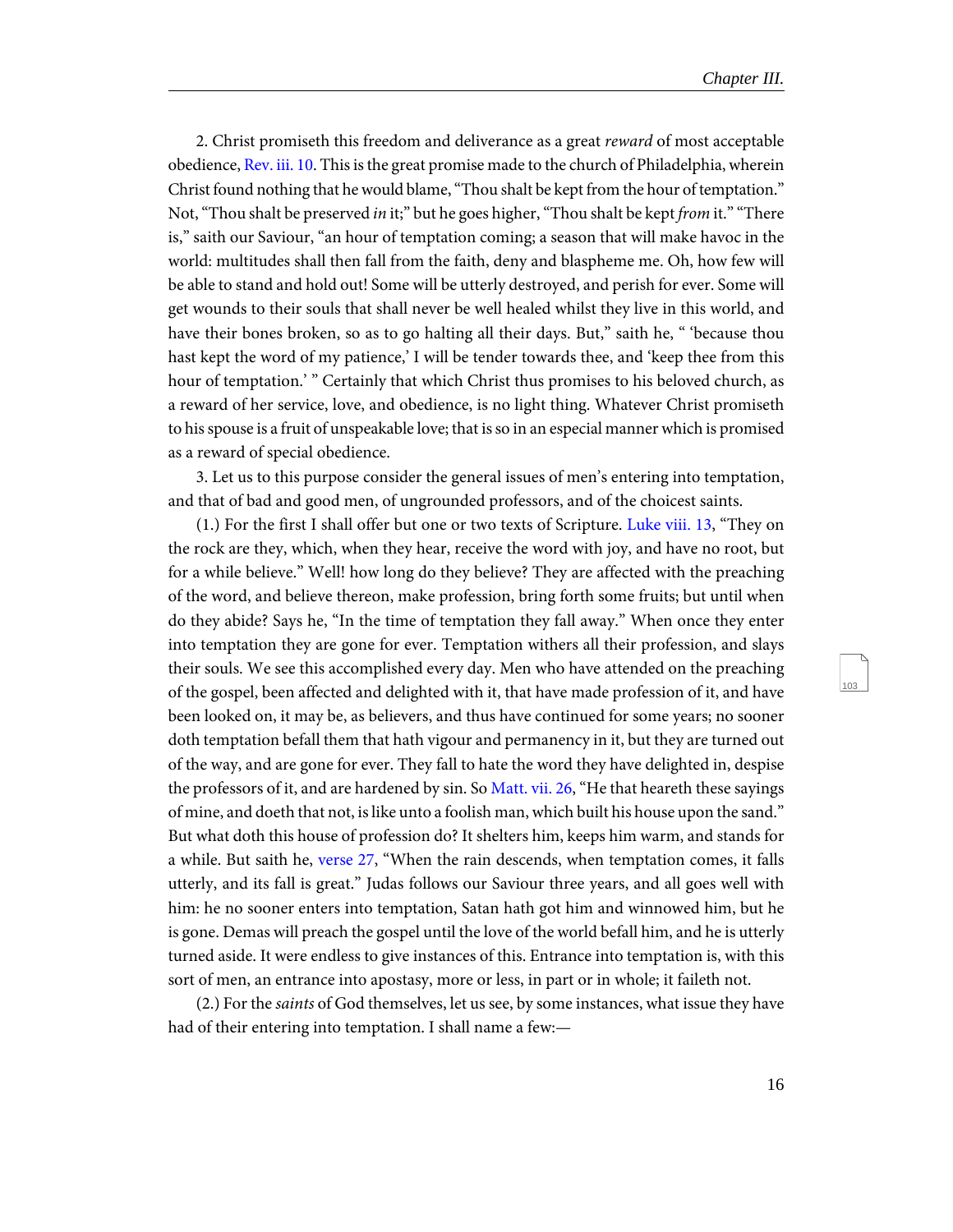Adam was the "son of God," [Luke iii. 38](http://www.ccel.org/study/Bible:Luke.3.38), created in the image of God, full of that integrity, righteousness, and holiness, which might be and was an eminent resemblance of the holiness of God. He had a far greater inherent stock of ability than we, and had nothing in him to entice or seduce him; yet this Adam no sooner enters into temptation but he is gone, lost, and ruined, he and all his posterity with him. What can we expect in the like condition, that have not only in our temptations, as he had, a *cunning devil* to deal withal, but a *cursed* world and a corrupt heart also?

Abraham was the father of the faithful, whose faith is proposed as a pattern to all them that shall believe; yet he, entering twice into the same temptation, namely, that of fear about his wife, was twice overpowered by it, to the dishonour of God, and no doubt the disquiet-ment of his own soul, [Gen. xii. 12, 13, xx. 2.](http://www.ccel.org/study/Bible:Gen.12.12-Gen.12.13 Bible:Gen.20.2)

David is called a "man after God's own heart" by God himself; yet what a dreadful thing is the story of his entering into temptation! He is no sooner entangled, but he is plunged into adultery; thence seeking deliverance by his own invention, like a poor creature in a toil, he is entangled more and more, until he lies as one dead, under the power of sin and folly.

I might mention Noah, Lot, Hezekiah, Peter, and the rest, whose temptations and falls therein are on record for our instruction. Certainly he that hath any heart in these things cannot but say, as the inhabitants of Samaria upon the letter of Jehu, " 'Behold, two kings stood not before him, how shall we stand?' O Lord, if such mighty pillars have been cast to the ground, such cedars blown down, how shall I stand before temptations? Oh, keep me that I enter not in!" "Vestigia terrent." Behold the footsteps of them that have gone in. Whom do you see retiring without a wound? a blemish at least? On this account would the apostle have us to exercise tenderness towards them that are fallen into sin: [Gal. vi. 1](http://www.ccel.org/study/Bible:Gal.6.1), "Considering thyself, lest thou also be tempted." He doth not say, "Lest thou also sin, or fall, or seest the power of temptation in others, and knowest not how soon thou mayst be tempted, nor what will be the state and condition of thy soul thereupon." Assuredly, he that hath seen so many better, stronger men than himself fail, and cast down in the trial, will think it incumbent on him to remember the battle, and, if it be possible, to come there no more. Is it not a madness for a man that can scarce crawl up and down, he is so weak (which is the case of most of us), if he avoid not what he hath seen giants foiled in the undertaking of? Thou art yet whole and sound; take heed of temptation, lest it be with thee as it was with Abraham, David, Lot, Peter, Hezekiah, the Galatians, who fell in the time of trial.

In nothing doth the folly of the hearts of men show itself more openly, in the days wherein we live, than in this cursed boldness, after so many warnings from God, and so many sad experiences every day under their eyes, of running into and putting themselves upon temptations. Any society, any company, any conditions of outward advantages, without once weighing what their strength, or what the concernment of their poor souls is, they are ready for. Though they go over the dead and the slain that in those ways and paths but even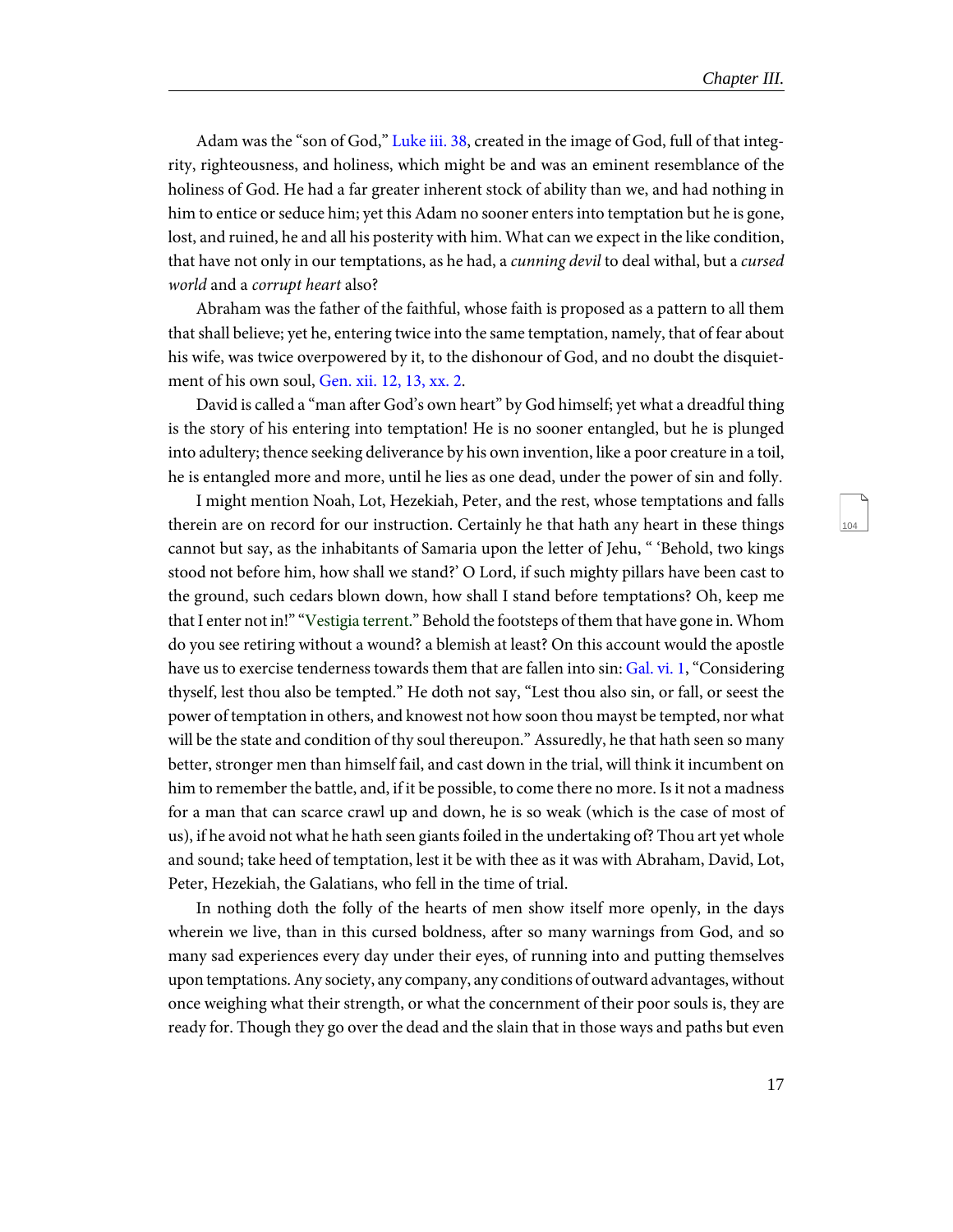now fell down before them, yet they will go on without regard or trembling. At this door are gone out hundreds, thousands of professors, within a few years. But,—

4. Let us consider ourselves,—what our weakness is; and what temptation is,—its power and efficacy, with what it leads unto:—

(1.) For ourselves, we are weakness itself. We have no strength, no power to withstand. Confidence of any strength in us is one great part of our weakness; it was so in Peter. He that says he can do any thing, can do nothing as he should. And, which is worse, it is the worst kind of weakness that is in us,—a weakness from treachery,—a weakness arising from that party which every temptation hath in us. If a castle or fort be never so strong and well fortified, yet if there be a treacherous party within, that is ready to betray it on every opportunity, there is no preserving it from the enemy. There are traitors in our hearts, ready to take part, to close, and side with every temptation, and to give up all to them; yea, to solicit and bribe temptations to do the work, as traitors incite an enemy. Do not flatter yourselves that you should hold out; there are secret lusts that lie lurking in your hearts, which perhaps now stir not, which, as soon as any temptation befalls you, will rise, tumultuate, cry, disquiet, seduce, and never give over until they are either killed or satisfied. He that promises himself that the frame of his heart will be the same under a temptation as it is before will be wofully mistaken. "Am I a dog, that I should do this thing?" says Hazael. Yea, thou wilt be such a dog if ever thou be king of Syria; temptation from thy interest will unman thee. He that now abhors the thoughts of such and such a thing, if he once enters into temptation will find his heart inflamed towards it, and all contrary reasonings overborne and silenced. He will deride his former fears, cast out his scruples, and contemn the consideration that he lived upon. Little did Peter think he should deny and forswear his Master so soon as ever he was questioned whether he knew him or no. It was no better when the hour of temptation came; all resolutions were forgotten, all love to Christ buried; the present temptation closing with his carnal fear carried all before it.

To handle this a little more distinctly, I shall consider the means of safety from the power of temptation, if we enter therein, that may be expected from ourselves; and that in general as to the spring and rise of them, and in particular as to the ways of exerting that strength we have, or seem to have:—

[1.] In general, all we can look for is from our *hearts*. What a man's heart is, that is he; but now what is the heart of a man in such a season?

1st. Suppose a man is not a *believer*, but only a *professor* of the gospel, what can the heart of such a one do? [Prov. x. 20](http://www.ccel.org/study/Bible:Prov.10.20), "The heart of the wicked is little worth;" and surely that which is little worth in any thing is not much worth in this. A wicked man may in outward things be of great use; but come to his heart, that is false and a thing of nought. Now, withstanding of temptation is heartwork; and when it comes like a flood, can such a rotten trifle as a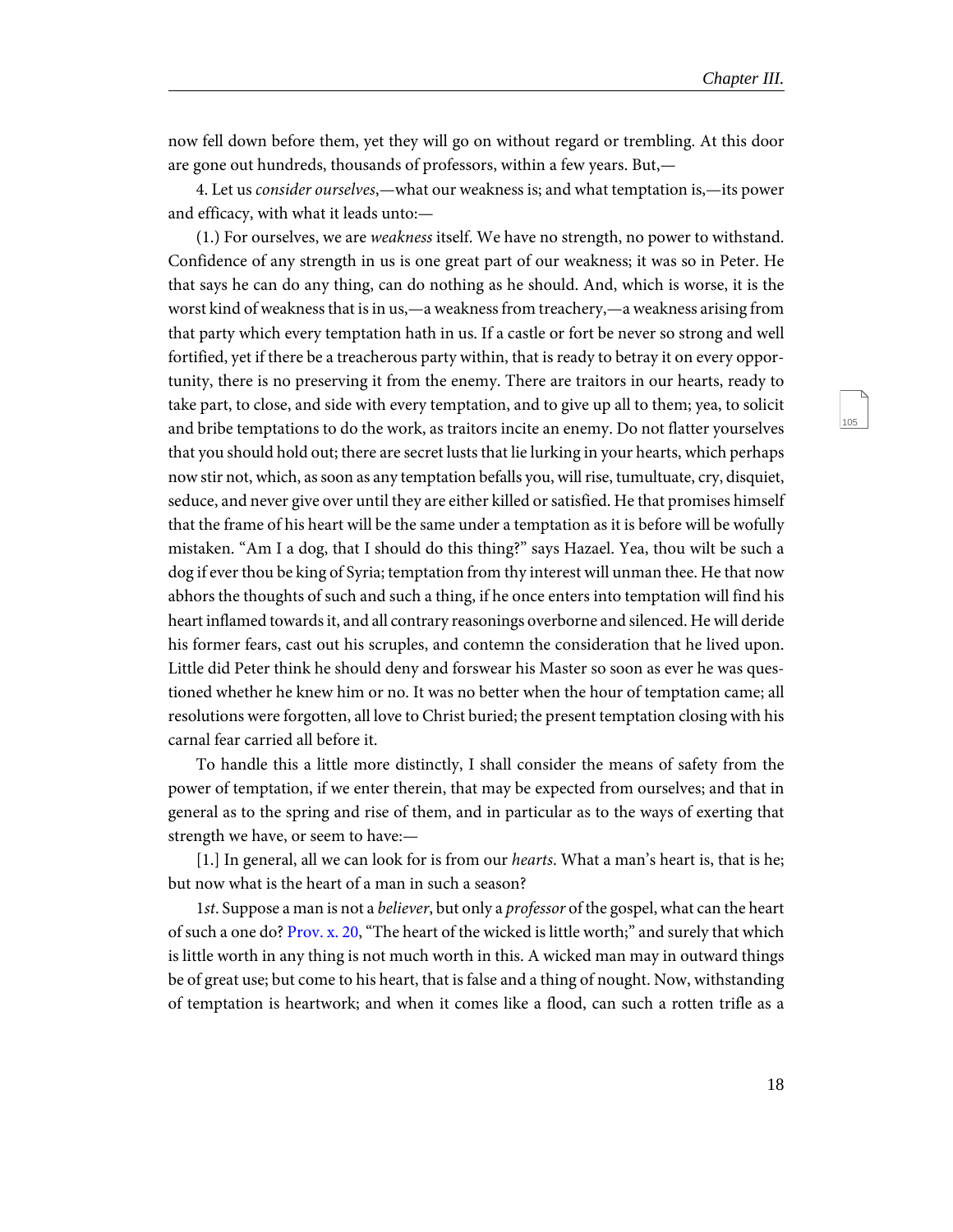wicked man's heart stand before it? But of these before. Entering into temptation and apostasy is the same with them.

 $2dly$ . Let it be whose heart it will, [Prov. xxviii. 26](http://www.ccel.org/study/Bible:Prov.28.26), "He that trusteth in his own heart is a fool;" he that doth so, be he what he will, in that he is foolish. Peter did so in his temptation; he trusted in his own heart: "Though all men forsake thee, I will not." It was his folly; but why was it his folly? He shall not be delivered; it will not preserve him in snares; it will not deliver him in temptations. The heart of a man will promise him very fair before a temptation comes. "Am I a dog," says Hazael, "that I should do this thing?" "Though all men should deny thee," [says Peter,] "I will not. Shall I do this evil? It cannot be." All the arguments that are suited to give check to the heart in such a condition are mustered up. Did not Peter, think you, do so? "What! deny my Master, the Son of God, my Redeemer, who loves me? Can such ingratitude, unbelief, rebellion, befall me? I will not do it." Shall, then, a man rest in it that his heart will be steadfast? Let the wise man answer: "He that trusteth in his own heart is a fool." "The heart is deceitful," [Jer. xvii. 9.](http://www.ccel.org/study/Bible:Jer.17.9) We would not willingly trust any thing wherein there is any deceit or guile; here is that which is "deceitful above all things." It hath a thousand shifts and treacheries that is will deal withal; when it comes to the trial, every temptation will steal it away, [Hos. iv. 11](http://www.ccel.org/study/Bible:Hos.4.11). Generally men's hearts deceive them no oftener than they do trust in them, and then they never fail so to do.

[2.] Consider the particular ways and means that such a heart hath or can use to safeguard itself in the hour of temptation, and their insufficiency to that purpose will quickly appear. I shall instance in some few only:—

1st. Love of honour in the world. Reputation and esteem in the church, obtained by former profession and walking, is one of the heart's own weapons to defend itself in the hour of temptation. "Shall such a one as I fly? I who have had such a reputation in the church of God, shall I now lose it by giving way to this lust, to this temptation? by closing with this or that public evil?" This consideration hath such an influence on the spirits of some, that they think it will be a shield and buckler against any assaults that may befall them. They will die a thousand times before they will forfeit that repute they have in the church of God! But, alas! this is but a withe, or a new cord, to bind a giant temptation withal. What think you of the "third part of the stars of heaven?" [Rev. xii. 4.](http://www.ccel.org/study/Bible:Rev.12.4) Had they not shone in the firmament of the church? Were they not sensible, more than enough, of their own honour, height, usefulness, and reputation? But when the dragon comes with his temptations, he casts them down to the earth. Yea, great temptations will make men, who have not a better defence, insensibly fortify themselves against that dishonour and disreputation that their ways are attended withal. "Populus sibilet, at mihi plaudo." Do we not know instances yet living of some who have ventured on compliance with wicked men after the glory of a long and useful profession, and within a while, finding themselves cast down thereby from their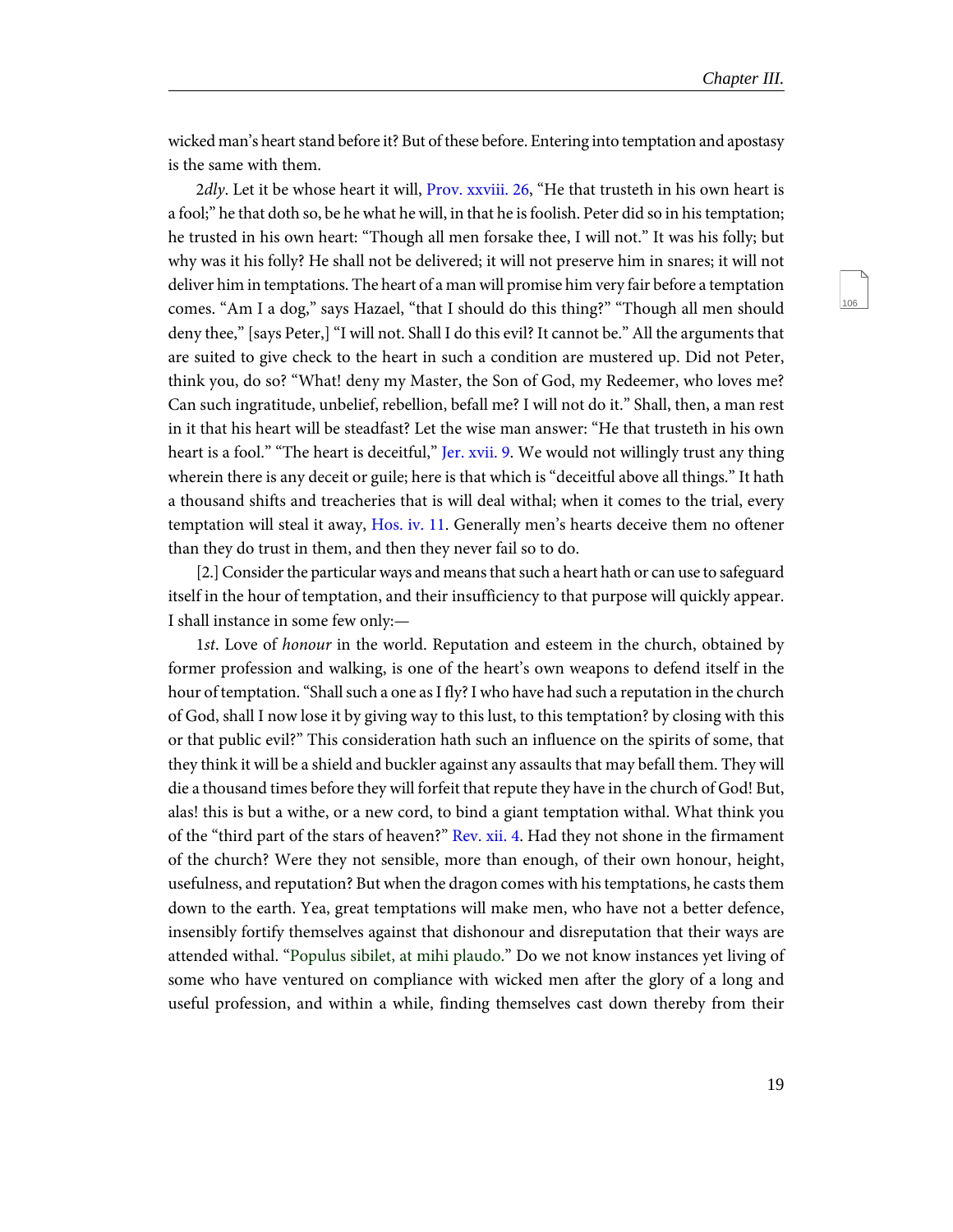reputation with the saints, have hardened themselves against it and ended in apostasy? as [John xv. 6](http://www.ccel.org/study/Bible:John.15.6). This kept not Judas; it kept not Hymeneus nor Philetus; it kept not the stars of heaven; nor will it keep thee.

2dly. There is, on the other side, the consideration of shame, reproach, loss, and the like. This also men may put their trust in as a defence against temptations, and do not fear but to be safeguarded and preserved by it. They would not for the world bring that shame and reproach upon themselves that such and such miscarriages are attended withal! Now, besides that this consideration extends itself only to *open sins*, such as the world takes notice of and abhors, and so is of no use at all in such cases as wherein pretences and colours may be invented and used, nor in public temptations to loose and careless walking, like those of our days, nor in cases that may be disputable in themselves, though expressly sinful to the consciences of persons under temptations, nor in heart sins,—in all which and most other cases of temptation there are innumerable reliefs ready to be tendered unto the heart against this consideration; besides all this, I say, we see by experience how easily this cord is broken when once the heart begins to be entangled. Each corner of the land if full of examples to this purpose.

3dly. They have yet that which outweighs these lesser considerations,—namely, that they will not wound their own consciences, and disturb their peace, and bring themselves in danger of hell fire. This, surely, if any thing, will preserve men in the hour of temptation. They will not lavish away their peace, nor venture their souls by running on God and the thick bosses of his buckler! What can be of more efficacy and prevalency? I confess this is of great importance; and oh that it were more pondered than it is! that we laid more weight upon the preservation of our peace with God than we do! yet I say that even this consideration in him who is otherwhere off from his watch, and doth not make it his work to follow the other rules insisted on, it will not preserve him; for,—

(1st.) The peace of such a one may be *false peace* or security, made up of presumption and false hopes; yea, though he be a believer, it may be so. Such was David's peace after his sin, before Nathan came to him; such was Laodicea's peace when ready to perish; and Sardis her peace when dying. What should secure a soul that it is otherwise, seeing, it is supposed, that it doth not universally labour to keep the word of Christ's patience, and to be watchful in all things? Think you that the peace of many in these days will be found to be true peace at last? Nothing less. They go alive down to hell, and death will have dominion over them in the morning. Now, if a man's peace be such, do you think that can preserve him which cannot preserve itself? It will give way at the first vigorous assault of a temptation in its height and hour. Like a broken reed, it will run into the hand of him that leaneth on it. But,—

(2dly.) Suppose the peace cared for, and proposed to safeguard the soul, be true and good, yet when all is laid up in this one bottom, when the hour of temptation comes, so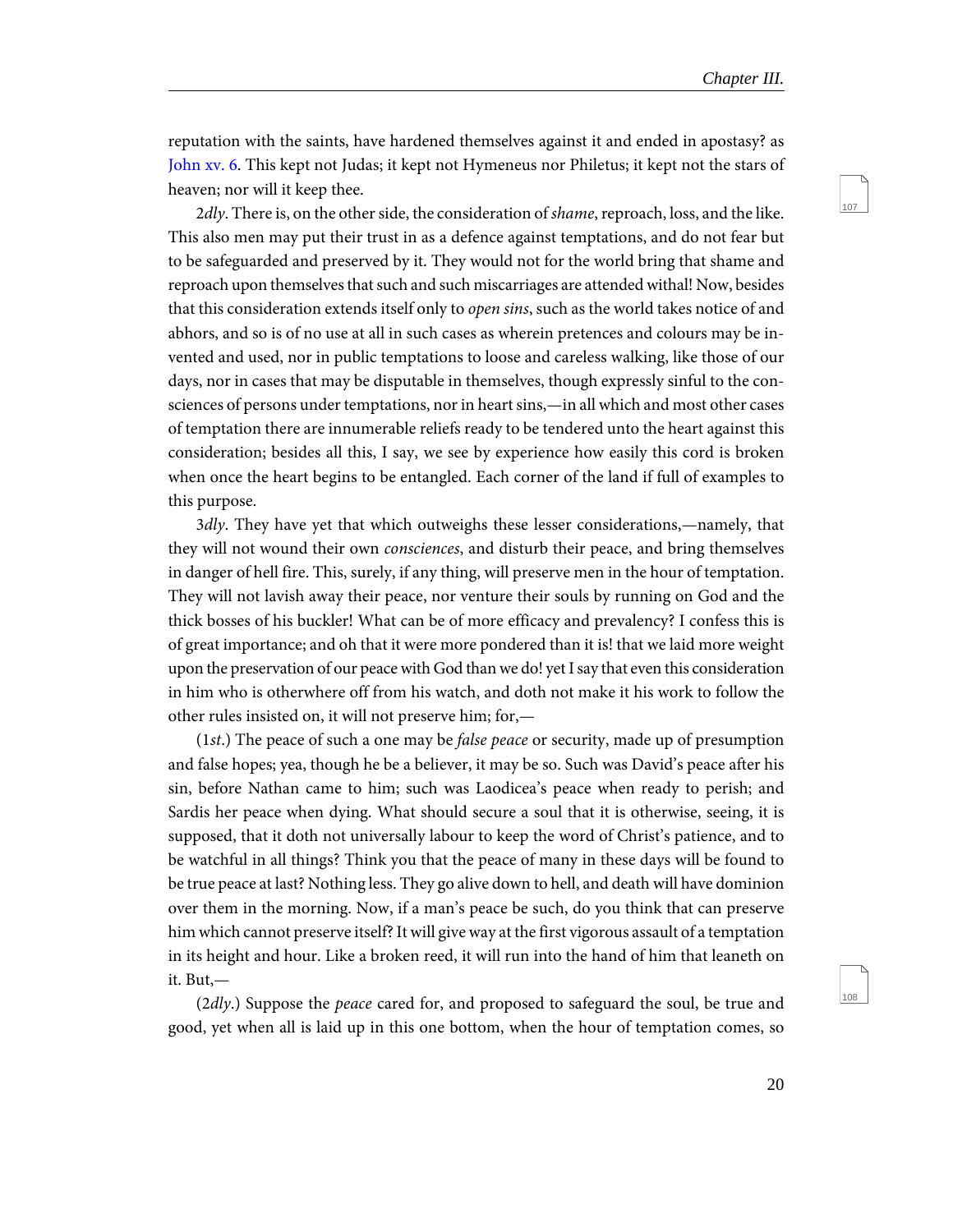many reliefs will be tendered against this consideration as will make it useless. "This evil is small; it is questionable; it falls not openly and downright upon conscience. I do but fear consequences; it may be I may be keep my peace notwithstanding. Others of the people of God have fallen, and yet kept or recovered their peace. If it be lost for a season, it may be obtained again. I will not solicit its station any more; or though peace be lost, safety may remain." And a thousand such pleas there are, which are all planted as batteries against this fort, so that it cannot long hold out.

(3dly.) The fixing on this particular only is to make good one passage or entrance, whilst the enemy assaults us round about. It is true, a little armour would serve to defend a man if he might choose there his enemy should strike him; but we are commanded to take the "whole armour of God" if we intend to resist and stand, [Eph. vi.](http://www.ccel.org/study/Bible:Eph.6) This we speak of is but one piece; and when our eye is only to that, temptation may enter and prevail twenty other ways. For instance, a man may be tempted to worldliness, unjust gain, revenge, vain-glory, or the like. If he fortify himself alone with this consideration, he will not do this thing, and wound his conscience and lose his peace; fixing his eye on this particular, and counting himself safe whilst he is not overcome on that hand, it may be neglect of private communion with God, sensuality, and the like, do creep in, and he is not one jot in a better condition than if he had fallen under the power of that part of the temptation which was most visibly pressing on him. Experience gives to see that this doth and will fail also. There is no saint of God but puts a valuation on the peace he hath; yet how many of them fail in the day of temptation!

(4thly.) But yet they have another consideration also, and that is, the vileness of sinning against God. How shall they do this thing, and sin against God, the God of their mercies, of their salvation? How shall they wound Jesus Christ, who died for them? This surely cannot but preserve them. I answer,—

First, We see every day this consideration failing also. There is no child of God that is overcome of temptation but overcomes this consideration. It is not, then, a sure and infallible defensative.

Secondly, This consideration is twofold: either it expresses the thoughts of the soul with particular reference to the temptation contended withal and then it will not preserve it; or it expresses the universal, habitual frame of heart that is in us, upon all accounts, and then it falleth in with what I shall tender as the universal medicine and remedy in this case in the process of this discourse; whereof afterward.

(2.) Consider the power of temptation, partly from what was showed before, from the effects and fruits of it in the saints of old, partly from such other effects in general as we find ascribed to it; as,—

[1.] It will *darken the mind*, that a man shall not be able to make a right judgement of things, so as he did before he entered into it. As in the men of the world, the god of this world blinds their minds that they should not see the glory of Christ in the gospel, [2 Cor.](http://www.ccel.org/study/Bible:2Cor.4.4)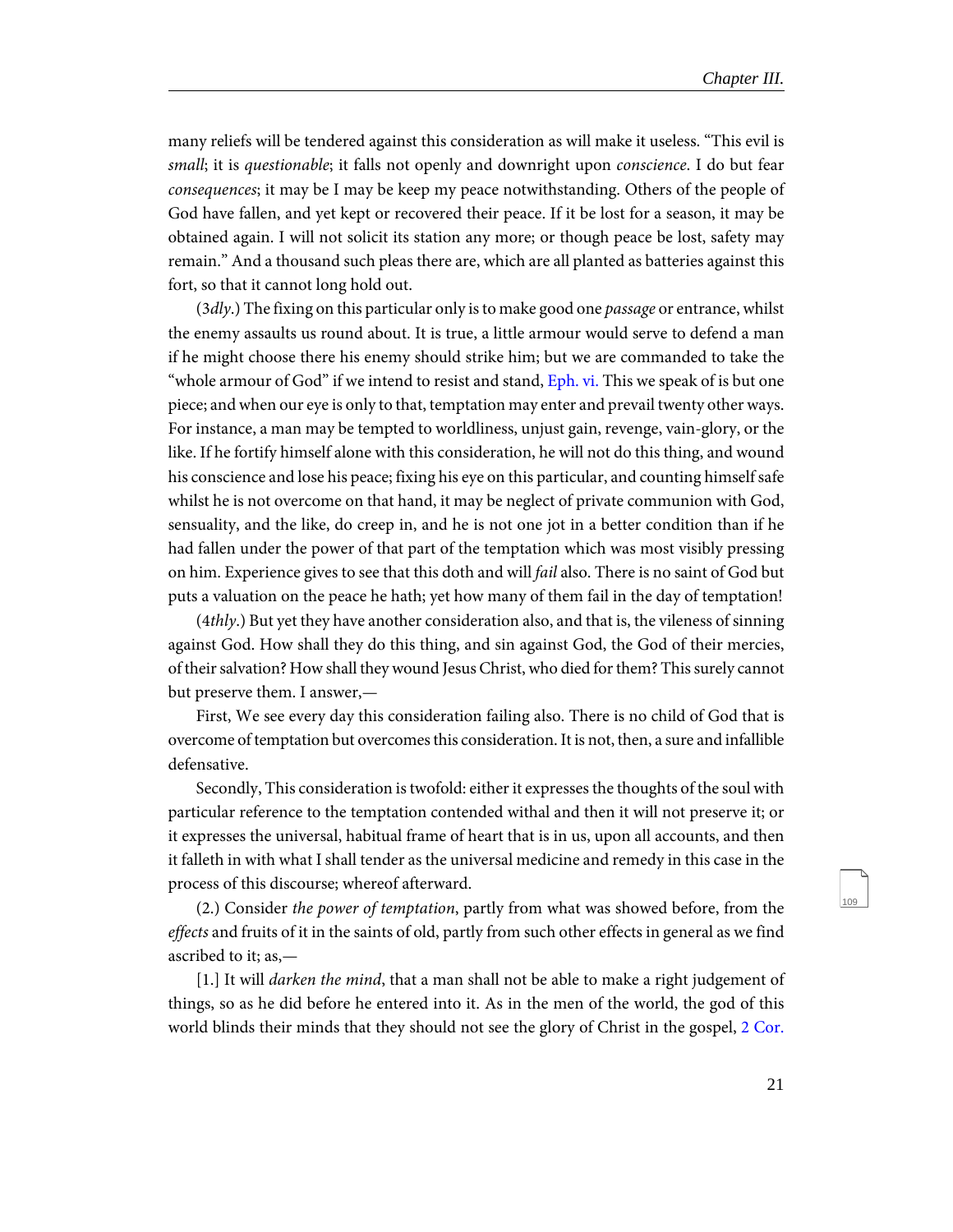[iv. 4](http://www.ccel.org/study/Bible:2Cor.4.4), and "whoredom, and wine, and new wine, take away their hearts," [Hos. iv. 11](http://www.ccel.org/study/Bible:Hos.4.11); so it is in the nature of every temptation, more or less, to take away the heart, or to darken the understanding of the person tempted.

And this it doth divers ways:—

1st. By fixing the imagination and the thoughts upon the *object* whereunto it tends, so that the mind shall be diverted from the consideration of the things that would relieve and succour it in the state wherein it is. A man is tempted to apprehend that he is forsaken of God, that he is an object of his hatred, that he hath no interest in Christ. By the craft of Satan the mind shall be so *fixed* to the consideration of this state and condition, with the distress of it, that he shall not be able to manage any of the reliefs suggested and tendered to him against it; but, following the fulness of his own thoughts, shall walk on in darkness and have no light. I say, a temptation will so possess and fill the mind with thoughtfulness of itself and the matter of it, that it will take off from that clear consideration of things which otherwise it might and would have. And those things whereof the mind was wont to have a vigorous sense, to keep it from sin, will by this means come to have no force or efficacy with it; nay, it will commonly bring men to that state and condition, that when others, to whom their estate is known, are speaking to them the things that concern their deliverance and peace, their minds will be so possessed with the matter of their temptation as not at all to understand, scarce to hear one word, that is spoken to them.

2*dly*. By woful entangling of the affections; which, when they are engaged, what influence they have in blinding the mind and darkness and darkening the understanding is known. If any know it not, let him but open his eyes in these days, and he will quickly learn it. By what ways and means it is that engaged affections will becloud the mind and darken it I shall not now declare; only, I say, give me a man engaged in hope, love, fear, in reference to any particulars wherein he ought not, and I shall quickly show you wherein he is darkened and blinded. This, then, you will fail in if you enter into temptation:—The present judgment you have of things will not be utterly altered, but darkened and rendered infirm to influence the will and master the affections. These, being set at liberty by temptation, will run on in madness. Forthwith detestation of sin, abhorring of it, terror of the Lord, sense of love, presence of Christ crucified, all depart, and leave the heart a prey to its enemy.

3dly. Temptation will give *oil and fuel* to our lusts,—incite, provoke, and make then tumultuate and rage beyond measure. Tendering a lust, a corruption, a suitable object, advantage, occasion, it heightens and exasperates it, makes it for a season wholly predominant: so dealt it with carnal fear in Peter, with pride in Hezekiah, with covetousness in Achan, with uncleanness in David, with worldliness in Demas, with ambition in Diotrephes. It will lay the reins on the neck of a lust, and put to the sides of it, that it may rush forward like a horse into the battle. A man knows not the pride, fury, madness of a corruption, until it meet with a suitable temptation. And what now will a poor soul think to do? His mind is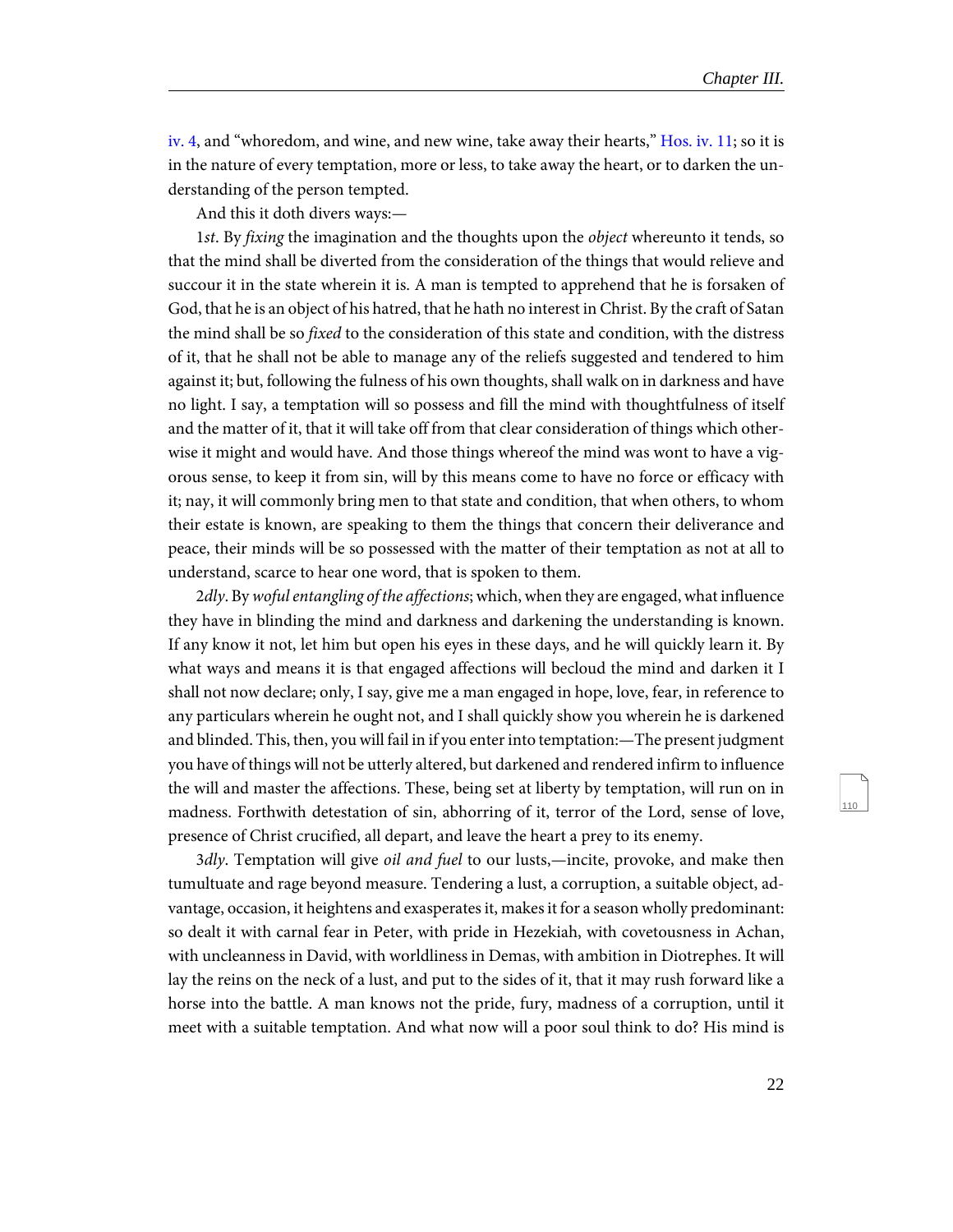darkened, his affections entangled, his lusts inflamed and provoked, his relief is defeated; and what will be the issue of such a condition?

(3.) Consider that temptations are either public or private; and let us a little view the efficacy and power of them apart:—

[1.] There are public temptations; such as that mentioned, [Rev. iii. 10](http://www.ccel.org/study/Bible:Rev.3.10), that was to come upon the world, "to try them that dwell upon the earth;" or a combination of persecution and seduction for the trial of a careless generation of professors. Now, concerning such a temptation, consider that,—

1st. It hath an efficacy in respect of God, who sends it to revenge the neglect and contempt of the gospel on the one hand, and treachery of false professors on the other. Hence it will certainly accomplish what it receives commission from him to do. When Satan offered his service to go forth and seduce Ahab that he might fall, God says to him, "Thou shalt persuade him, and prevail also: go forth, and do so," [1 Kings xxii. 22](http://www.ccel.org/study/Bible:1Kgs.22.22). He is permitted as to his wickedness, and commissionated as to the event and punishment intended. When the Christian world was to be given up to folly and false worship for their neglect of the truth, and their naked, barren, fruitless, Christ-dishonouring profession, it is said of the temptation that fell upon then, that "God sent them strong delusion, that they should believe a lie," [2](http://www.ccel.org/study/Bible:2Thess.2.11) [Thess. ii. 11.](http://www.ccel.org/study/Bible:2Thess.2.11) That that comes so from God in a *judiciary* manner, hath a power with it and shall prevail. That selfish spiritually-slothful, careless , and worldly frame of spirit, which in these days hath infected almost the body of professors, if it have a commission from God to kill hypocrites, to wound negligent saints, to break their bones, and make them scandalous, that they may be ashamed, shall it not have a power and efficacy so to do? What work hath the spirit of error made amongst us! Is it not from hence, that as some men delighted not to retain God in their hearts, so he hath "given them up to a reprobate mind," [Rom. i. 28.](http://www.ccel.org/study/Bible:Rom.1.28) A man would think it strange, yea, it is matter of amazement, to see persons of a sober spirit, pretending to great things in the ways of God, overcome, captivated, ensnared, destroyed by weak means, sottish opinions, foolish imaginations, such as a man would think it impossible that they should ever lay hold on sensible or rational men, much less on professors of the gospel. But that which God will have to be strong, let us not think weak. No strength but the strength of God can stand in the way of the weakest things of the world that are commissionated from God for any end or purpose whatever.

2*dly*. There is in such temptations the secret insinuation of *examples* in those that are accounted *godly* and are professors: [Matt. xxiv. 12](http://www.ccel.org/study/Bible:Matt.24.12), "Because iniquity shall abound, the love of many shall wax cold," etc. The abounding of iniquity in some will insensibly cast water on the zeal and love of others, that by little and little it shall wax cold. Some begin to grow negligent, careless, worldly, wanton. They break the ice towards the pleasing of the flesh. At first their love also waxes cold; and the brunt being over, they also conform to them, and are cast into the same mould with them. "A little leaven leaveneth the whole lump." Paul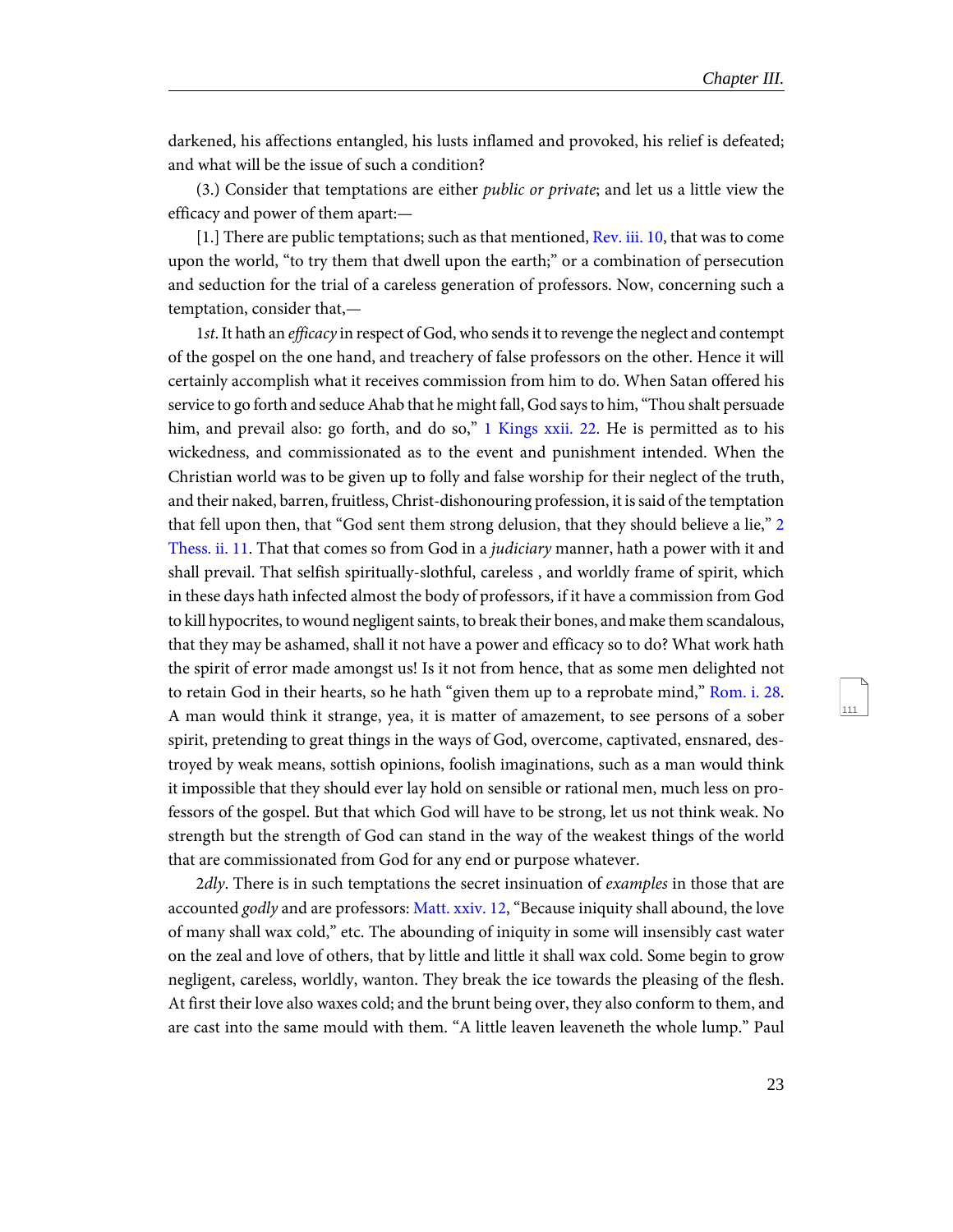repeats this saying twice, [1 Cor. v. 6,](http://www.ccel.org/study/Bible:1Cor.5.6) and [Gal. v. 9](http://www.ccel.org/study/Bible:Gal.5.9). He would have us take notice of it; and it is of the danger of the infection of the whole body, from the ill examples of some, whereof he speaks. We know how insensibly leaven proceedeth to give savour to the whole; so it is termed a "root of bitterness" that "springeth up and defileth many," [Heb. xii. 15](http://www.ccel.org/study/Bible:Heb.12.15). If one little piece of leaven, if one bitter root, may endanger the whole, how much more when there are many roots of that nature, and much leaven is scattered abroad! It is easy following a multitude to do evil, and saying "A conspiracy" to them to whom the people say "A conspiracy." Would any one have thought it possible that such and such professors, in our days, should have fallen into ways of self, of flesh, of the world? to play at cards, dice, revel, dance? to neglect family, closet duties? to be proud, haughty, ambitious, worldly, covetous, oppressive? or that they should be turned away after foolish, vain, ridiculous opinions, deserting the gospel of Christ? In which two lies the great temptation that is come on us, the inhabitants of this world, to try us. But doth not every man see that this is come to pass? And may we not see how it is come to pass? Some loose, empty professors, who had never more than a form of godliness, when they had served their turn of that, began the way to them; then others began a little to comply, and to please the flesh in so doing. This, by little and little, hath reached even the top boughs and branches of our profession, until almost all flesh hath corrupted its way. And he that departeth from these iniquities makes his name a prey, if not his person.

3*dly*. Public temptations are usually accompanied with *strong reasons and pretences*, that are too hard for men, or at least insensibly prevail upon them to an undervaluation of the evil whereunto the temptation leads, to give strength to that complicated temptation which in these days hath even cast down the people of God from their excellency,—hath cut their locks, and made them become like other men. How full is the world of specious pretences and pleadings! As there is the liberty and freedom of Christians, delivered from a bondage frame, this is a door that, in my own observation, I have seen sundry going out at, into sensuality and apostasy; beginning at a light conversation, proceeding to a neglect of the Sabbath, public and private duties, ending in dissoluteness and profaneness. And then there is leaving of public things to Providence, being contented with what is;—things good in themselves, but disputed into wretched, carnal compliances, and the utter ruin of all zeal for God, the interest of Christ or his people in the world. These and the like considerations, joined with the ease and plenty, the greatness and promotion of professors, have so brought things about, that whereas we have by Providence shifted places with the men of the world, we have by sin shifted spirits with them also. We are like a plantation of men carried into a foreign country. In a short space they degenerate from the manners of the people from whence they came, and fall into that thing in the soil and the air that transformed them. Give me leave a little to follow my similitude: He that should see the prevailing party of these nations, many of those in rule, power, favour, with all their adherents, and remember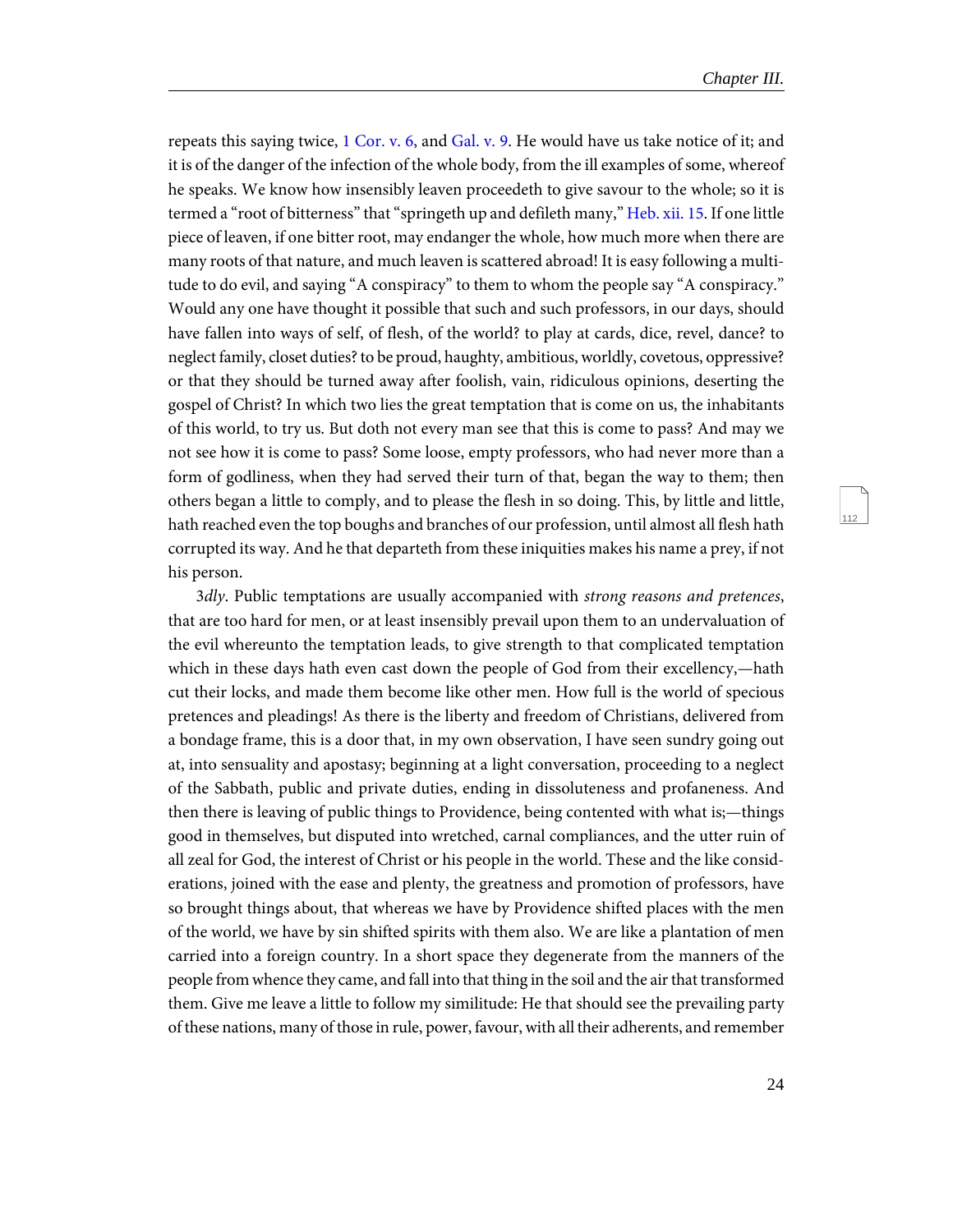that they were a colony of Puritans,—whose habitation was "in a low place," as the prophet speaks of the city of God,—translated by a high hand to the mountains they now possess, cannot but wonder how soon they have forgot the customs, manners, ways, of their own old people, and are cast into the mould of them that went before them in the places whereunto they are translated. I speak of us all, especially of us who are amongst the lowest of the people, where perhaps this iniquity doth most abound. What were those before us that we are not? what did they that we do not? Prosperity hath slain the foolish and wounded the wise.

[2.] Suppose the temptation is private. This hath been spoken to before; I shall add two things:—

1st. Its union and incorporation with lust, whereby it gets within the soul, and lies at the bottom of its actings. John tells us, [1 Epist. ii. 16](http://www.ccel.org/study/), that the things that are "in the world" are, "the lust of the flesh, the lust of the eyes, the pride of life." Now, it is evident that all these things are principally in the *subject*, not in the *object*,—in the *heart*, not in the *world*. But they are said to be "in the world," because the world gets into them, mixes itself with them, unites, incorporates. As faith and the promises are said to be "mixed," [Heb. iv. 2,](http://www.ccel.org/study/Bible:Heb.4.2) so are lust and temptation mixed: they twine together; receive mutual improvement from one another; grow each of them higher and higher by the mutual strength they administer to one another. Now, by this means temptation gets so deep in the heart that no contrary reasonings can reach unto it; nothing but what can kill the lust can conquer the temptation. Like leprosy that hath mingled itself with the wall, the wall itself must be pulled down, or the leprosy will not be cured. Like a gangrene that mixes poison with the blood and spirits, and cannot be separated from the place where it is, but both must be cut off together. For instance, in David's temptation to uncleanness, ten thousand considerations might have been taken in to stop the mouth of the temptation; but it had united itself with his lust, and nothing but the killing of that could destroy it, or get him the conquest. This deceives many a one. They have some pressing temptation, that, having got some advantages, is urgent upon them. They pray against it, oppose it with all powerful considerations, such as whereof every one seems sufficient to conquer and destroy it, at least to overpower it, that it should never be troublesome any more; but no good is done, no ground is got or obtained, yea, it grows upon them more and more. What is the reason of it? It hath incorporated and united itself with the lust, and is safe from all the opposition they make. If they would make work indeed, they are to set upon the whole of the lust itself; their ambition, pride, worldliness, sensuality, or whatever it be, that the temptation is united with. All other dealings with it are like tamperings with a prevailing gangrene: the part or whole may be preserved a little while, in great torment; excision or death must come at last. The soul may cruciate itself for a season with such a procedure; but it must come to this,—its lust must die, or the soul must die.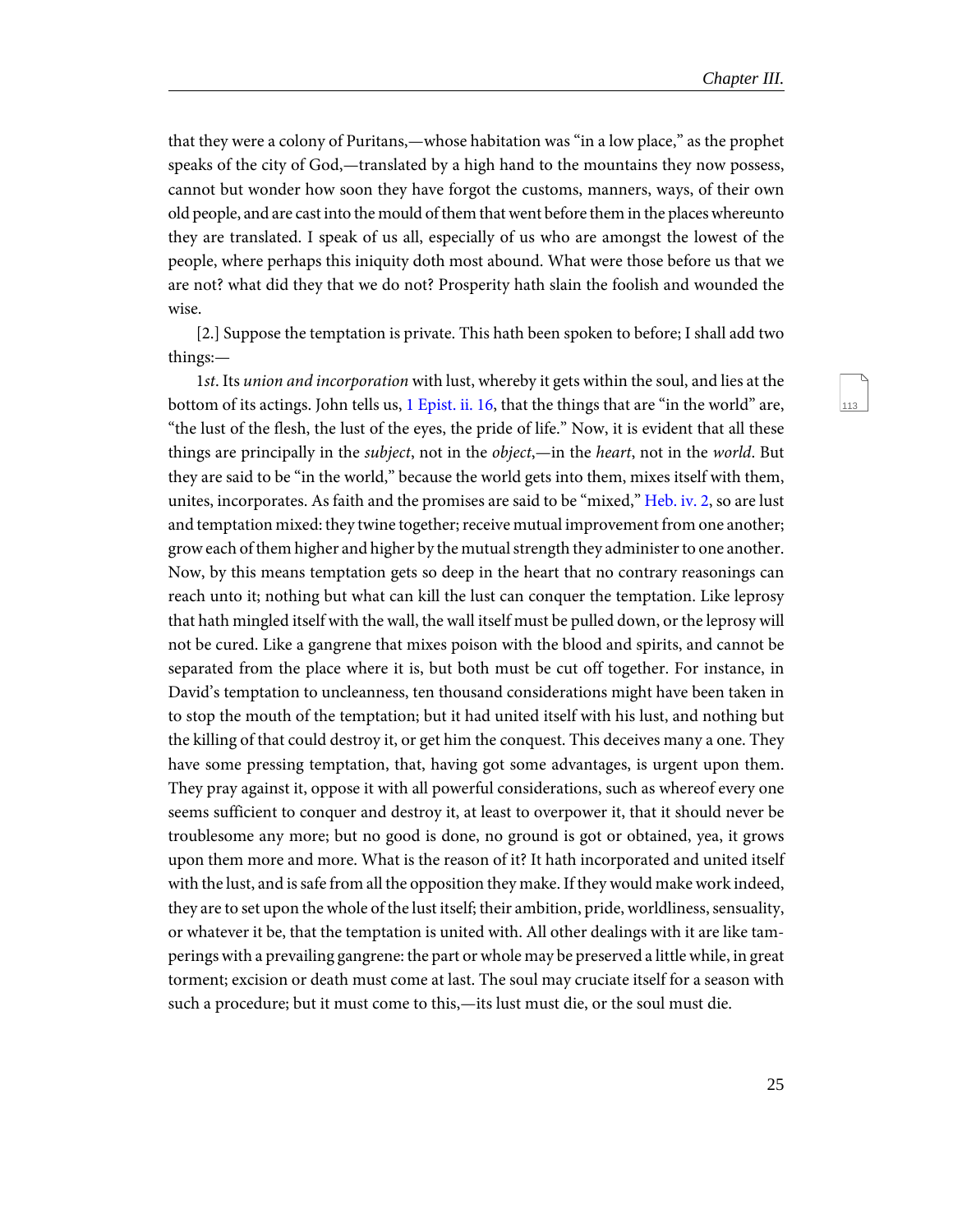2*dly*. In what part soever of the soul the lust be seated wherewith the temptation is united, it draws after it *the whole soul* by one means or other, and so prevents or anticipates any opposition. Suppose it be a lust of the mind,—as there are lusts of the mind and uncleanness of the spirit, such as ambition, vain-glory, and the like,—what a world of ways hath the understanding to bridle the affections that they should not so tenaciously cleave to God, seeing in what it aimeth at there is so much to give them contentment and satisfaction! It will not only prevent all the reasonings of the mind, which it doth necessarily,—being like a bloody infirmity in the eyes, presenting all things to the common sense and perception in that hue and colour,—but it will draw the whole soul, on other accounts and collateral considerations, into the same frame. It promises the whole a share in the spoil aimed at; as Judas's money, that he first desired from covetousness, was to be shared among all his lusts. Or be it in the more sensual part, and first possesseth the affections,—what prejudices they will bring upon the understanding, how they will bribe it to an acquiescence, what arguments, what hopes they will supply it withal, cannot easily be expressed, as was before showed. In brief, there is no particular temptation, but, when it is in its hour, it hath such a contribution of assistance from things good, evil, indifferent, is fed by so many considerations that seem to be most alien and foreign to it, in some cases hath such specious pleas and pretences, that its strength will easily be acknowledged.

(4.) Consider the end of any temptation; this is Satan's end and sin's end,—that is, the dishonour of God and the ruin of our souls.

(5.) Consider what hath been the issue of thy former temptations that thou hast had. Have they not defiled thy conscience, disquieted thy peace, weakened thee in thy obedience, clouded the face of God? Though thou wast not prevailed on to the outward evil or utmost issue of thy temptation, yet hast thou not been foiled? hath not thy soul been sullied and grievously perplexed with it? yea, didst thou ever in thy life come fairly off, without sensible loss, from any temptation almost that thou hadst to deal withal; and wouldst thou willingly be entangled again? If thou art at liberty, take heed; enter no more, if it be possible, lest a worse thing happen to thee.

These, I say, are some of those many considerations that might be insisted on, to manifest the importance of the truth proposed, and the fulness of our concernment in taking care that we "enter not into temptation."

Against what hath been spoken, some objections that secretly insinuate themselves into the souls of men, and have an efficacy to make them negligent and careless in this thing, which is of such importance to them,—a duty of such indispensable necessity to them who intend to walk with God in any peace, or with any faithfulness,—are to be considered and removed. And they are these that follow:—

Obj. 1. "Why should we so fear and labour to avoid temptation? [James i. 2](http://www.ccel.org/study/Bible:Jas.1.2), we are commanded to 'count it all joy when we fall into divers temptations.' Now, certainly I need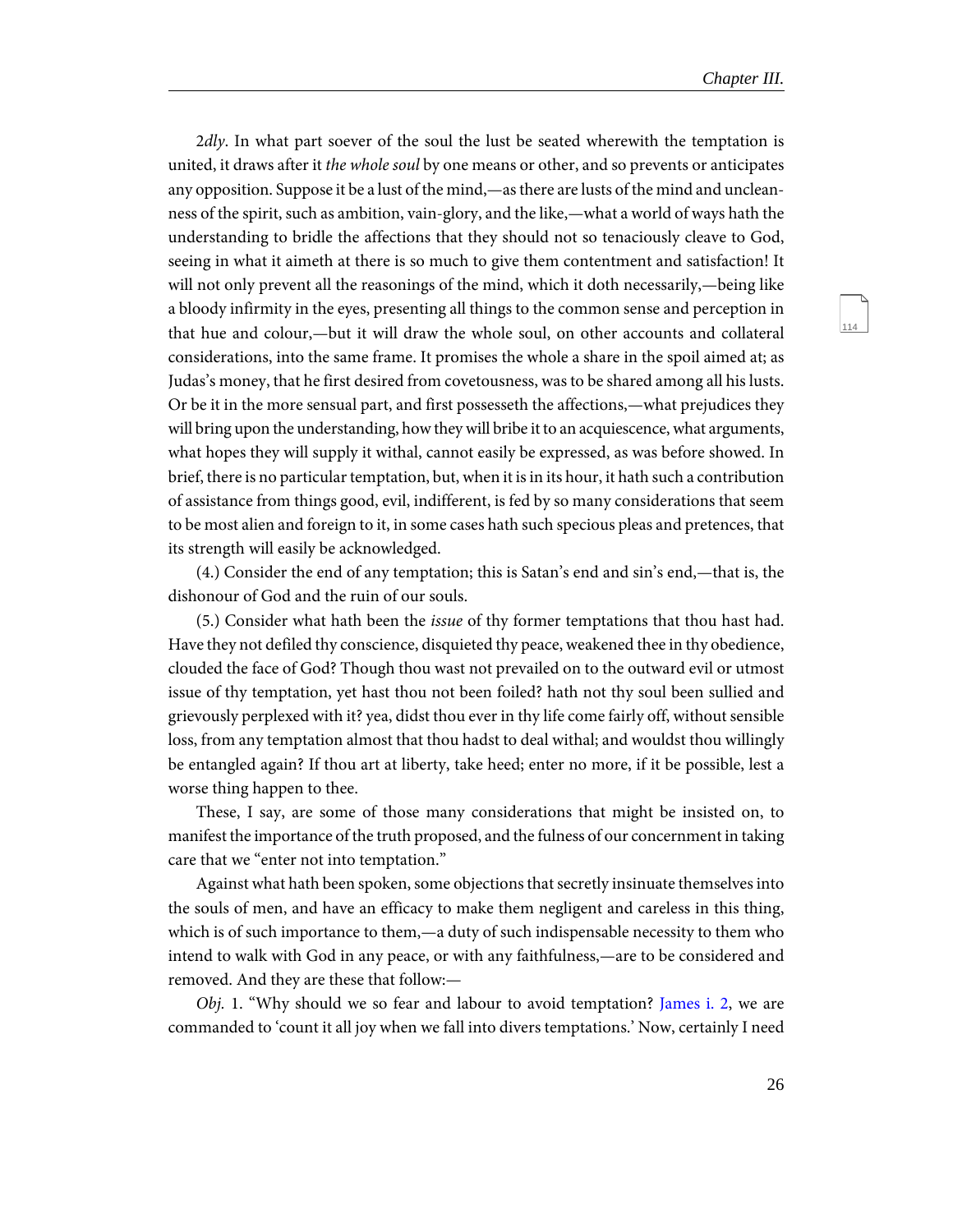not solicitously avoid the falling into that which, when I am fallen into, I am to count it all joy." To which I answer,—

1. You will not hold by this rule in all things,—namely, that a man need not seek to avoid that which, when he cannot but fall into, it is his duty to rejoice therein. The same apostle bids the rich "rejoice that they are made low," [chap. i. 10](http://www.ccel.org/study/Bible:Jas.1.10). And, without doubt, to him who is acquainted with the goodness, and wisdom, and love of God in his dispensations, in every condition that is needful for him, it will be a matter of rejoicing to him: but yet, how few rich, godly men can you persuade not to take heed, and use all lawful means that they be not made poor and low! and, in most cases, the truth is, it were their sin not to do so. It is our business to make good our stations, and to secure ourselves as we can; if God alter our condition we are to rejoice in it. If the temptations here mentioned befall us, we may have cause to rejoice; but not if, by a neglect of duty, we fall into them.

2. Temptations are taken two ways:—

(1.) Passively and merely materially, for such things as are, or in some cases may be, temptations; or,—

(2.) Actively, for such as do entice to sin. James speaks of temptations in the first sense only; for having said, "Count it all joy when ye fall into divers temptations," [verse 2](http://www.ccel.org/study/); he adds, [verse 12](http://www.ccel.org/study/), "Blessed is the man that endureth temptation: for when he is tried, he shall receive the crown of life." But now whereas a man might say, "If this be so, then temptations are good, and from God;"—"No," says James; "take temptation in such a sense as that it is a thing enticing and leading to sin, so God tempts none; but every man is tempted of his own lust," [verse 13, 14](http://www.ccel.org/study/). "To have such temptations, to be tempted to sin, that is not the blessed thing I intend; but the enduring of afflictions that God sends for the trial of our faith, that is a blessed thing. So that, though I must count it all joy when, through the will of God, I fall into divers afflictions for my trial, which yet have the matter of temptation in them, yet I am to use all care and diligence that my lust have no occasions or advantages given unto it to tempt me to sin."

Obj. 2. "But was not our Saviour Christ himself tempted; and is it evil to be brought into the same state and condition with him? Yea, it is not only said that he was tempted, but his being so is expressed as a thing advantageous, and conducing to his mercifulness as our priest: [Heb. ii. 17, 18,](http://www.ccel.org/study/Bible:Heb.2.17-Heb.2.18) 'In that he himself hath suffered, being tempted, he is able to succour them that are tempted.' And he makes it a ground of a great promise to his disciples, that they had 'abode with him in his temptations,' [Luke xxii. 28.](http://www.ccel.org/study/Bible:Luke.22.28)"

Ans. It is true, our Saviour was tempted; but yet his temptations are reckoned among the evils that befell him in the days of his flesh,—things that came on him through the malice of the world and the prince thereof. He did not wilfully cast himself into temptation, which he said was "to tempt the Lord our God," [Matt. iv. 7](http://www.ccel.org/study/Bible:Matt.4.7); as, indeed, willingly to enter into any temptation is highly to tempt God. Now, our condition is so, that, use the greatest diligence

116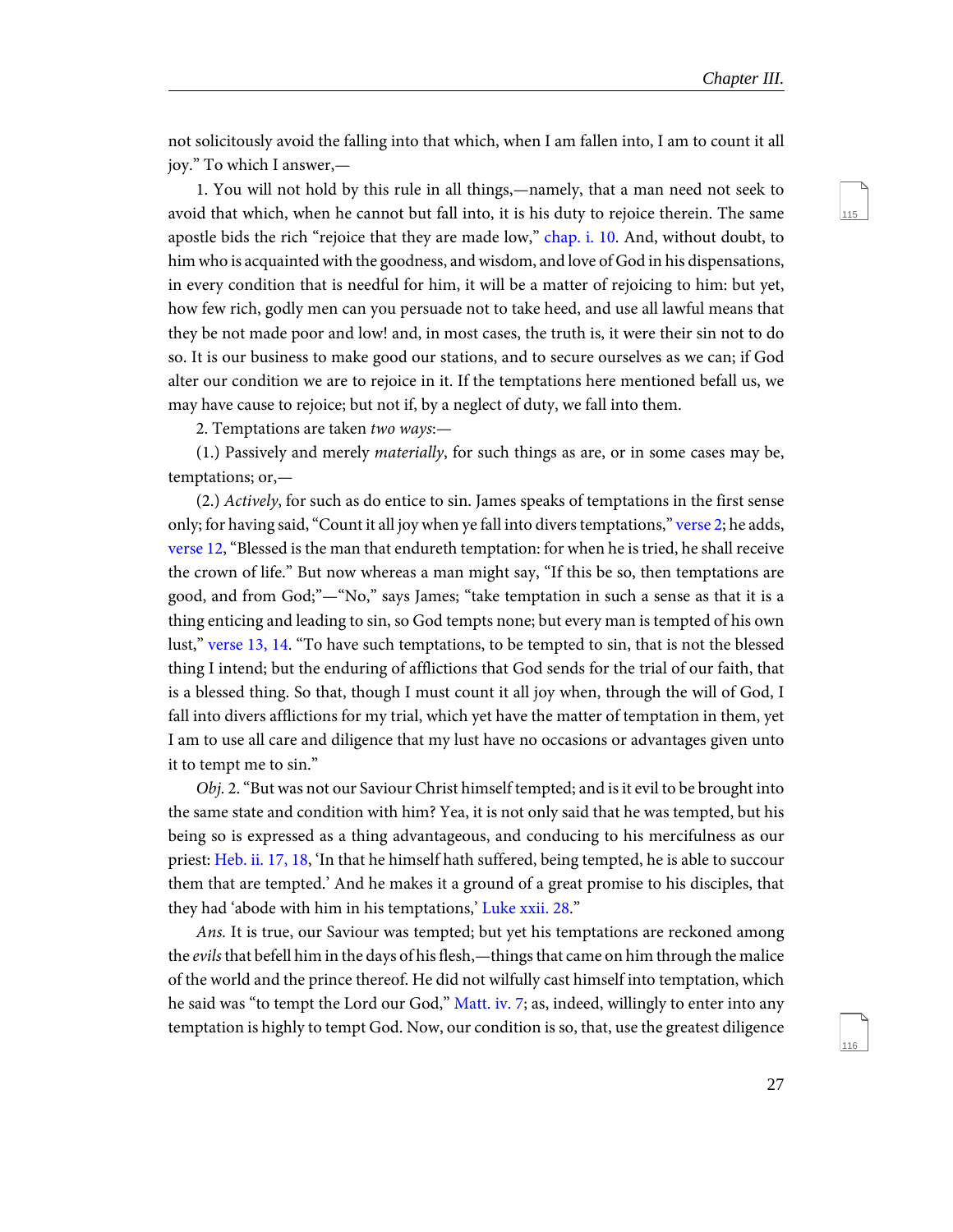and watchfulness that we can, yet we shall be sure to be tempted, and be made like to Christ therein. This hinders not but that it is our duty to the utmost to prevent our falling into them; and that namely on this account:—Christ had only the *suffering* part of temptation when he entered into it; we have also the *sinning* part of it. When the prince of this world came to Christ, he had "no part in him;" but when he comes to us, he hath so in us. So that though in one effect of temptations, namely trials and disquietness, we are made like to Christ, and so are to rejoice as far as by any means that is produced; yet by another we are made unlike to him,—which is our being defiled and entangled: and are therefore to seek by all means to avoid them. We never come off like Christ. Who of us "enter into temptation" and are not defiled?

Obj. 3. "But what need this great endeavour and carefulness? Is it not said that 'God is faithful, who will not suffer us to be tempted above what we are able, but will with the temptation also make a way to escape?' [1 Cor. x. 13;](http://www.ccel.org/study/Bible:1Cor.10.13) and 'He knoweth how to deliver the godly out of temptations,' [2 Pet. ii. 9.](http://www.ccel.org/study/Bible:2Pet.2.9) What need we, then, be solicitous that we enter not into them?"

Ans. I much question what assistance he will have from God in his temptation who willingly enters into it, because he supposes God hath promised to deliver him out of it. The Lord knows that, through the craft of Satan, the subtlety and malice of the world, the deceitfulness of sin, that doth so easily beset us, when we have done our utmost, yet we shall enter into divers temptations. In his love, care, tenderness, and faithfulness, he hath provided such a sufficiency of grace for us, that they shall not utterly prevail to make an everlasting separation between him and our souls. Yet I have three things to say to this objection:—

(1.) He that wilfully or negligently enters into temptation hath no reason in the world to promise himself any assistance from God, or any deliverance from the temptation whereunto he is entered. The promise is made to them whom temptations do befall in their way, whether they will or not; not them that wilfully fall into them,—that run out of their way to meet with them. And therefore the devil (as is usually observed), when he tempted our Saviour, left out that expression of the text of Scripture, which he wrested to his purpose, "All thy ways." The promise of deliverance is to them who are in their ways; whereof this is one principal, to beware of temptation.

(2.) Though there be a sufficiency of grace provided for all the elect, that they shall by no temptation fall utterly from God, yet it would make any gracious heart to tremble, to think what dishonour to God, what scandal to the gospel, what woful darkness and disquietness they may bring upon their own souls, though they perish not. And they who are scared by nothing but fear of hell, on whom other considerations short thereof have no influence, in my apprehension have more reason to fear it than perhaps they are aware of.

(3.) To enter on temptation on this account is to venture on sin (which is the same with "continuing with sin") "that grace may abound," [Rom. vi. 1, 2](http://www.ccel.org/study/Bible:Rom.6.1-Rom.6.2); which the apostle rejects the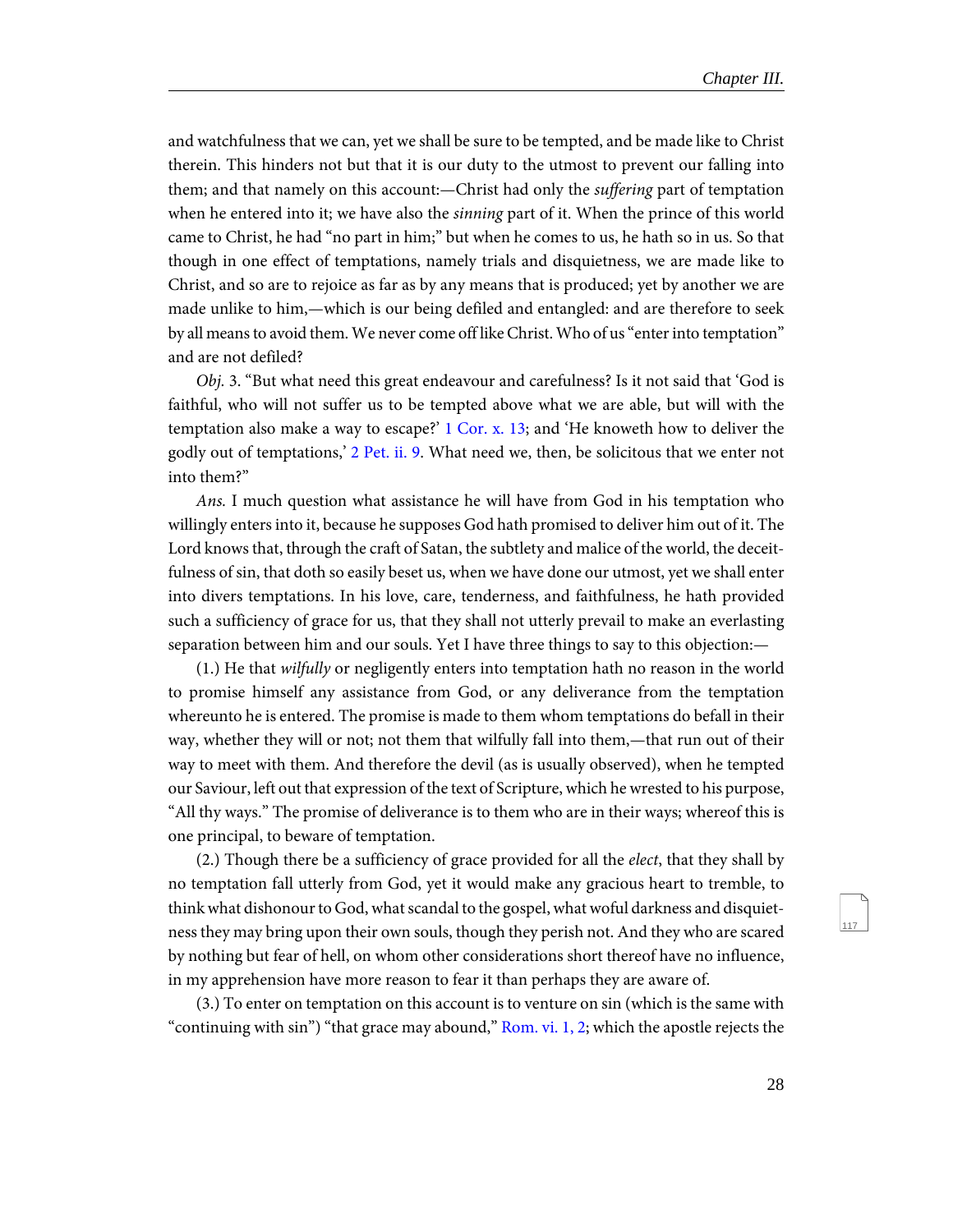thoughts of with greatest detestation. Is it not a madness, for a man willingly to suffer the ship wherein he is to split itself on a rock, to the irrecoverable loss of his merchandise, because he supposes he shall in his own person swim safely to shore on a plank? Is it less in him who will hazard the shipwreck of all his comfort, peace, joy, and so much of the glory of God and honour of the gospel as he is entrusted with, merely on supposition that his soul shall yet escape? These things a man would think did not deserve to be mentioned, and yet with such as these do poor souls sometimes delude themselves.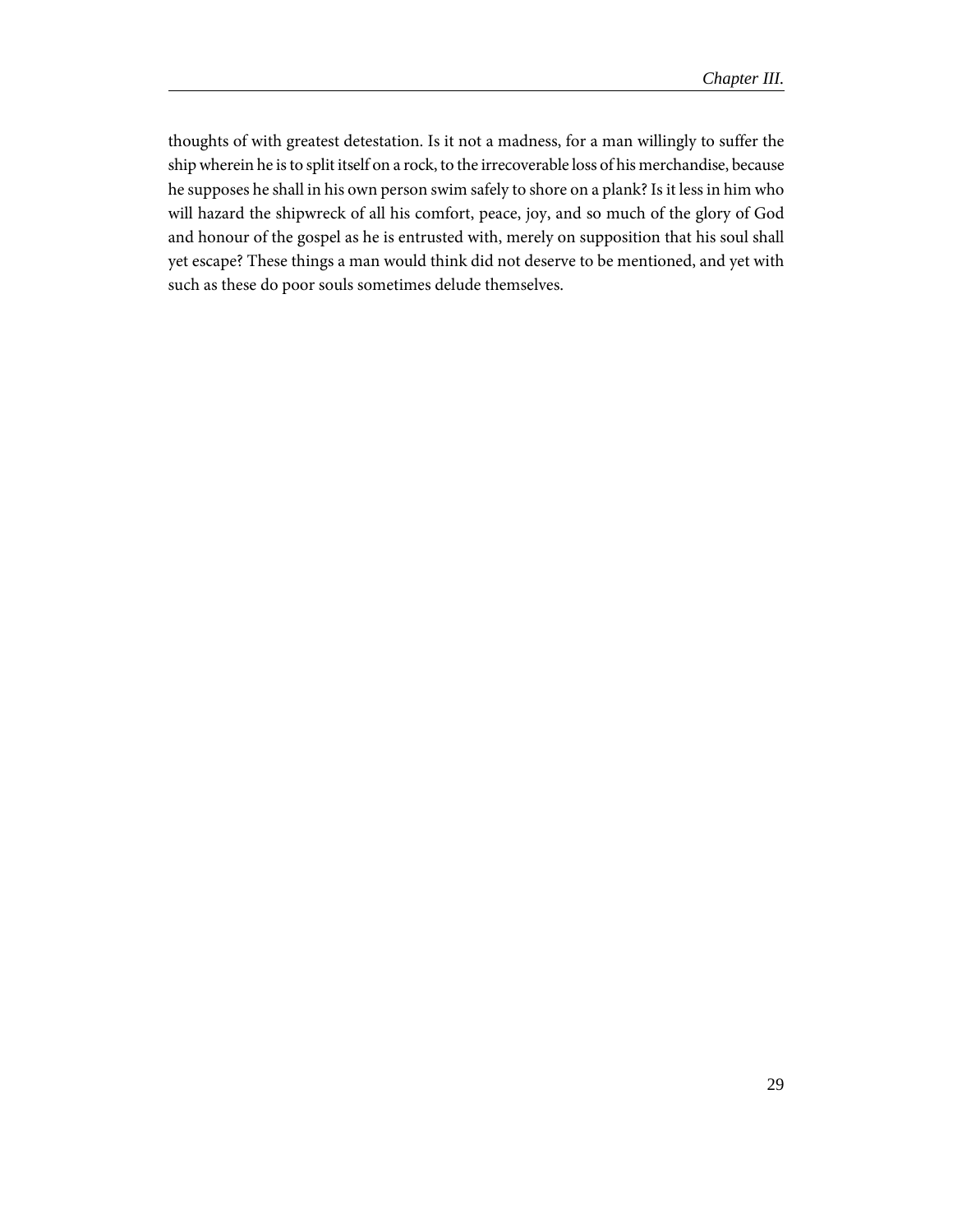#### **Chapter IV.**

<span id="page-33-0"></span>Particular cases proposed to consideration—The first, its resolution in sundry particulars—Several discoveries of the state of a soul entering into temptation.

These things being premised in general, I proceed to the consideration of three particular cases arising from the truth proposed: the first whereof relates unto the thing itself; the second unto the *time* or season thereof; and the last unto *deportment* in reference unto the prevention of the evil treated of.

First, then, it may be inquired,—1. How a man may know when he is entered into temptation. 2. What directions are to be given for the preventing of our entering into temptation. 3. What seasons there are wherein a man may and ought to fear that an hour of temptation is at hand.

1. How shall a man know whether he be entered into temptation or no, is our first inquiry. I say, then,—

 $(1.)$  When a *man is drawn into any sin*, he may be sure that he hath entered into temptation. All *sin* is from temptation, [James i. 14](http://www.ccel.org/study/Bible:Jas.1.14). Sin is a fruit that comes only from that root. Though a man be never so suddenly or violently surprised in or with any sin, yet it is from some temptation or other that he hath been so surprised: so the apostle, [Gal. vi. 1.](http://www.ccel.org/study/Bible:Gal.6.1) If a man be surprised, overtaken with a fault, yet he was tempted to it; for says he, "Consider thyself, lest thou also be tempted,"—that is, as he was when he was so surprised, as it were, at unawares. This men sometimes take no notice of, to their great disadvantage. When they are overtaken with a sin they set themselves to repent of that sin, but do not consider the temptation that was the cause of it, to set themselves against that also to take care that they enter no more into it. Hence are they quickly again entangled by it, though they have the greatest detestation of the sin itself that can be expressed. He that would indeed get the conquest over any sin must consider his temptations to it, and strike at that root; without deliverance from thence, he will not be healed.

This is a folly that possesses many who have yet a quick and living sense of sin. They are sensible of their *sins*, not of their *temptations*,—are displeased with the bitter fruit, but cherish the poisonous root. Hence, in the midst of their humiliations for sin, they will continue in those ways, those societies, in the pursuit of those ends, which have occasioned that sin; of which more afterward.

(2.) Temptations have several degrees. Some arise to such an height, do so press on the soul, so cruciate and disquiet it, so fight against all opposition that is made to it, that it is a peculiar power of temptation that he is to wrestle withal. When a fever rages, a man knows he is sick, unless his distemper have made him mad. The lusts of men, as James tells us, "entice, draw away," and seduce them to sin; but this they do of themselves, without peculiar instigation, in a more quiet, even, and sedate manner. If they grow violent, if they hurry the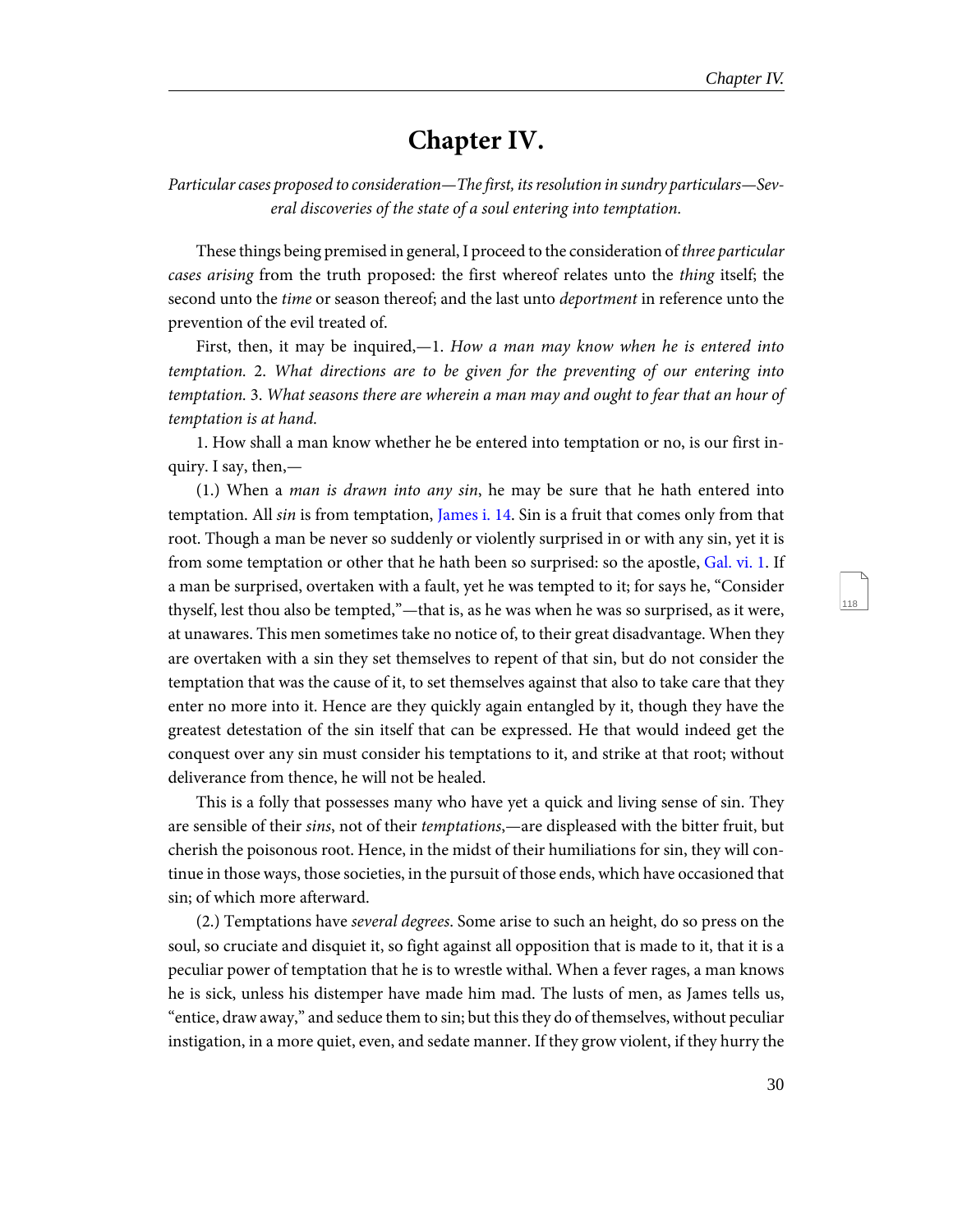soul up and down, give it no rest, the soul may know that they have got the help of temptation to their assistance.

Take an empty vessel and put it into some stream that is in its course to the sea, it will infallibly be carried thither, according to the course and speed of the stream; but let strong winds arise upon it, it will be driven with violence on every bank and rock, until, being broken in pieces, it is swallowed up of the ocean. Men's lusts will infallibly (if not mortified in the death of Christ) carry them into eternal ruin, but oftentimes without much noise, according to the course of the stream of their corruptions; but let the wind of strong temptations befall them, they are hurried into innumerable scandalous sins, and so, broken upon all accounts, are swallowed up in eternity. So is it in general with men; so in particular. Hezekiah had the root of *pride* in him always; yet it did not make him run up and down to show his treasure and his riches until he fell into temptation by the ambassadors of the king of Babylon. So had David; yet could he keep off from numbering the people until Satan stood up and provoked him, and solicited him to do it. Judas was covetous from the beginning; yet he did not contrive to satisfy it by selling of his Master until the devil entered into him, and he thereby into temptation. The like may be said of Abraham, Jonah, Peter, and the rest. So that when any lust or corruption whatever tumultuates and disquieteth the soul, puts it with violence on sin, let the soul know that it hath got the advantage of some outward temptation, though as yet it perceiveth not wherein, or at least is become itself a peculiar temptation by some incitation or provocation that hath befallen it, and is to be looked to more than ordinarily.

(3.) Entering into temptation may be seen in the lesser degrees of it; as, for instance, when the heart begins secretly to like the matter of the temptation, and is content to feed it and increase it by any ways that it may without downright sin.

In particular, a man begins to be in repute for piety, wisdom, learning, or the like,—he is spoken of much to that purpose; his heart is tickled to hear of it, and his pride and ambition affected with it. If this man now, with all his strength, ply the things from whence his repute, and esteem, and glory amongst men do spring, with a secret eye to have it increased, he is entering into temptation; which, if he take not heed, will quickly render him a slave of lust. So was it with Jehu. He perceived that his repute for zeal began to grow abroad, and he got honour by it. Jonadab comes in his way, a good and holy man. "Now," thinks Jehu, "I have an opportunity to grow in honour of my zeal." So he calls Jonadab to him, and to work he goes most seriously. The things he did were good in themselves, but he was entered into temptation, and served his lust in that he did. So is it with many scholars. They find themselves esteemed and favoured for their learning. This takes hold of the pride and ambition of their hearts. Hence they set themselves to study with all diligence day and night,—a thing good in itself; but they do it that they might satisfy the thoughts and words of men, wherein they delight: and so in all they do they make provision for the flesh to fulfil the lusts thereof.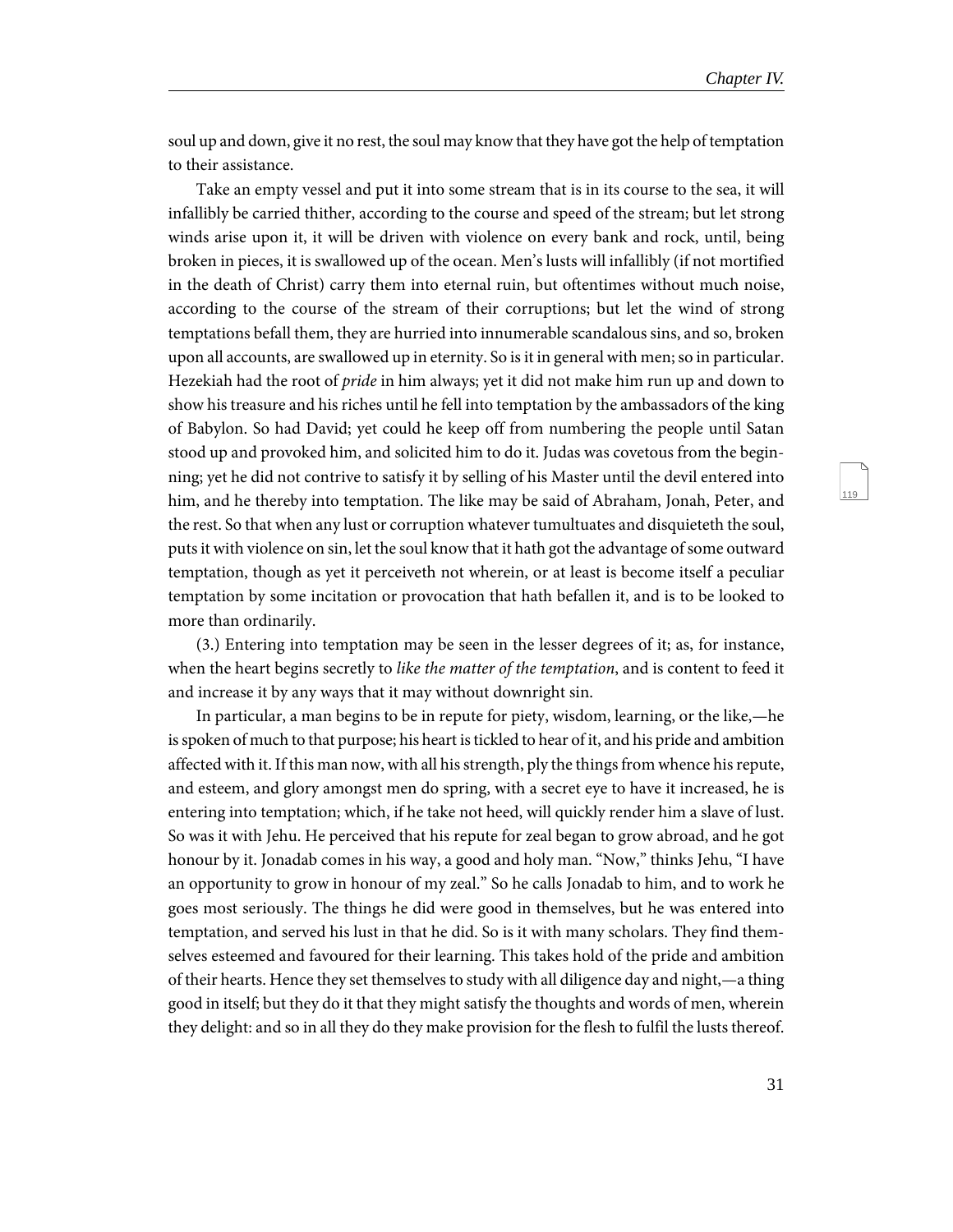It is true, God oftentimes brings light out of this darkness, and turns things to a better issue. After, it may be, a man hath studied sundry years, with an eye upon his lusts,—his ambition, pride, and vain-glory,—rising early and going to bed late, to give them satisfaction, God comes in with his grace, turns the soul to himself, robs those Egyptian lusts, and so consecrates that to the use of the tabernacle which was provided for idols.

Men may be thus entangled in better things than learning, even in the profession of piety, in their labour in the ministry, and the like. Some men's profession is a snare to them. They are in reputation, and are much honoured on the account of their profession and strict walking. This often falls out in the days wherein we live, wherein all things are carried by parties. Some find themselves on the accounts mentioned, perhaps, to be the darlings and "ingentia decora," or glory of their party. If thoughts hereof secretly insinuate themselves into their hearts, and influence them into more than ordinary diligence and activity in their way and profession, they are entangled; and instead of aiming at more glory, had need lie in the dust, in a sense of their own vileness. And so close is this temptation, that oftentimes it requires no food to feed upon but that he who is entangled with it do avoid all means and ways of honour and reputation; so that it can but whisper in the heart that that avoidance is honourable. The same may be the condition with men, as was said, in *preaching the gospel*, in the work of the ministry. Many things in that work may yield them esteem,—their ability, their plainness, their frequency, their success; and all in this sense may be fuel unto temptations. Let, then, a man know that when he likes that which feeds his lust, and keeps it up by ways either good in themselves or not downright sinful, he is entered into temptation.

(4.) When by a man's state or condition of life, or any means whatever, it comes to pass that his lust and any temptation meet with occasions and opportunities for its provocation and stirring up, let that man know, whether he perceive it or not, that he is certainly entered into temptation. I told you before, that to enter into temptation is not merely to be tempted, but so to be under the power of it as to be entangled by it. Now, it is impossible almost for a man to have opportunities, occasions, advantages, suited to his lust and corruption, but he will be entangled. If ambassadors come from the king of Babylon, Hezekiah's pride will cast him into temptation. If Hazael be king of Syria, his cruelty and ambition will make him to rage savagely against Israel. If the priests come with their pieces of silver, Judas's covetousness will instantly be at work to sell his Master. And many instances of the like kind may, in the days wherein we live, be given. Some men think to play on the hole of the asp and not be stung, to touch pitch and not be defiled, to take fire in their clothes and not be burnt; but they will be mistaken. If thy business, course of life, societies, or whatever else it be of the like kind, do cast thee on such things, ways, persons, as suit thy lust or corruption, know that thou art entered into temptation; how thou wilt come out God only knows. Let us suppose a man that hath any seeds of filthiness in his heart engaged, in the course of his life, in society, light, vain, and foolish, what notice soever, little, great, or none at all, it be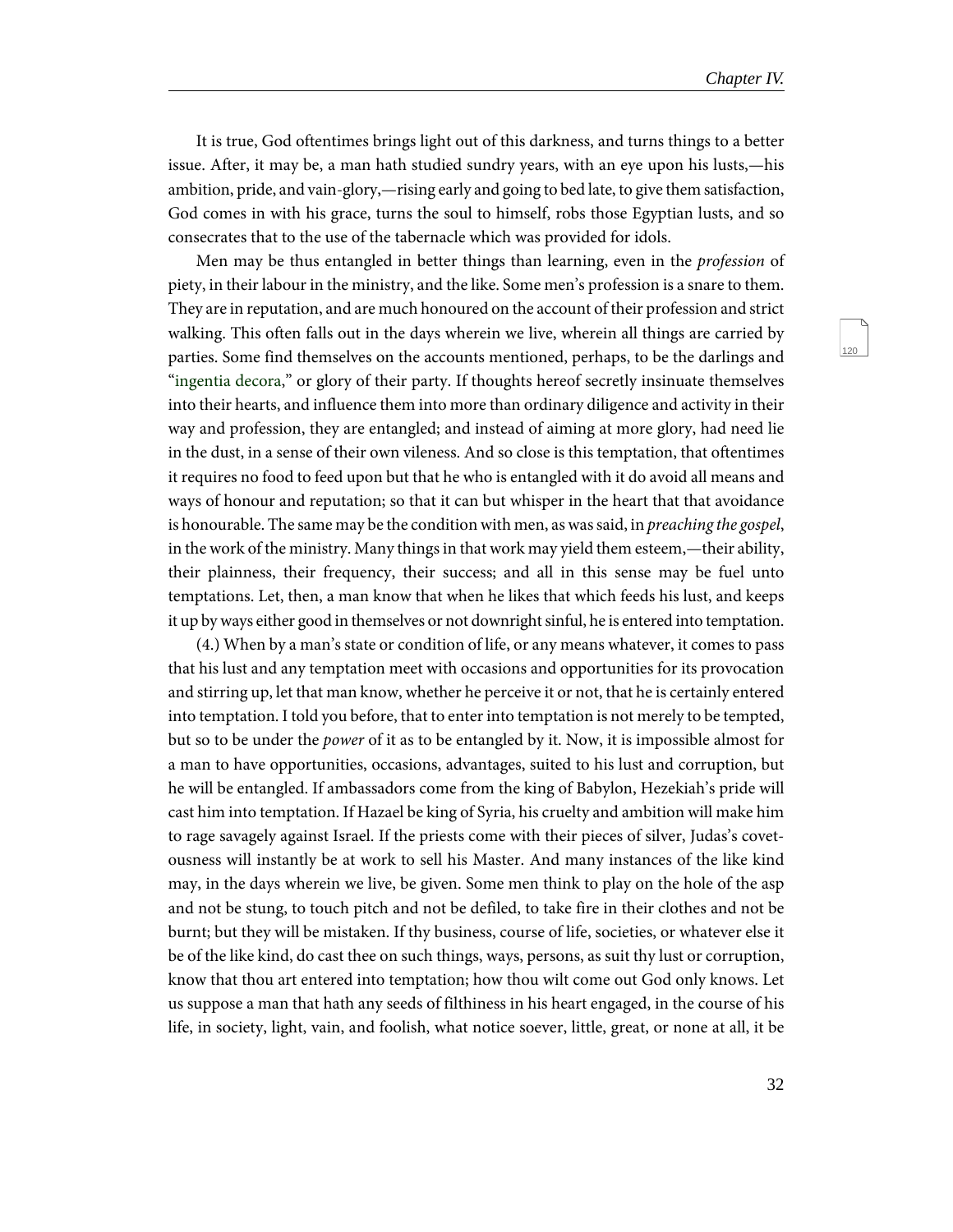<span id="page-36-1"></span>that he takes of it, he is undoubtedly entered into temptation. So is it with ambition in high places; passion in a multitude of perplexing affairs; polluted corrupt fancy in vain societies, and the perusal of idle books or treatises of vanity and folly. Fire and things combustible may more easily be induced to lie together without affecting each other, than *peculiar* lusts and suitable objects or occasions for their exercise.

<span id="page-36-2"></span><span id="page-36-0"></span>(5.) When a man is weakened, made negligent or formal in duty, when he can omit duties or content himself with a careless, lifeless performance of them, without delight, joy, or satisfaction to his soul, who had another frame formerly; let him know, that though he may not be acquainted with the particular distemper wherein it consists, yet in something or other he is entered into temptation, which at the length he will find evident, to his trouble and peril. How many have we seen and known in our days, who, from a warm profession, have fallen to be negligent, careless, indifferent in praying, reading, hearing, and the like! Give an instance of one who hath come off without a wound, and I dare say you may find out a hundred for him that have manifested themselves to have been asleep on the top of the mast; that they were in the jaws of some vile temptation or other, that afterward brought forth bitter fruit in their lives and ways. From some few returners from folly we have every day these doleful complaints made: "Oh! I neglected private prayer; I did not meditate on the word, nor attend to hearing, but rather despised these things: and yet said I was rich and wanted nothing. Little did I consider that this unclean lust was ripening in my heart; this atheism, these abominations were fomenting there." This is a certain rule:—If his heart grow cold, negligent, or formal in duties of the worship of God, and that either as to the matter or manner of them, who hath had another frame, one temptation or other hath laid hold upon him. World, or pride, or uncleanness, or self-seeking, or malice and envy, or one thing or other, hath possessed his spirit; gray hairs are here and there upon him, though he perceive it not. And this is to be observed as to the manner of duties, as well as to the matter. Men may, upon many sinister accounts, especially for the satisfaction of their consciences, keep up and frequent duties of religion, as to the substance and matter of them, when they have no heart to them, no life in them, as to the spirituality required in their performance. Sardis kept up the performance of duties, and had therefore a name to live; but wanted spiritual life in their performances, and, was therefore "dead," [Rev. iii. 1](http://www.ccel.org/study/Bible:Rev.3.1). As it is in distempers of the body, if a man find his spirits faint, his heart oppressed, his head heavy, the whole person indisposed, though he do not yet actually burn nor rave, yet he will cry, "I fear I am entering into a fever, I am so out of order and indisposed;"—a man may do so in this sickness of the soul. If he find his pulse not beat aright and evenly towards duties of worship and communion with God,—if his spirit be low, and his heart faint in them,—let him conclude, though his lust do not yet burn nor rage, that he is entered into temptation, and it is high time for him to consider the particular causes of his distemper. If the head be heavy and slumber in the things of grace, if the heart be cold in duties, evil lies at the door. And if such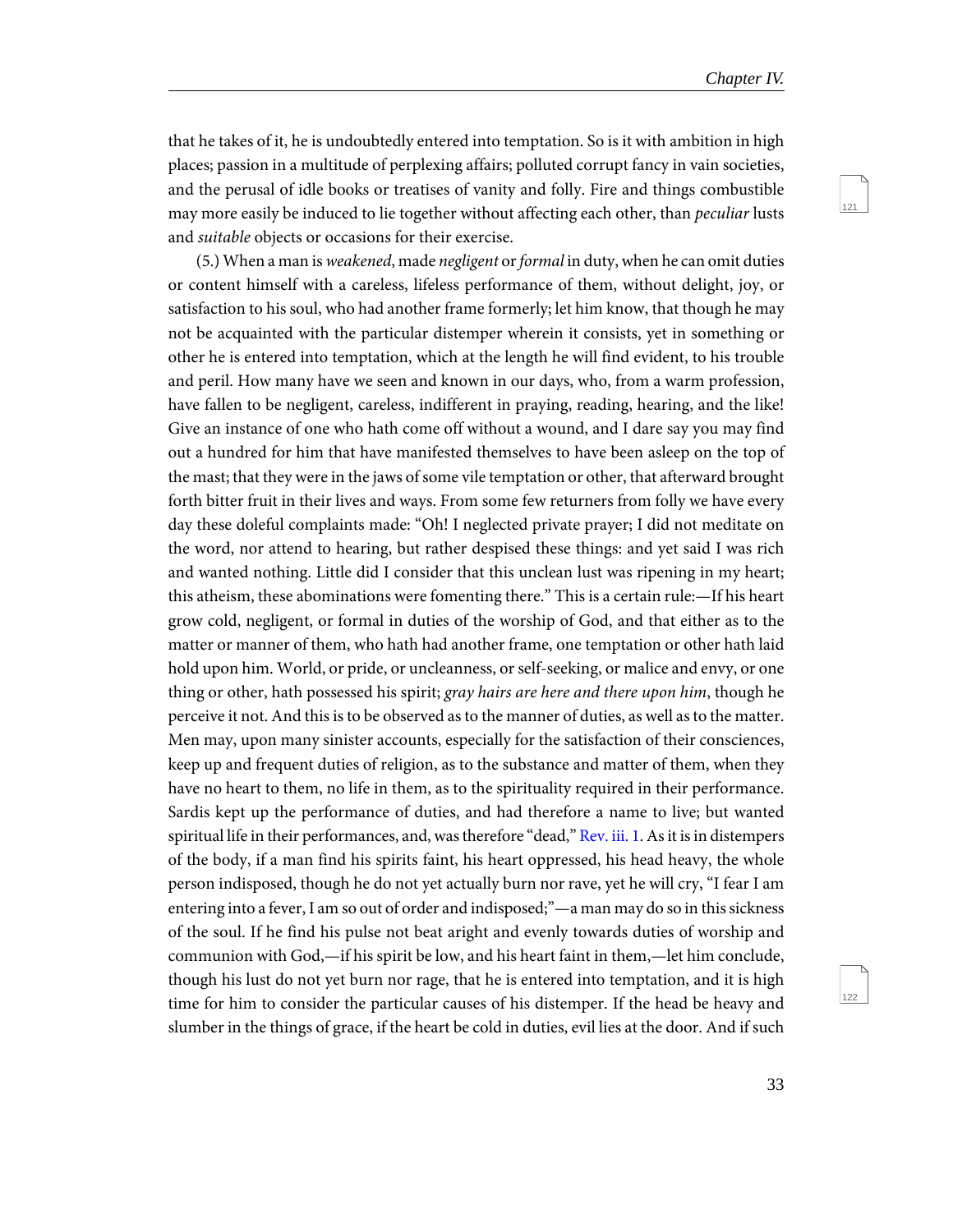<span id="page-37-0"></span>a soul do escape a great temptation unto sin, yet it shall not escape a great temptation by desertion. The spouse cries, "I sleep," [Cant. v. 2](http://www.ccel.org/study/Bible:Song.5.2); and that she had "put off her coat, and could not put it on;"—had an indisposition to duties and communion with Christ. What is the next news you have of her? [Verse 6,](http://www.ccel.org/study/) Her "Beloved had withdrawn himself,"—Christ was gone; and she seeks him long and finds him not. There is such a suitableness between the new nature that is wrought and created in believers, and the duties of the worship of God, that they will not be parted nor kept asunder, unless it be by the interposition of some disturbing distemper. The new creature feeds upon them, is strengthened and increased by them, find sweetness in them, yea, meets in them with its God and Father; so that it cannot but of itself, unless made sick by some temptation, delight in them, and desire to be in the exercise of them. This frame is described in the [119th Psalm](http://www.ccel.org/study/) throughout. It is not, I say, cast out of this frame and temper unless it be oppressed and disordered by one secret temptation or other. Sundry other evidences there are of a soul's entering into temptation, which upon inquiry it may discover.

I propose this to take off the security that we are apt to fall into, and to manifest what is the peculiar duty that we are to apply ourselves unto in the special seasons of temptation; for he that is already entered into temptation is to apply himself unto means for disentanglement, not to labour to prevent his entering in. How this may be done I shall afterward declare.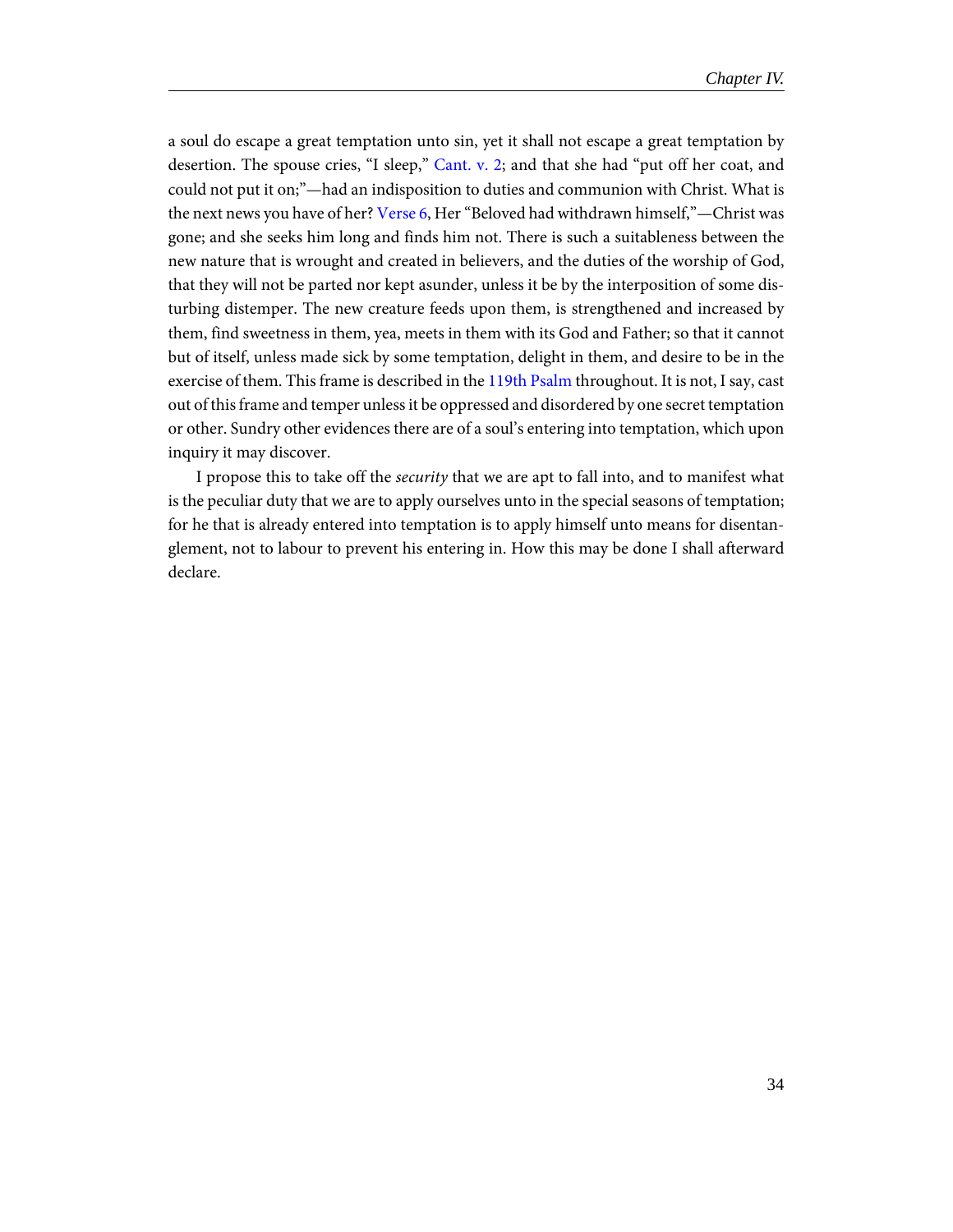## <span id="page-38-1"></span>**Chapter V.**

The second case proposed, or inquiries resolved—What are the best directions to prevent entering into temptation—Those directions laid down—The directions given by our Saviour: "Watch and pray"—What is included therein—(1.) Sense of the danger of temptation—(2.) That it is not in our power to keep ourselves— $(3.)$  Faith in promises of preservation—Of prayer in particular.

<span id="page-38-0"></span>2. Having seen the danger of entering into temptation, and also discovered the ways and seasons whereby and wherein men usually so, our second inquiry is, What general directions may be given to preserve a soul from that condition that hath been spoken of? And we see our Saviour's direction in the place spoken of before, [Matt. xxvi. 41.](http://www.ccel.org/study/Bible:Matt.26.41) He sums up all in these two words, "Watch and pray." I shall a little labour to unfold them, and show what is inwrapped and contained in them; and that both jointly and severally:—

 $(1.)$  These is included in them a clear, *abiding apprehension of great evil* that there is in entering into temptation. That which a man watches and prays against, he looks upon as evil to him, and by all means to be avoided.

This, then, is the first direction:—Always bear in mind the great danger that it is for any soul to enter into temptation.

It is a woful thing to consider what slight thoughts the most have of this thing. So men can keep themselves from sin itself in open action, they are content, they scarce aim at more; on any temptation in the world, all sorts of men will venture at any time. How will young men put themselves on company, any society; at first, being delighted with *evil company*, then with the *evil of the company*! How vain are all admonitions and exhortations to them to take heed of such persons, debauched in themselves, corrupters of others, destroyers of souls! At first they will venture on the company, abhorring the thoughts of practising their lewdness; but what is the issue? Unless it be here or there one, whom God snatches with a mighty hand from the jaws of destruction, they are all lost, and become after a while in love with the evil which at first they abhorred. This open door to the ruin of souls is too evident; and woful experience makes it no less evident that it is almost impossible to fasten upon many poor creatures any fear or dread of temptation, who yet will profess a fear and abhorrency of sin. Would it were only thus with young men, such as are unaccustomed to the yoke of their Lord! What sort of men is free from this folly in one thing or other? How many professors have I known that would plead for their liberty, as they called it! They could hear any thing, all things,—all sorts of men, all men; they would try all things whether they came to them in the way of God or no; and on that account would run to hear and to attend to every broacher of false and abominable opinions, every seducer, though stigmatized by the generality of the saints: for such a one they had their liberty,—they could do it; but the opinions they hated as much as any. What hath been the issue? I scarce ever knew any come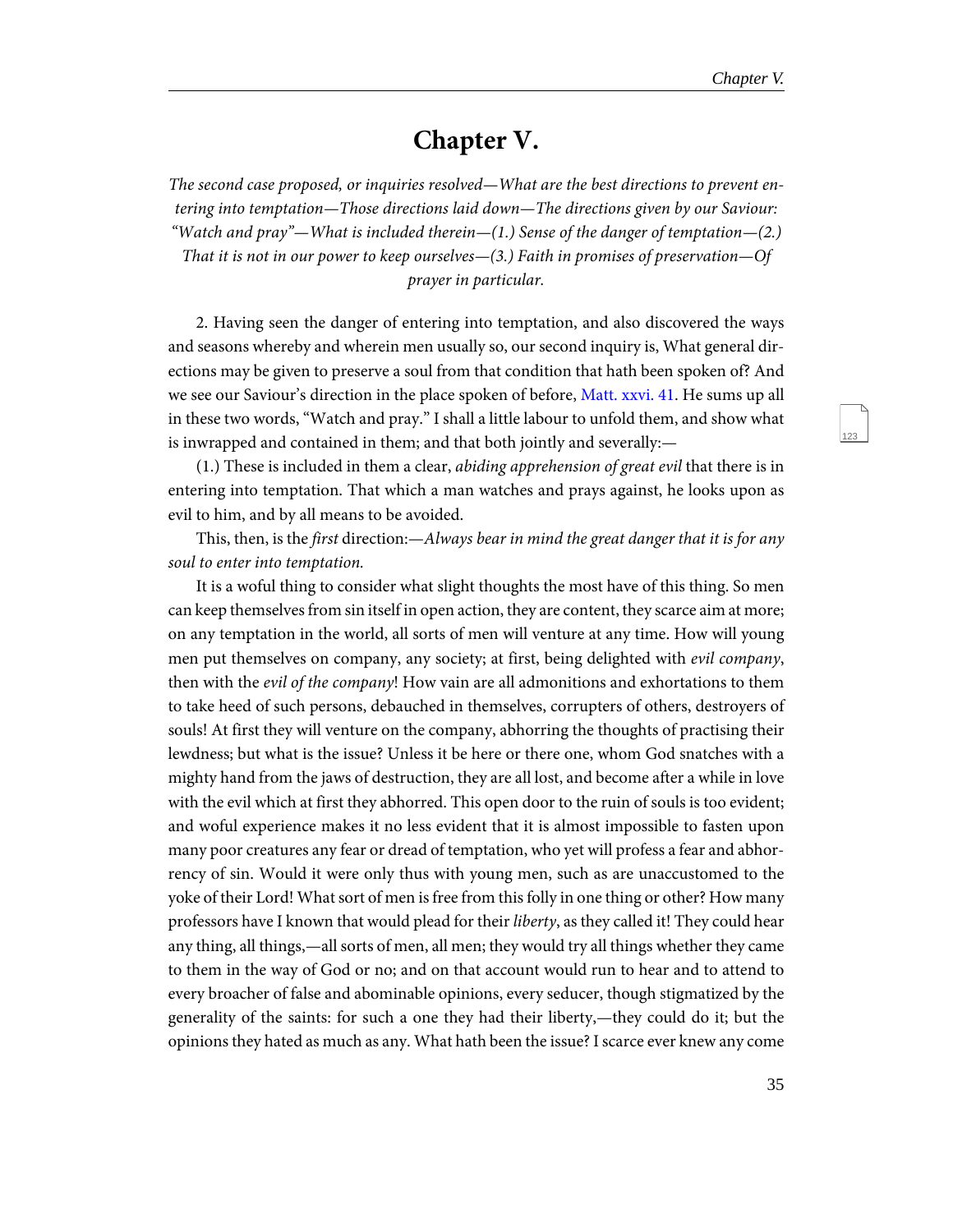off without a wound; the most have had their faith overthrown. Let no man, then, pretend to fear sin that doth not fear temptation to it. They are too nearly allied to be separated. Satan hath put them so together that it is very hard for any man to put them asunder. He hates not the fruit who delights in the root.

<span id="page-39-3"></span>When men see that such ways, such companies, such *courses*, such businesses, such studies and aims, do entangle them, make them cold, careless, are quench-coals to them, indispose them to even, universal, and constant obedience, if they adventure on them, sin lies at the door. It is a tender frame of spirit, sensible of its own weakness and corruption, of the craft of Satan, of the evil of sin, of the efficacy of temptation, that can perform his duty. And yet until we bring our hearts to this frame, upon the considerations beforementioned, or the like that may be proposed, we shall never free ourselves from sinful entanglements. Boldness upon temptation, springing from several pretences, hath, as is known, ruined innumerable professors in these days, and still continues to cast many down from their excellency; nor have I the least hope of a more fruitful profession amongst us until I see more fear of temptation. Sin will not long seem great or heavy unto any to whom temptations seem light or small.

This is the first thing inwrapped in this general direction:—The daily exercise of our thoughts with an apprehension of the great danger that lies in entering into temptation, is required of us. Grief of the Spirit of God, disquietment of our own souls, loss of peace, hazard of eternal welfare, lies at the door. If the soul be not prevailed withal to the observation of this direction, all that ensues will be of no value. Temptation despised will conquer; and if the heart be made tender and watchful here, half the work of securing a good conversation is over. And let not him go any further who resolved not to improve this direction in a daily conscientious observation of it.

 $(2.)$  There is this in it also, that it is *not a thing in our own power*, to keep and preserve ourselves from entering into temptation. Therefore are we to pray that we may be preserved from it, because we cannot save ourselves.

<span id="page-39-2"></span><span id="page-39-1"></span><span id="page-39-0"></span>This is another means of preservation. As we have no strength to resist a temptation when it doth come, when we are entered into it, but shall fall under it, without a supply of sufficiency of grace from God; so to reckon that we have no power or wisdom to keep ourselves from entering into temptation, but must be kept by the power and wisdom of God, is a preserving principle, [1 Pet. i. 5.](http://www.ccel.org/study/Bible:1Pet.1.5) We are in all things "kept by the power of God." This our Saviour instructs us in, not only by directing us to pray that we be not led into temptation, but also by his own praying for us, that we may be kept from it: [John xvii. 15,](http://www.ccel.org/study/Bible:John.17.15) "I pray not that thou shouldest take them out of the world, but that thou shouldest keep them from the evil,"—that is, the temptations of the world unto evil, unto sin,—ἐκ τοῦ πονηροῦ, "out of evil" that is in the world, that is temptation, which is all that is evil in the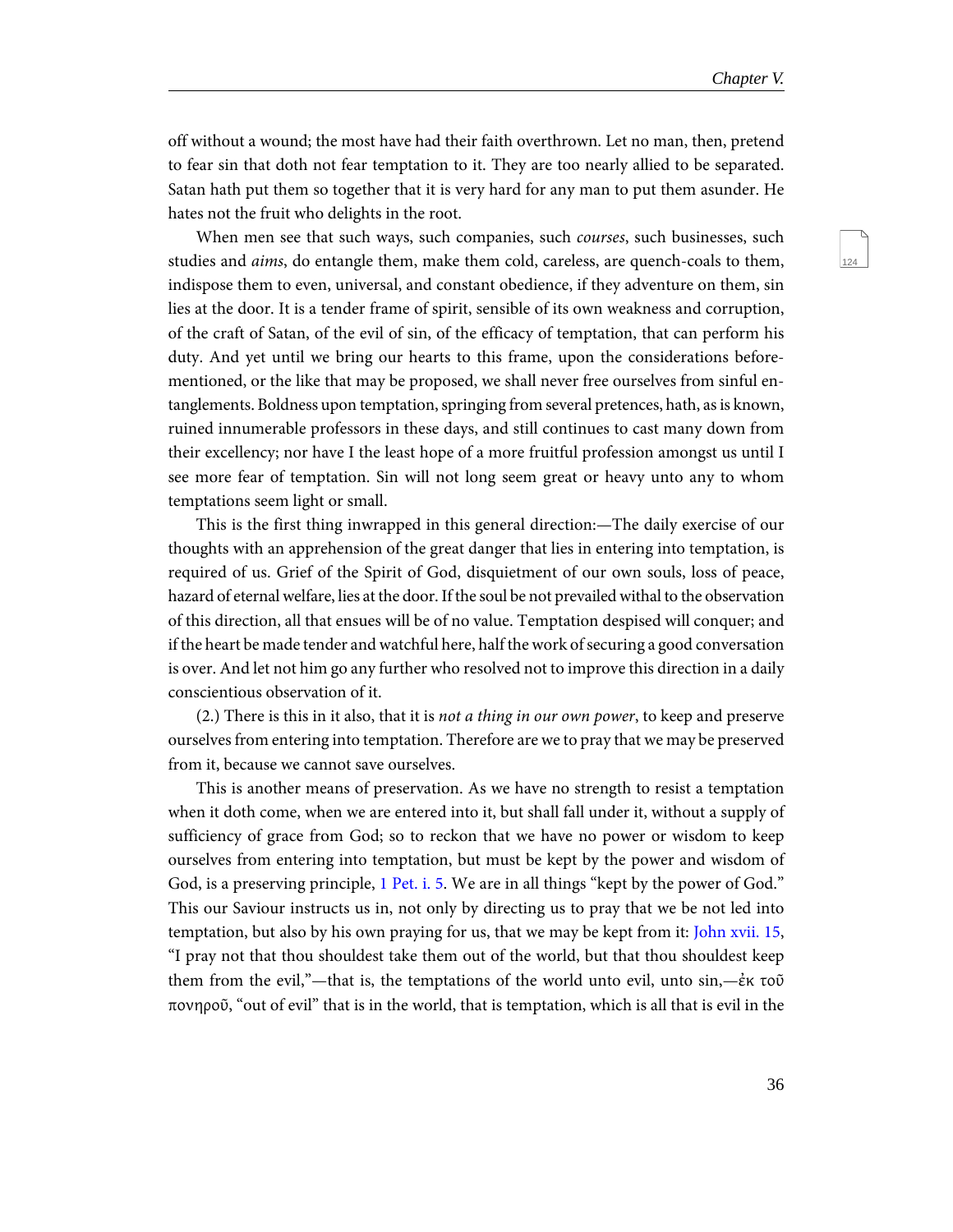<span id="page-40-2"></span>world; or from the evil one, who in the world makes use of the world unto temptation. Christ prays his Father to keep us, and instructs us to pray that we be so kept. It is not, then, a thing in our own power. The ways of our entering into temptation are so many, various, and imperceptible,—the means of it so efficacious and powerful,—our weakness our unwatchfulness, so unspeakable,—that we cannot in the least keep or preserve ourselves from it. We fail both in wisdom and power for this work.

Let the heart, then commune with itself and say, "I am poor and weak; Satan is subtle, cunning, powerful, watching constantly for advantages against my soul; the world earnest, pressing, and full of specious pleas, innumerable pretences, and ways of deceit; my own corruption violent and tumultuating, enticing, entangling, conceiving sin, and warring in me, against me; occasions and advantages of temptation innumerable in all things I have done or suffer, in all businesses and persons with whom I converse; the first beginnings of temptation insensible and plausible, so that, left unto myself, I shall not know I am ensnared, until my bonds be made strong, and sin hath got ground in my heart: therefore on God alone will I rely for preservation, and continually will I look up to him on that account." This will make the soul be always committing itself to the care of God, resting itself on him, and to do nothing, undertake nothing, etc, without asking counsel of him. So that a double advantage will arise from the observation of this direction, both of singular use for the soul's preservation from the evil feared:—

[1.] The engagement of the grace and compassion of God, who hath called the fatherless and helpless to rest upon him; nor did ever soul fail of supplies, who, in a sense of want, rolled itself on him, on the account of his gracious invitation.

[2.] The keeping of it in such a frame as, on various accounts, is useful for its preservation. He that looks to God for assistance in a due manner is both sensible of his danger, and conscientiously careful in the use of means to preserve himself: which two, of what importance they are in this case, may easily be apprehended by them who have their hearts exercised in these things.

<span id="page-40-3"></span><span id="page-40-1"></span><span id="page-40-0"></span>[3.] This also is in it,—act *faith* on the *promise* of God for preservation. To believe that he will preserve us is a means of preservation; for this God will certainly do, or make a way for us to escape out of temptation, if we fall into it under such a believing frame. We are to pray for what God hath promised. Our requests are to be regulated by his promises and commands, which are of the same extent. Faith closes with the promises, and so finds relief in this case. This James instructs us in, [chap. i. 5–7](http://www.ccel.org/study/Bible:Jas.1.5-Jas.1.7). What we want we must "ask of God;" but we must "ask in faith," for otherwise we must not "think that we shall receive any thing of the Lord." This then, also, is in this direction of our Saviour, that we act faith on the promises of God for our preservation out of temptation. He hath promised that he will keep us in all our ways; that we shall be directed in a way that, though we are fools, "we shall not err therein," [Isa. xxxv. 8;](http://www.ccel.org/study/Bible:Isa.35.8) that he will lead us, guide us, and deliver us from the evil one. Set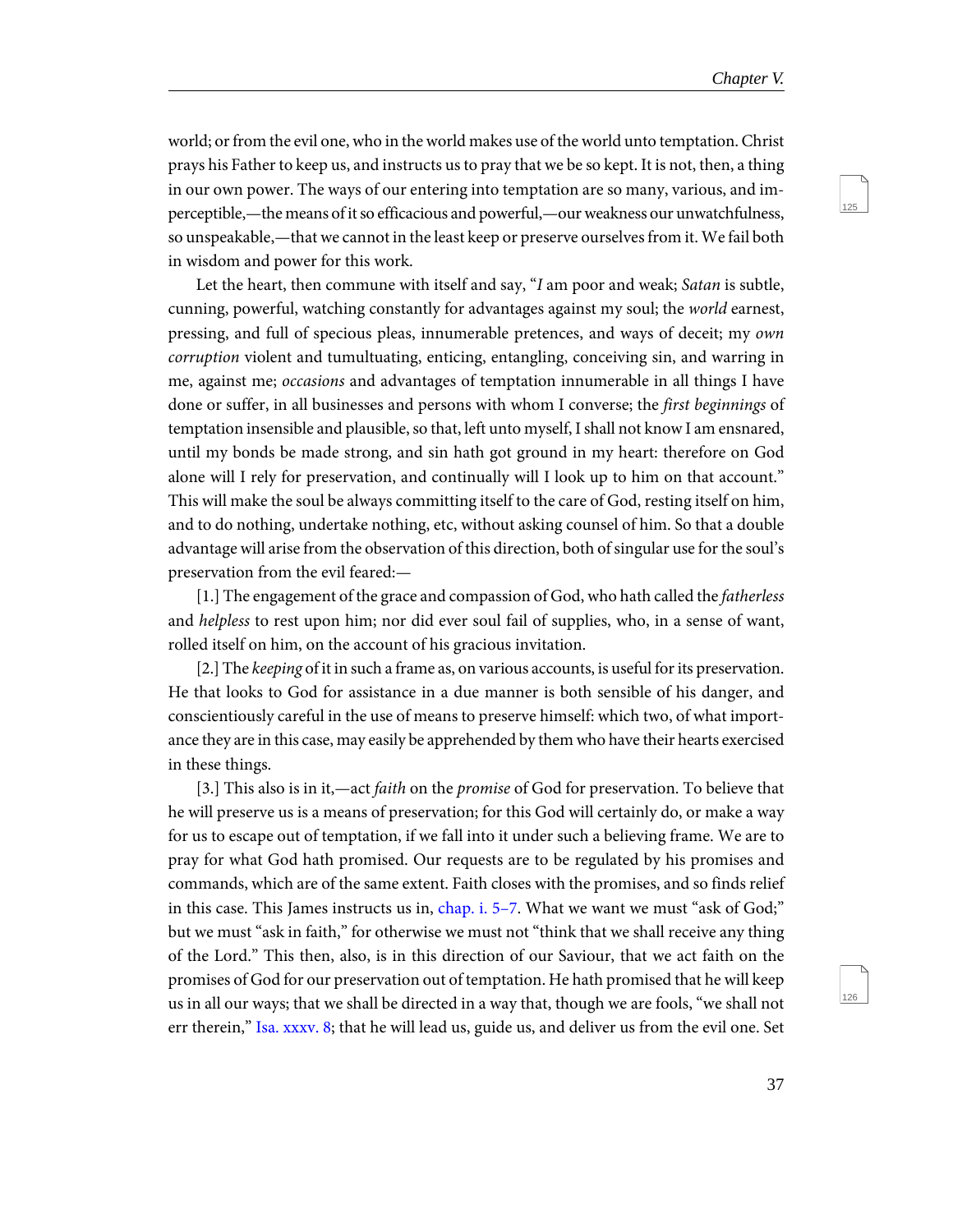faith on work on these promises of God, and expect a good and comfortable issue. It is not easily conceived what a train of graces faith is attended withal, when it goes forth to meet Christ in the promises, nor what a power for the preservation of the soul lies in this thing; but I have spoken to this elsewhere.<sup>1</sup>

<span id="page-41-2"></span>[4.] Weigh these things severally, and first, take prayer into consideration. To pray that we enter not into temptation is a means to preserve us from it. Glorious things are, by all men that know aught of those things, spoken of this *duty*; and yet the truth is, not one half of its excellency, power, and efficacy is known. It is not my business to speak of it in general; but this I say as to my present purpose,—he that would be little in temptation, let him be much in prayer. This calls in the suitable help and succour that is laid up in Christ for us, [Heb. iv. 16](http://www.ccel.org/study/Bible:Heb.4.16). This casteth our souls into a frame of opposition to every temptation. When Paul had given instruction for the taking to ourselves "the whole armour of God," that we may resist and stand in the time of temptation, he adds this general close of the whole, [Eph.](http://www.ccel.org/study/Bible:Eph.6.18) [vi. 18,](http://www.ccel.org/study/Bible:Eph.6.18) "Praying always with all prayer and supplication in the Spirit, and watching thereunto with all perseverance and supplication."

<span id="page-41-3"></span><span id="page-41-1"></span><span id="page-41-0"></span>Without this all the rest will be of no efficacy for the end proposed. And therefore consider what weight he lays on it: "Praying always,"—that is, at all times and seasons, or be always ready and prepared for the discharge of that duty, [Luke xviii. 1,](http://www.ccel.org/study/Bible:Luke.18.1) [Eph. vi. 18](http://www.ccel.org/study/Bible:Eph.6.18); "with all prayer and supplication in the Spirit,"—putting forth all kinds of desires unto God, that are suited to our condition, according to his will, lest we diverted by any thing whatever; and that not for a little while, but "with all perseverance,"—continuance lengthened out to the utmost: so shall we stand. The soul so framed is in a sure posture; and this is one of the means without which this work will not be done. If we do not abide in prayer, we shall abide in cursed temptations. Let this, then, be another direction:—Abide in prayer, and that expressly to this purpose, that we "enter not into temptation." Let this be one part of our daily contending with God,—that he would preserve our souls, and keep our hearts and our ways, that we be not entangled; that his good and wise providence will order our ways and affairs, that no pressing temptation befall us; that he would give us diligence, carefulness, and watchfulness over our own ways. So shall we be delivered when others are held with the cords of their own folly.

<sup>1</sup> Mortification of Sin in Believers, vol. vi. chap. xiv. p. 78.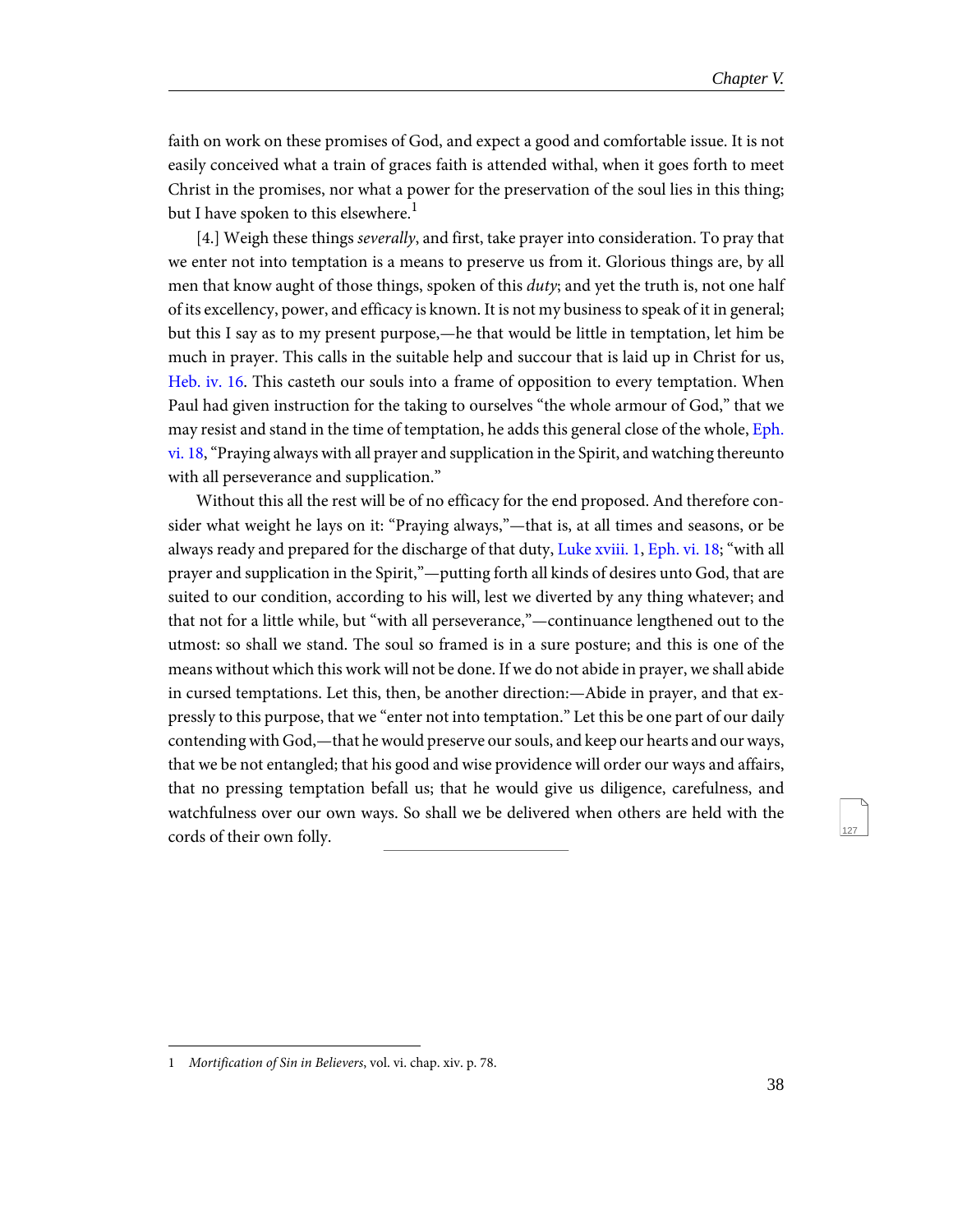## **Chapter VI.**

Of watching that we enter not into temptation—The nature and efficacy of that duty—The first part of it, as to the special seasons of temptation—The first season, in unusual prosperity—The second, in a slumber of grace—Third, a season of great spiritual enjoyment—The fourth, a season of self-confidence.

The other part of our Saviour's direction,—namely, to "watch,"—is more general, and extends itself to many particulars. I shall fix on some things that are contained therein:—

3. Watch the *seasons* wherein men usually do "enter into temptations."

There are sundry seasons wherein an hour of temptation is commonly at hand, and will unavoidably seize upon the soul, unless it be delivered by mercy in the use of watchfulness. When we are under such a season, then are we peculiarly to be upon our guard that we enter not into, that we fall not under, the power of temptation. Some of those seasons may be named:—

<span id="page-42-1"></span>(1.) A season of unusual outward prosperity is usually accompanied with an hour of temptation. Prosperity and temptation go together; yea, prosperity is a temptation, many temptations, and that because, without eminent supplies of grace, it is apt to cast a soul into a frame and temper exposed to any temptation, and provides it with fuel and food for all. It hath provision for lust and darts for Satan.

<span id="page-42-4"></span><span id="page-42-2"></span><span id="page-42-0"></span>The wise man tells us that the "prosperity of fools destroys them," [Prov. i. 32.](http://www.ccel.org/study/Bible:Prov.1.32) It hardens them in their way, makes them despise instruction, and put the evil day (whose terror should influence them into amendment) far from them. Without a special assistance, it hath an inconceivably malignant influence on believers themselves. Hence Agur prays against riches, because of the temptation that attends them: "Lest," saith he, "I be full and deny thee, and say, Who is the Lord?" [Prov. xxx. 8, 9;](http://www.ccel.org/study/Bible:Prov.30.8-Prov.30.9)—lest, being filled with them, he should forget the Lord; as God complains that his people did, [Hos. xiii. 6](http://www.ccel.org/study/Bible:Hos.13.6). We know how David was mistaken in this case: [Ps. xxx. 6](http://www.ccel.org/study/Bible:Ps.30.6), "I said in my prosperity, I shall never be moved." All is well, and will be well. But what was at hand, what lay at the door, that David thought not of? [Verse 7,](http://www.ccel.org/study/) "Thou didst hide thy face, and I was troubled." God was ready to hide his face, and David to enter into a temptation of desertion, and he knew it not.

<span id="page-42-5"></span><span id="page-42-3"></span>As, then, unto a prosperous condition. I shall not run cross to Solomon's counsel, "In the day of prosperity rejoice," [Eccles. vii. 14.](http://www.ccel.org/study/Bible:Eccl.7.14) Rejoice in the God of thy mercies, who doth thee good in his patience and forbearance, notwithstanding all thy unworthiness. Yet I may add to it, from the same fountain of wisdom, "Consider," also, lest evil lie at the door. A man in that state is in the midst of snares. Satan hath many advantages against him; he forgeth darts out of all his enjoyments; and, if he watch not, he will be entangled before he is aware.

Thou wantest that which should poise and ballast thy heart. Formality in religion will be apt to creep upon thee; and that lays the soul open to all temptations in their full power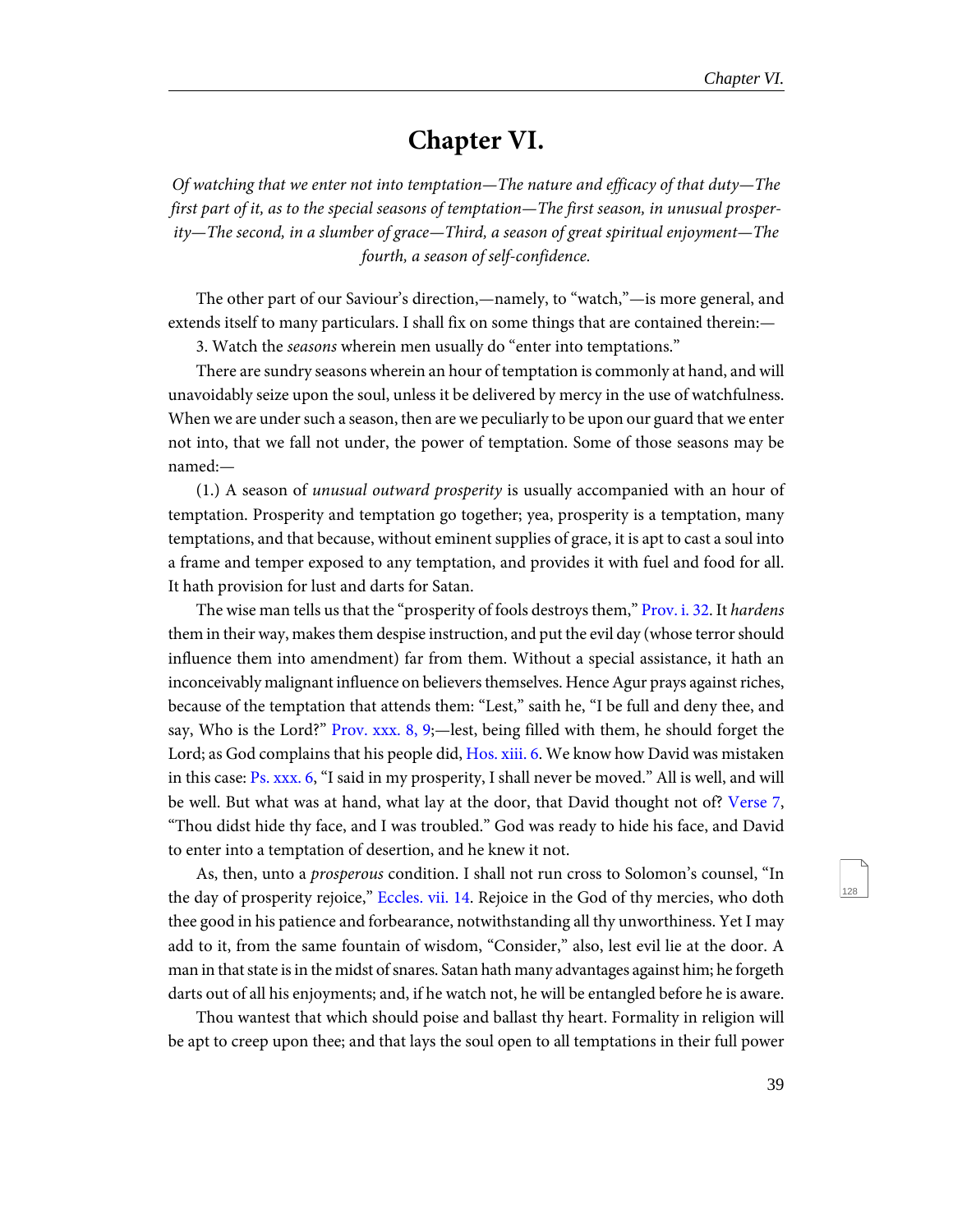<span id="page-43-0"></span>and strength. Satisfaction and delight in creature-comforts, the poison of the soul, will be apt to grow upon thee. In such a time be vigilant, be circumspect, or thou wilt be surprised. Job says, that in his affliction "God made his heart soft," [chap. xxiii. 16](http://www.ccel.org/study/Bible:Eccl.23.16). There is a hardness, an insensible want of spiritual sense, gathered in prosperity, that, if not watched against, will expose the heart to the deceits of sin and baits of Satan. "Watch and pray" in this season. Many men's negligence in it hath cost them dear; their woful experience cries out to take heed. Blessed is he that feareth always, but especially in a time of prosperity.

(2.) As in part was manifested before, a time of the slumber of grace, of neglect in communion with God, of formality in duty, is a season to be watched in, as that which certainly some other temptation attending it.

Let a soul in such an estate awake and look about him. His enemy is at hand, and he is ready to fall into such a condition as may cost him dear all the days of his life. His present estate is bad enough in itself; but it is an indication of that which is worse that lies at the door. The disciples that were with Christ in the mount had not only a bodily, but a spiritual drowsiness upon them. What says our Saviour to them? "Arise; watch and pray, that ye enter not into temptation." We know how near one of them was to a bitter hour of temptation, and not watching as he ought, he immediately entered into it.

<span id="page-43-4"></span><span id="page-43-2"></span><span id="page-43-1"></span>I mentioned before the case of the spouse, [Cant. v. 2–8](http://www.ccel.org/study/Bible:Song.5.2-Song.5.8). She slept, and was drowsy, and unwilling to gird up herself to a vigorous performance of duties, in a way of quick, active communion with Christ. Before she is aware, she hath lost her Beloved; then she moans, inquires, cries, endures woundings, reproaches, and all, before she obtains him again. Consider, then, O poor soul, thy state and condition! Doth thy light burn dim? or though it give to others as great a blaze as formerly, yet thou seest not so clearly the face of God in Christ by it as thou hast done? [2 Cor. iv. 6](http://www.ccel.org/study/Bible:2Cor.4.6). Is thy zeal cold? or if it do the same works as formerly, yet thy heart is not warmed with the love of God and to God in them as formerly, but only thou proceedest in the course thou hast been in? Art thou negligent in the duties of praying or hearing? or if thou dost observe them, thou doest it not with that life and vigour as formerly? Dost thou flag in thy profession? or if thou keep it up, yet thy wheels are oiled by some sinister respects from within or without? Does thy delight in the people of God faint and grow cold? or is thy love to them changing from that which is purely spiritual into that which is very carnal, upon the account of suitableness of principles and natural spirits, if not worse foundations? If thou art drowsing in such a condition as this, take heed; thou art falling into some woful temptation that will break all thy bones, and give thee wounds that shall stick by thee all the days of thy life. Yea, when thou awakest, thou wilt find that it hath indeed laid hold of thee already, though thou perceivedst it not; it hath smitten and wounded thee, though thou hast not complained nor sought for relief or healing.

<span id="page-43-3"></span>Such was the state of the church of Sardis, [Rev. iii. 2.](http://www.ccel.org/study/Bible:Rev.3.2) "The things that remained were ready to die." "Be watchful," says our Saviour, "and strengthen them, or a worse thing will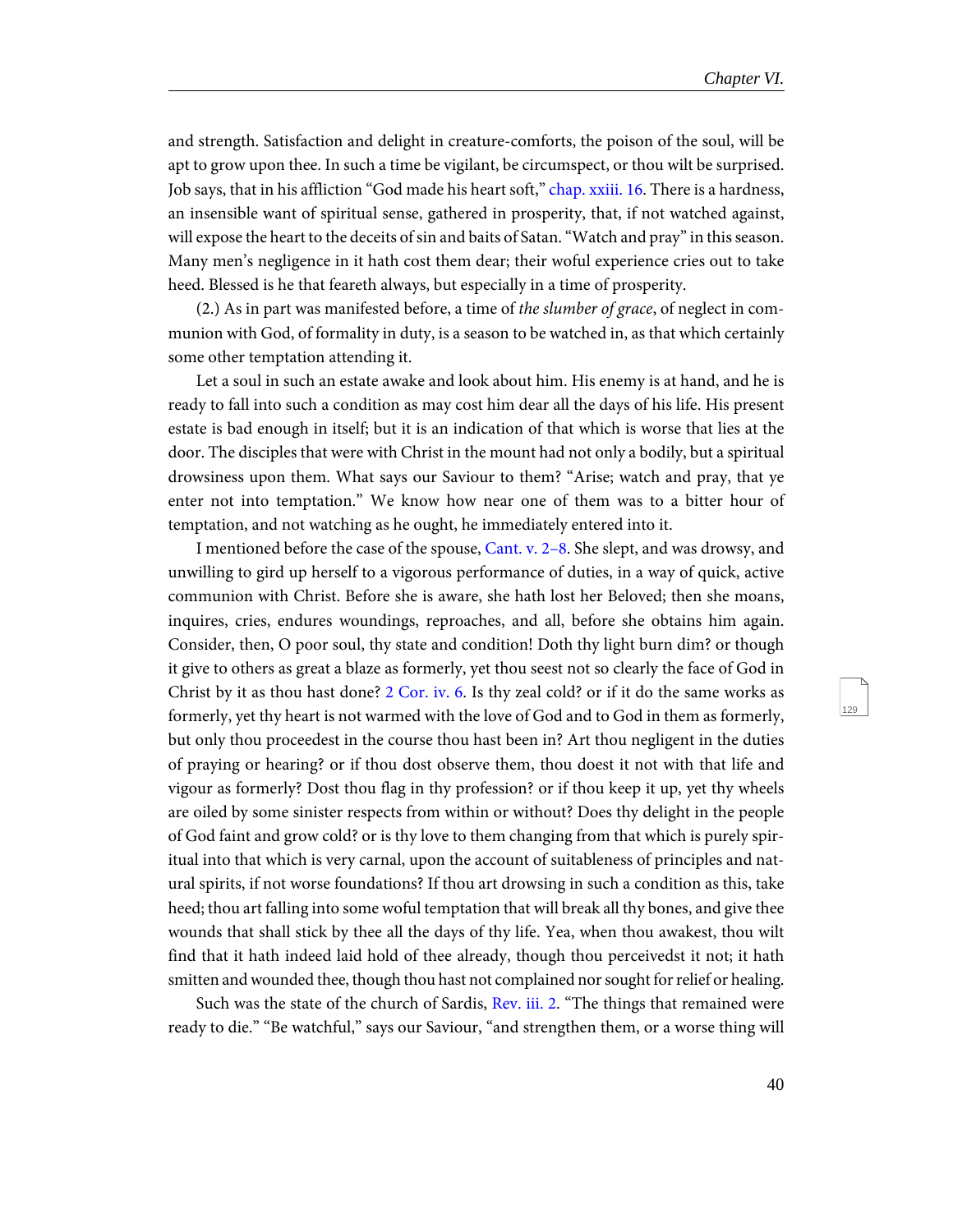befall thee." If any that reads the word of this direction be in this condition, if he hath any regard of his poor soul, let him now awake, before he be entangled beyond recovery. Take this warning from God; despise it not.

<span id="page-44-0"></span>(3.) A season of great spiritual enjoyments is often, by the malice of Satan and the weakness of our hearts, turned into a season of danger as to this business of temptation.

We know how the case stood with Paul, [2 Cor. xii. 7](http://www.ccel.org/study/Bible:2Cor.12.7). He had glorious spiritual revelations of God and Jesus Christ. Instantly Satan falls upon him, a messenger from him buffets him; so that he earnestly begs its departure, but yet is left to struggle with it. God is pleased sometimes to give us especial discoveries of himself and his love, to fill the heart with his kindness; Christ takes us into the banqueting-house, and gives our hearts their fills of love; and this by some signal work of his Spirit, overpowering us with a sense of love in the unspeakable privilege of adoption, and so fills our souls with joy unspeakable and glorious. A man would think this was the securest condition in the world. What soul does not cry with Peter in the mount, "It is good for me to be here; to abide here for ever?" But yet very frequently some bitter temptation is now at hand. Satan sees that, being possessed by the joy before us, we quickly neglect many ways of approach to our souls, wherein he seeks and finds advantages against us. Is this, then, our state and condition? Does God at any time give us to drink of the rivers of pleasure that are at his right hand, and satisfy our souls with his kindness as with marrow and fatness? Let us not say, "We shall never be moved;" we know not how soon God may hide his face, or a messenger from Satan may buffet us.

<span id="page-44-2"></span>Besides, there lies oftentimes a greater and worse deceit in this business. Men cheat their souls with their own fancies, instead of a sense of God's love by the Holy Ghost; and when they are lifted up with their imaginations, it is not expressible how fearfully they are exposed to all manner of temptations;—and how, then, are they able to find relief against their consciences from their own foolish fancies and deceivings, wherewith they sport themselves? May we not see such every day,—persons walking in the vanities and ways of this world, yet boasting of their sense of the love of God? Shall we believe them? We must not, then, believe truth itself; and how woful, then, must their condition needs be!

(4.) A fourth season is a season of self-confidence; then usually temptation is at hand.

<span id="page-44-1"></span>The case of Peter is clear unto this: "I will not deny thee; though all men should deny thee I will not; though I were to die for it, I would not do it." This said the poor man when he stood on the very brink of that temptation that cost him in the issue such bitter tears. And this taught him so far to know himself all his days, and gave him such acquaintance with the state of all believers, that when he had received more of the Spirit and of power, yet he had less of confidence, and saw it was fit that others should have so also, and therefore persuades all men to "pass the time of their sojourning here in fear," [1 Pet. i. 17](http://www.ccel.org/study/Bible:1Pet.1.17); not to be confident and high as he was, lest, as he did, they fall. At the first trial he compares himself with others, and vaunts himself above them: "Though all men should forsake thee, yet I will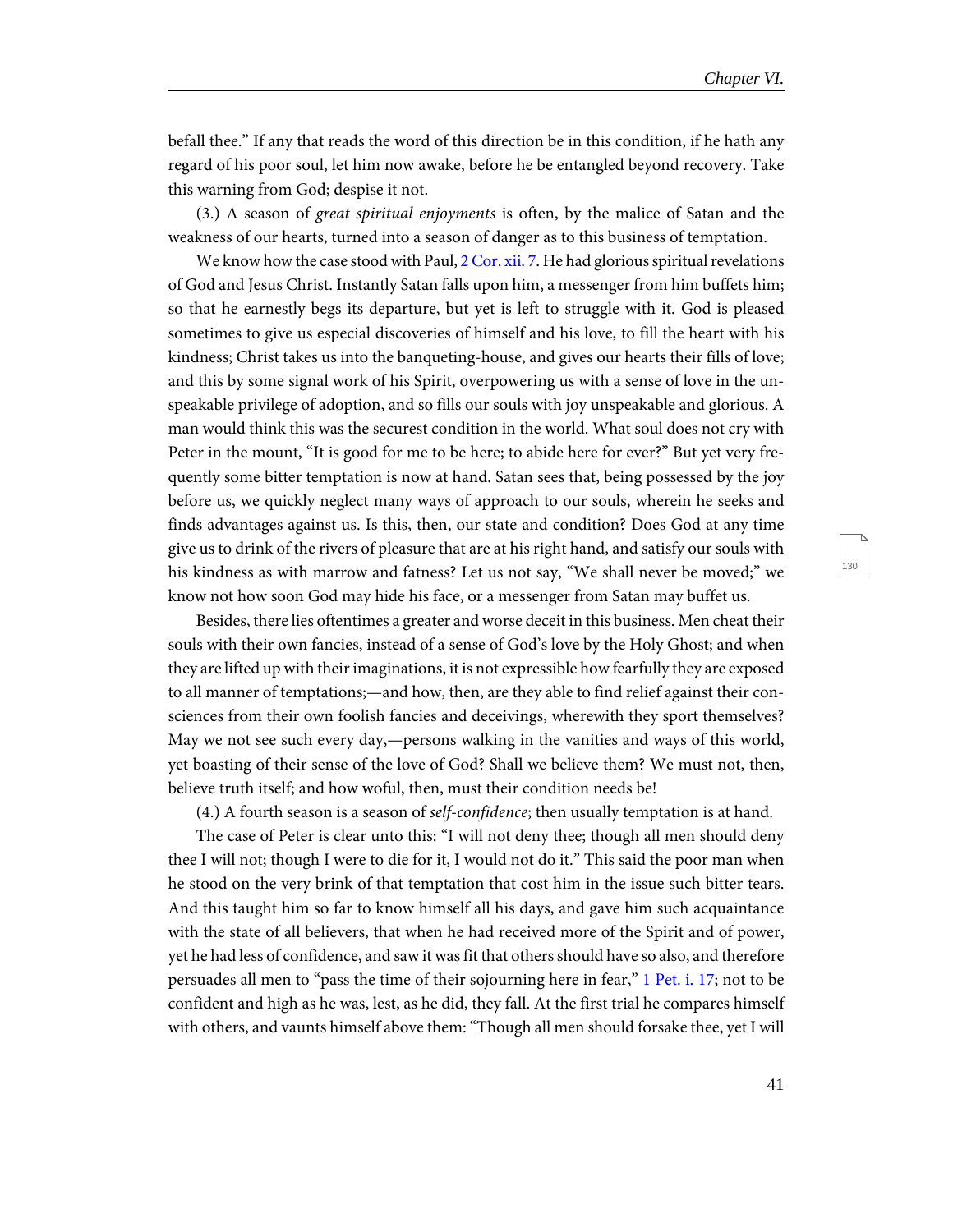<span id="page-45-1"></span><span id="page-45-0"></span>not." He fears every man more than himself. But when our Saviour afterward comes to him, and puts him directly upon the comparison, "Simon, son of Jonas, lovest thou me more than these?" [John xxi. 15](http://www.ccel.org/study/Bible:John.21.15), he hath done comparing himself with others, and only crieth, "Lord, thou knowest that I love thee." He will lift up himself above others no more. Such a season oftentimes falls out. Temptations are abroad in the world, false doctrines, with innumerable other allurements and provocations: we are ready every one to be very confident that we shall not be surprised with them: though all men should fall into these follies yet we would not: surely we shall never go off from our walking with God; it is impossible our hearts should be so sottish. But says the apostle, "Be not high-minded, but fear; let him that thinketh he standeth take heed lest he fall." Wouldst thou think that Peter, who had walked on the sea with Christ, confessed him to be the Son of God, been with him in the mount, when he heard the voice from the excellent glory, should, at the word of a servant-girl, when there was no legal inquisition after him no process against him nor any one in his condition, instantly fall a-cursing and swearing that he knew him not? Let them take heed of self-confidence who have any mind to take heed of sin. And this is the first thing in our watching, to consider well the seasons wherein temptation usually makes its approaches to the soul, and be armed against them. And these are some of the seasons wherein temptations are nigh at hand.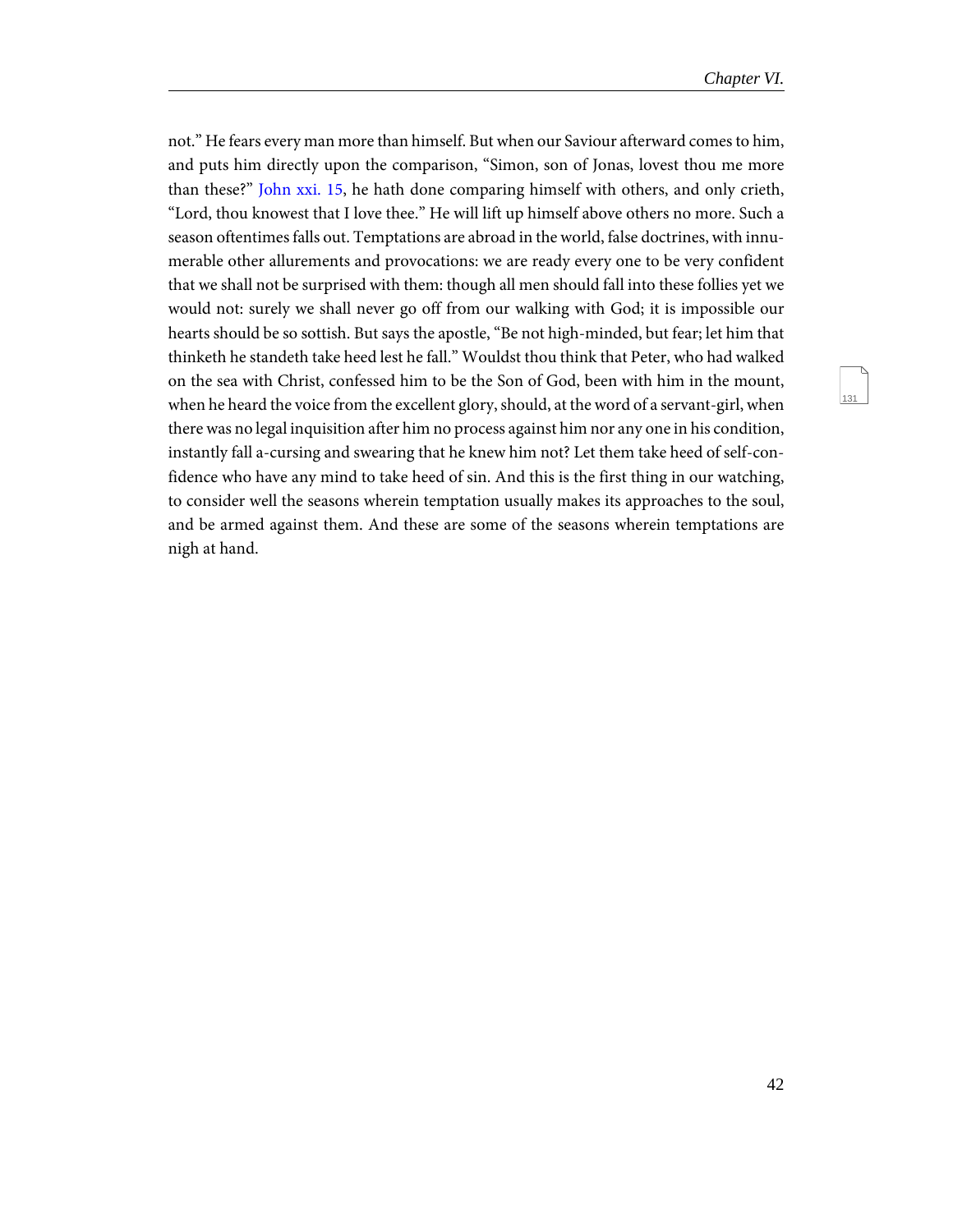## **Chapter VII.**

Several acts of watchfulness against temptation proposed—Watch the heart—What it is to be watched in and about—Of the snares lying in men's natural tempers—Of peculiar lusts—Of occasions suited to them—Watching to lay in provision against temptation—Directions for watchfulness in the first approaches of temptation—Directions after entering into temptation.

That part of watchfulness against temptation which we have considered regards the outward means, occasions, and advantages of temptation; proceed we now to that which respects the *heart itself*, which is wrought upon and entangled by temptation. Watching or keeping of the heart, which above all keepings we are obliged unto, comes within the compass of this duty also; for the right performance whereof take these ensuing directions:—

(1.) Let him that would not enter into temptations labour to know his own heart, to be acquainted with his own spirit, his natural frame and temper, his lusts and corruptions, his natural, sinful, or spiritual weaknesses, that, finding where his weakness lies, he may be careful to keep at a distance from all occasions of sin.

<span id="page-46-0"></span>Our Saviour tells the disciples that "they knew not what spirit they were of;" which, under a pretence of zeal, betrayed them into ambition and desire of revenge. Had they known it they would have watched over themselves. David tells us, [Ps. xviii. 23](http://www.ccel.org/study/Bible:Ps.18.23), that he considered his ways, and "kept himself from his iniquity," which he was particularly prone unto.

<span id="page-46-1"></span>There are advantages for temptations lying oftentimes in men's natural tempers and constitutions. Some are naturally gentle, facile, easy to be entreated, pliable; which, though it be the noblest temper of nature, and the best and choicest ground, when well broken up and fallowed for grace to grow in, yet, if not watched over, will be a means of innumerable surprisals and entanglements in temptation. Others are earthy, froward, morose; so that envy, malice, selfishness, peevishness, harsh thoughts of other, repinings, lie at the very door of their natures, and they can scarce step out but they are in the snare of one or other of them. Others are passionate, and the like. Now, he that would watch that he enter not into temptation, had need be acquainted with his own natural temper, that he may watch over the treacheries that lie in it continually. Take heed lest you have a Jehu in you, that shall make you drive furiously; or a Jonah in you, that will make you ready to repine; or a David, that will make you hasty in your determinations, as he was often, in the warmth and goodness of his natural temper. He who watches not this thoroughly, who is not exactly skilled in the knowledge of himself, will never be disentangled from one temptation or another all his days.

Again: as men have peculiar natural tempers, which, according as they are attended or managed, prove a great *fomes* of sin, or advantage to the exercise of grace; so men may have peculiar lusts or corruptions, which, either by their natural constitution or education, and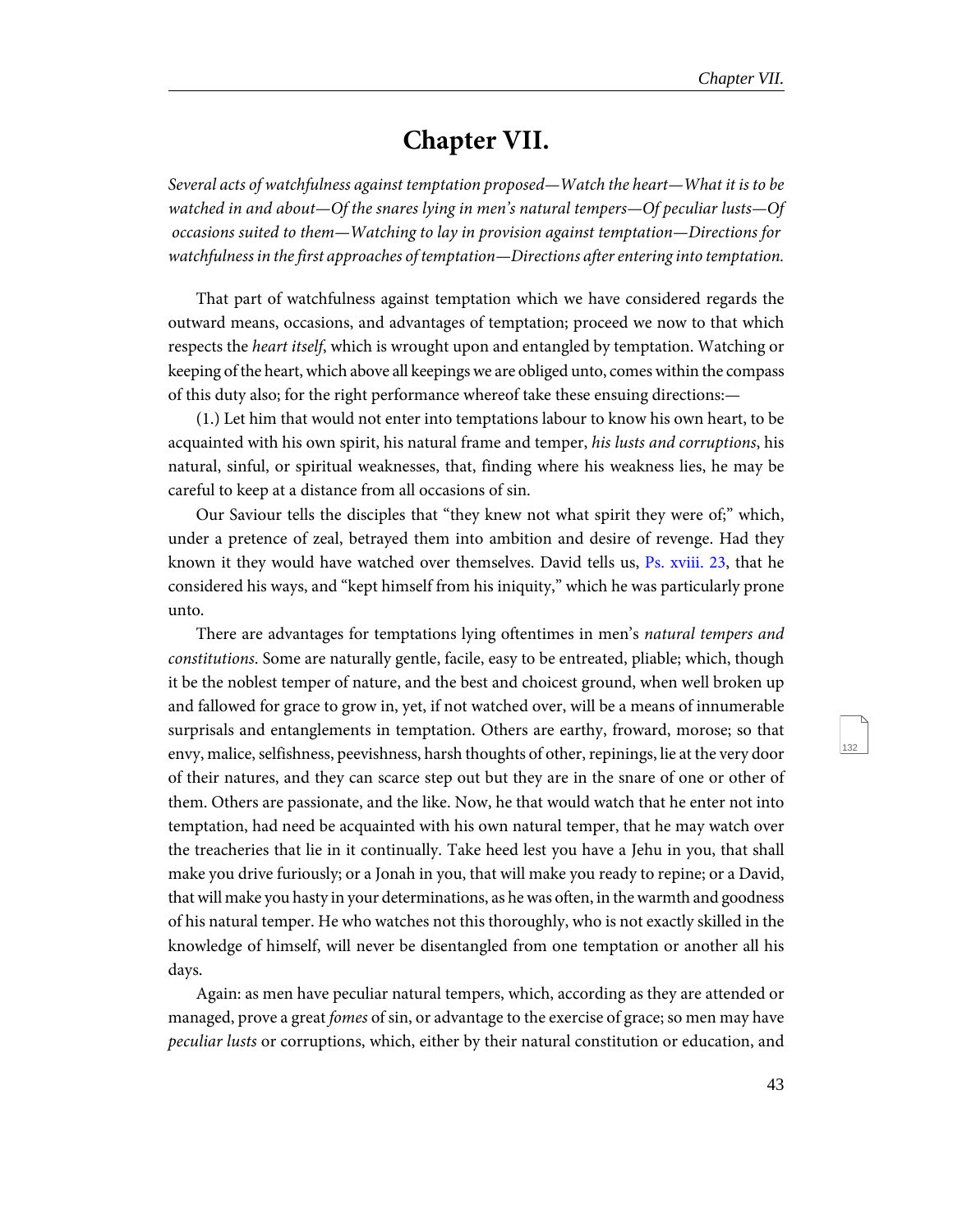other prejudices, have got deep rooting and strength in them. This, also, is to be found out by him who would not enter into temptation. Unless he know it, unless his eyes be always on it, unless he observes its actings, motions, advantages, it will continually be entangling and ensnaring of him. This, then, is our sixth direction in this kind:—Labour to know thine own frame and temper; what spirit thou art of; what associates in thy heart Satan hath; where corruption is strong, where grace is weak; what stronghold lust hath in thy natural constitution, and the like. How many have all their comforts blasted and peace disturbed by their natural passion and peevishness! How many are rendered useless in the world by their frowardness and discontent! How many are disquieted even by their own gentleness and facility! Be acquainted, then, with thine own heart: though it be deep, search it; though it be dark, inquire into it; though it give all its distempers other names than what are their due, believe it not. Were not men utter strangers to themselves,—did they not give flattering titles to their natural distempers,—did they not strive rather to justify, palliate, or excuse the evils of their hearts, that are suited to their natural tempers and constitutions, than to destroy them, and by these means keep themselves off from taking a clear and distinct view of them,—it were impossible that they should all their days hang in the same briers without attempt for deliverance. Uselessness and scandal in professors are branches growing constantly on this root of unacquaintedness with their own frame and temper; and how few are there who will either study them themselves or bear with those who would acquaint them with them!

<span id="page-47-1"></span>(2.) When thou knowest the state and condition of thy heart as to the particulars mentioned, watch against all such occasions and opportunities, employments, societies, retirements, businesses, as are apt to entangle thy natural temper or provoke thy corruption.

<span id="page-47-0"></span>It may be there are some ways, some societies, some businesses, that thou never in thy life escapedst them, but sufferedst by them more or less, through their suitableness to entice or provoke thy corruption; it may be thou art in a state and condition of life that weary thee day by day, on the account of thy ambition, passion, discontent, or the like: if thou hast any love to thy soul, it is time for thee to awake and to deliver thyself as a bird from the evil snare. Peter will not come again in haste to the high priest's hall; nor would David walk again on the top of his house, when he should have been on the high places of the field. But the particulars of this instance are so various, and of such several natures in respect of several persons, that it is impossible to enumerate them, [Prov. iv. 14, 15](http://www.ccel.org/study/Bible:Prov.4.14-Prov.4.15). Herein lies no small part of that wisdom which consists in our ordering our conversation aright. Seeing we have so little power over our hearts when once they meet with suitable provocations, we are to keep them asunder, as a man would do fire and the combustible parts of the house wherein he dwells.

(3.) Be sure to lay in provision in store against the approaching of any temptation.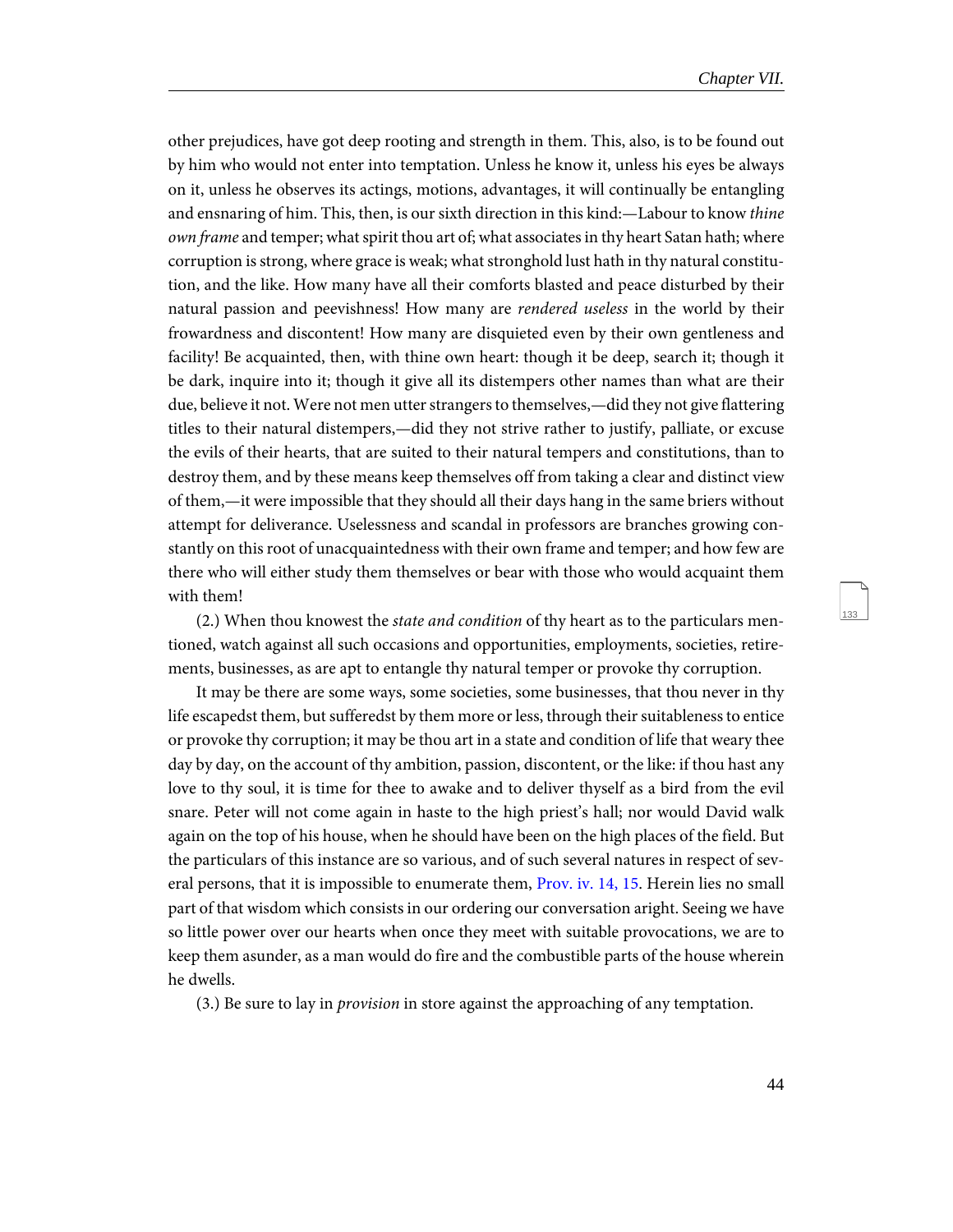<span id="page-48-7"></span><span id="page-48-6"></span><span id="page-48-5"></span><span id="page-48-4"></span><span id="page-48-3"></span><span id="page-48-2"></span><span id="page-48-1"></span><span id="page-48-0"></span>This also belongs to our watchfulness over our hearts. You will say, "What provision is intended, and where is it to be laid up?" Our hearts, as our Saviour speaks, are our treasury. There we lay up whatever we have, good or bad; and thence do we draw it for our use, whatever we have, good or bad; and thence do we draw it for our use, [Matt. xii. 35](http://www.ccel.org/study/Bible:Matt.12.35). It is the heart, then, wherein provision is to be laid up against temptation. When an enemy draws nigh to a fort or castle to besiege and take it, oftentimes, if he find it well manned and furnished with provision for a siege, and so able to hold out, he withdraws and assaults it not. If Satan, the prince of this world, come and find our hearts fortified against his batteries, and provided to hold out, he not only departs, but, as James says, he flees: "He will flee from us," [James iv. 7.](http://www.ccel.org/study/Bible:Jas.4.7) For the provision to be laid up, it is that which is provided in the gospel for us. Gospel provisions will do this work; that is, keep the heart full of a sense of the love of God in Christ. This is the greatest preservative against the power of temptation in the world. Joseph had this; and therefore, on the first appearance of temptation, he cries out, "How can I do this great evil, and sin against God?" and there is an end of the temptation as to him; it lays no hold on him, but departs. He was furnished with such a ready sense of the love of God as temptation could not stand before, [Gen. xxxix. 9](http://www.ccel.org/study/Bible:Gen.39.9). "The love of Christ con-straineth us," saith the apostle, "to live to him," [2 Cor. v. 14](http://www.ccel.org/study/Bible:2Cor.5.14); and so, consequently, to withstand temptation. A man may, nay, he ought to lay in provisions of the law also,—fear of death, hell, punishment, with the terror of the Lord in them. But these are far more easily conquered than the other; nay, they will never stand alone against a vigorous assault. They are conquered in convinced persons every day; hearts stored with them will struggle for a while, but quickly give over. But store the heart with a sense of the love of God in Christ, and his love in the shedding of it; get a relish of the privileges we have thereby,—our adoption, justification, acceptation with God; fill the heart with thoughts of the beauty of his death;—and thou wilt, in an ordinary course of walking with God, have great peace and security as to the disturbance of temptations. When men can live and plod on in their profession, and not be able to say when they had any living sense of the love of God or of the privileges which we have in the blood of Christ, I know not what they can have to keep them from falling into snares. The apostle tells us that the "peace of God," φρουρήσει τὰς καρδίας, [Phil. iv. 7](http://www.ccel.org/study/Bible:Phil.4.7) "shall keep our hearts." Φρουρά denotes a military word,—a garrison; and so φρουρήσει is, "shall keep as in a garrison." Now, a garrison hath two things attending it,—first, That it is exposed to the assaults of its enemies; secondly, That safety lies in it from their attempts. It is so with our souls; they are exposed to temptations, assaulted continually; but if there be a garrison in them, or if they be kept as in a garrison, temptation shall not enter, and consequently we shall not enter into temptation. Now, how is this done? Saith he, "The peace of God shall do it." What is this "peace of God?" A sense of his love and favour in Jesus Christ. Let this abide in you, and it shall garrison you against all assaults whatever. Besides, there is that, in an especial manner, which is also in all the rest of the direc-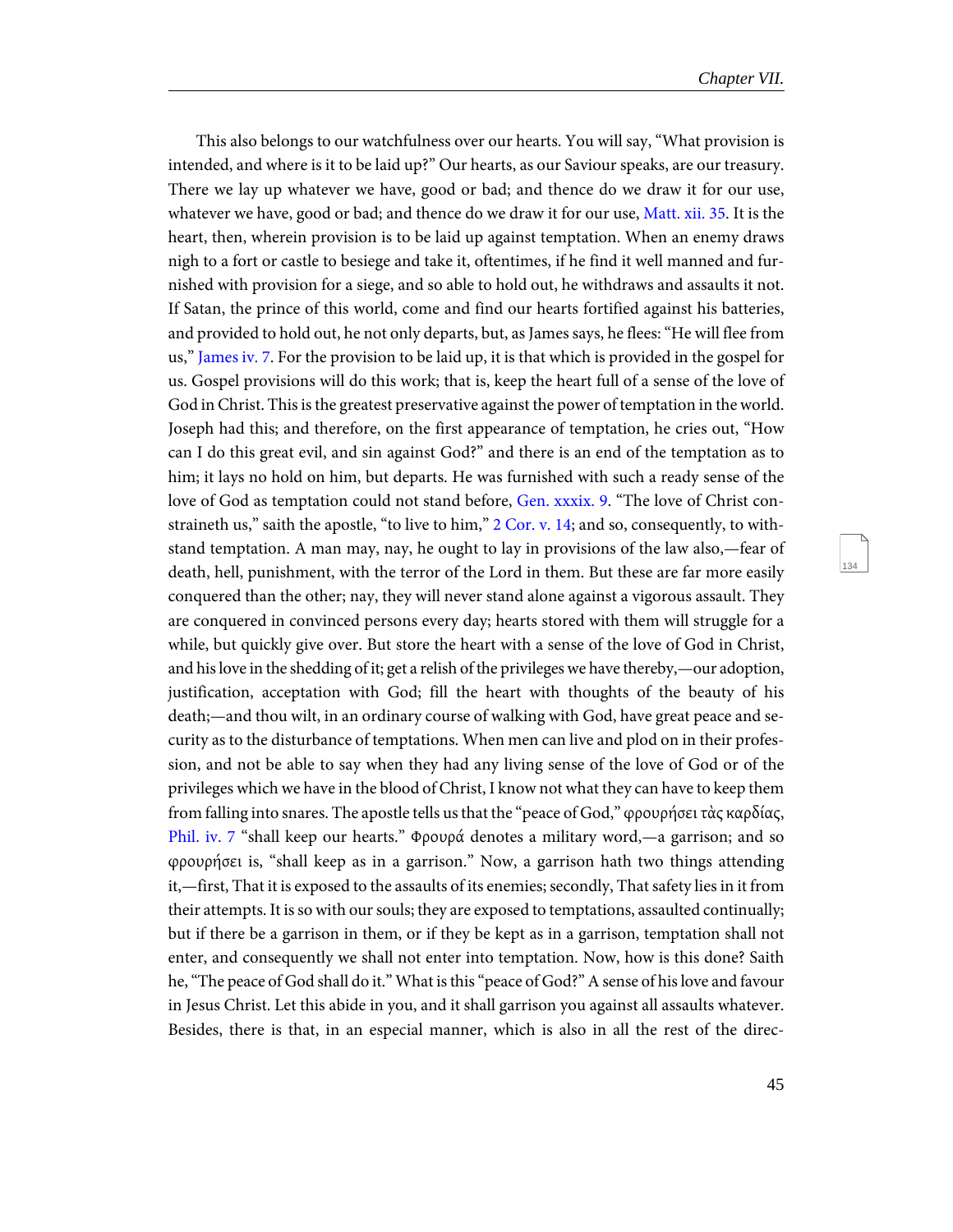tions,—namely, that the thing itself lies in a direct opposition to all the ways and means that temptation can make use of to approach unto our souls. Contending to obtain and keep a sense of the love of God in Christ, in the nature of it, obviates all the workings and insinuations of temptation. Let this be a third direction, then, in our watching against temptation:—Lay in store of gospel provisions, that may make the soul a defenced place against all the assaults thereof.

(4.) In the first approach of any temptation, as we are all tempted, these directions following are also suited to carry on the work of watching, which we are in the pursuit of:—

<span id="page-49-1"></span>[1.] Be always awake, that thou mayst have an early discovery of thy temptation, that thou mayst know it so to be. Most men perceive not their enemy until they are wounded by him. Yea, others may sometimes see them deeply engaged, whilst themselves are utterly insensible; they sleep without any sense of danger, until others come and awake them by telling them that their house is on fire. Temptation in a neuter sense is not easily discoverable,—namely, as it denotes such a way, or thing, or matter, as is or may be made use of for the ends of temptation. Few take notice of it until it is too late, and they find themselves entangled, if not wounded. Watch, then, to understand betimes the snares that are laid for thee,—to understand the advantages thy enemies have against thee, before they get strength and power, before they are incorporated with thy lusts, and have distilled poison into thy soul.

<span id="page-49-0"></span>[2.] Consider the aim and tendency of the temptation, whatever it be, and of all that are concerned in it. Those who have an active concurrence into thy temptation are Satan and thy own lusts. For thine own lust, I have manifested elsewhere what it aims at in all its actings and enticings. It never rises up but its intendment is the worst of evils. Every acting of it would be a formed enmity against God. Hence look upon it in its first attempts, what pre-tences soever may be made, as thy mortal enemy. "I hate it," saith the apostle, [Rom. vii.](http://www.ccel.org/study/Bible:Rom.7.15) [15,](http://www.ccel.org/study/Bible:Rom.7.15)—that is, the working of lust in me. "I hate it; it is the greatest enemy I have. Oh, that it were killed and destroyed! Oh, that I were delivered out of the power of it!" Know, then, that in the first attempt or assault in any temptation, the most cursed, sworn enemy is at hand, is setting on thee, and that for thy utter ruin; so that it were the greatest madness in the world to throw thyself into his arms to be destroyed. But of this I have spoken in my discourse of Mortification.

Hath Satan any more friendly aim and intention towards thee, who is a sharer in every temptation? To beguile thee as a serpent, to devour thee as a lion, is the friendship that he owes thee. I shall only add, that the sin he tempts thee to against the law, it is not the thing he aims at; his design lies against thy interest in the gospel. He would make sin but a bridge to get over to a better ground, to assault thee as to thy interest in Christ. He who perhaps will say today, "Thou mayst venture on sin, because thou hast an interest in Christ," will tomorrow tell thee to the purpose that thou hast none, because thou hast done so.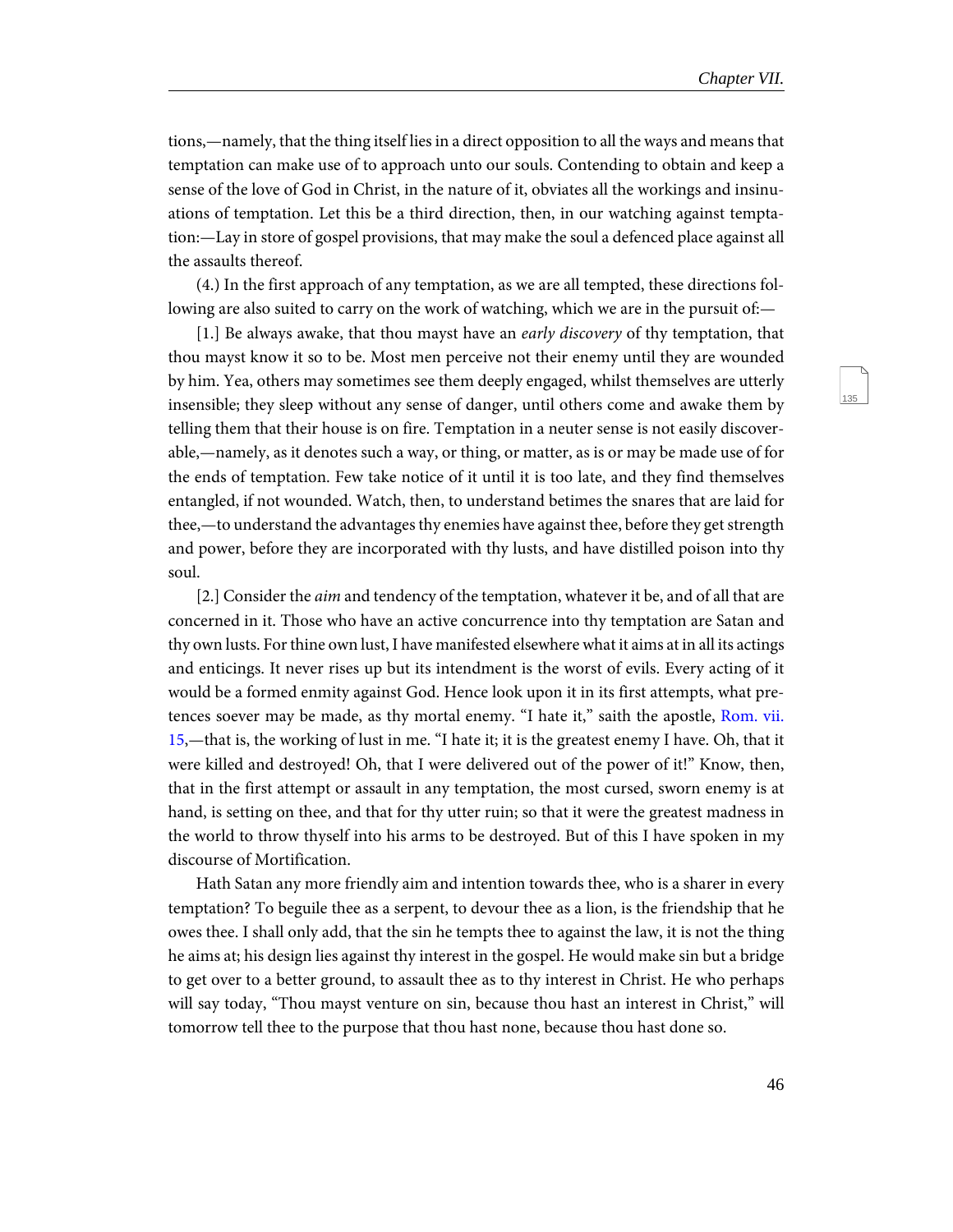<span id="page-50-5"></span><span id="page-50-1"></span>[3.] Meet thy temptation in its entrance with thoughts of faith concerning Christ on the cross; this will make it sink before thee. Entertain no parley, no dispute with it, if thou wouldst not enter into it. Say, " 'It is Christ that died,'—that died for such sins as these." This is called "taking the shield of faith to quench the fiery darts of Satan," [Eph. vi. 16.](http://www.ccel.org/study/Bible:Eph.6.16) Faith doth it by laying hold on Christ crucified, his love therein, and what from thence he suffered for sin. Let thy temptation be what it will,—be it unto sin, to fear or doubting for sin, or about thy state and condition,—it is not able to stand before faith lifting up the standard of the cross. We know what means the Papists, who have lost the power of faith, use to keep up the form. They will sign themselves with the sign of the cross, or make aerial crosses; and by virtue of that work done, think to scare away the devil. To act faith on Christ crucified is really to sign ourselves with the sign of the cross, and thereby shall we overcome that wicked one, [1 Pet. v. 9](http://www.ccel.org/study/Bible:1Pet.5.9).

<span id="page-50-4"></span><span id="page-50-0"></span>[4.] Suppose the soul hath been *surprised* by temptation, and entangled at unawares, so that now it is too late to resist the first entrances of it, what shall such a soul do that it be not plunged into it, and carried away with the power thereof?

1st. Do as Paul did: beseech God again and again that it may "depart from thee," [2 Cor.](http://www.ccel.org/study/Bible:2Cor.12.8) [xii. 8](http://www.ccel.org/study/Bible:2Cor.12.8). And if thou abidest therein, thou shalt certainly either be speedily delivered out of it, or receive a sufficiency of grace not to be foiled utterly by it. Only, as I said in part before, do not so much employ thy thoughts about the things whereunto thou art tempted, which oftentimes raiseth farther entanglements, but set thyself against the temptation itself. Pray against the temptation that it may depart; and when that is taken away, the things themselves may be more calmly considered.

<span id="page-50-3"></span><span id="page-50-2"></span>2*dly*. Fly to Christ, in a peculiar manner, as he was tempted, and beg of him to give thee succour in this "needful time of trouble." [Heb. iv. 16](http://www.ccel.org/study/Bible:Heb.4.16), the apostle instructs us herein: "In that he hath been tempted, he is able to succour them that are tempted." This is the meaning of it: "When you are tempted and are ready to faint, when you want succour,—you must have it or you die,—act faith peculiarly on Christ as he was tempted; that is, consider that he was tempted himself,—that he suffered thereby,—that he conquered all temptations, and that not merely on his own account, seeing for our sakes he submitted to be tempted, but for us," (he conquered in and by himself, but for us.) And draw, yea, expect succour from him, [Heb. iv. 15, 16.](http://www.ccel.org/study/Bible:Heb.4.15-Heb.4.16) Lie down at his feet, make thy complaint known to him, beg his assistance, and it will not be in vain.

3dly. Look to Him who hath *promised deliverance*. Consider that he is faithful, and will not suffer thee to be tempted above what thou art able. Consider that he hath promised a comfortable issue of these trials and temptations. Call all the promises to mind of assistance and deliverance that he hath made; ponder them in thy heart. And rest upon it, that God hath innumerable ways that thou knowest not of to give thee in deliverance; as,—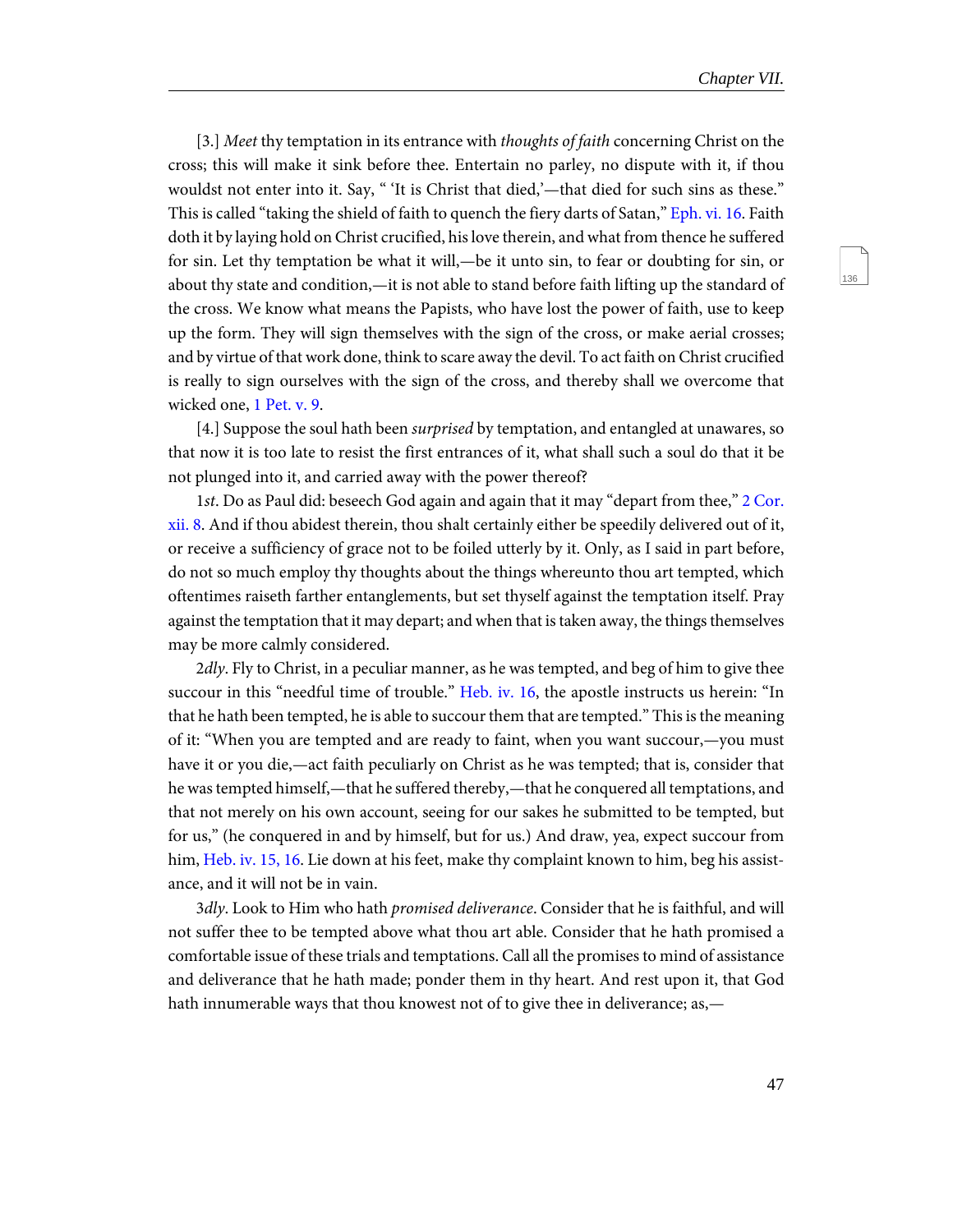<span id="page-51-0"></span>(1st.) He can send an affliction that shall mortify thy heart unto the matter of the temptation, whatever it be, that that which was before a sweet morsel under the tongue shall neither have taste or relish in it unto thee,—thy desire to it shall be killed; as was the case with David: or,

(2*dly*.) He can, by *some providence*, alter that whole state of things from whence thy temptation doth arise, so taking fuel from the fire, causing it to go out of itself; as it was with the same David in the day of battle: or,

 $(3dly.)$  He can tread down Satan under thy feet, that he shall not dare to suggest any thing any more to thy disadvantage (the God of peace shall do it), that thou shalt hear of him no more: or,

(4thly.) He can give thee such *supply of grace* as that thou mayst be freed, though not from the temptation itself, yet from the tendency and danger of it; as was the case with Paul: or,

(5thly.) He can give thee such a comfortable persuasion of good success in the issue as that thou shalt have refreshment in thy trials, and be kept from the trouble of the temptation; as was the case with the same Paul: or,

(6thly.) He can utterly remove it, and make thee a complete conqueror. And innumerable other ways he hath of keeping thee from entering into temptation, so as to be foiled by it.

4thly. Consider where the temptation wherewith thou art surprised hath made its entrance, and by what means, and with all speed make up the breach. Stop that passage which the waters have made to enter in at. Deal with thy soul like a wise physician. Inquire when, how, by what means, thou fellest into this distemper; and if thou findest negligence, carelessness, want of keeping watch over thyself, to have lain at the bottom of it, fix thy soul there,—bewail that before the Lord,—make up that breach,—and then proceed to the work that lies before thee.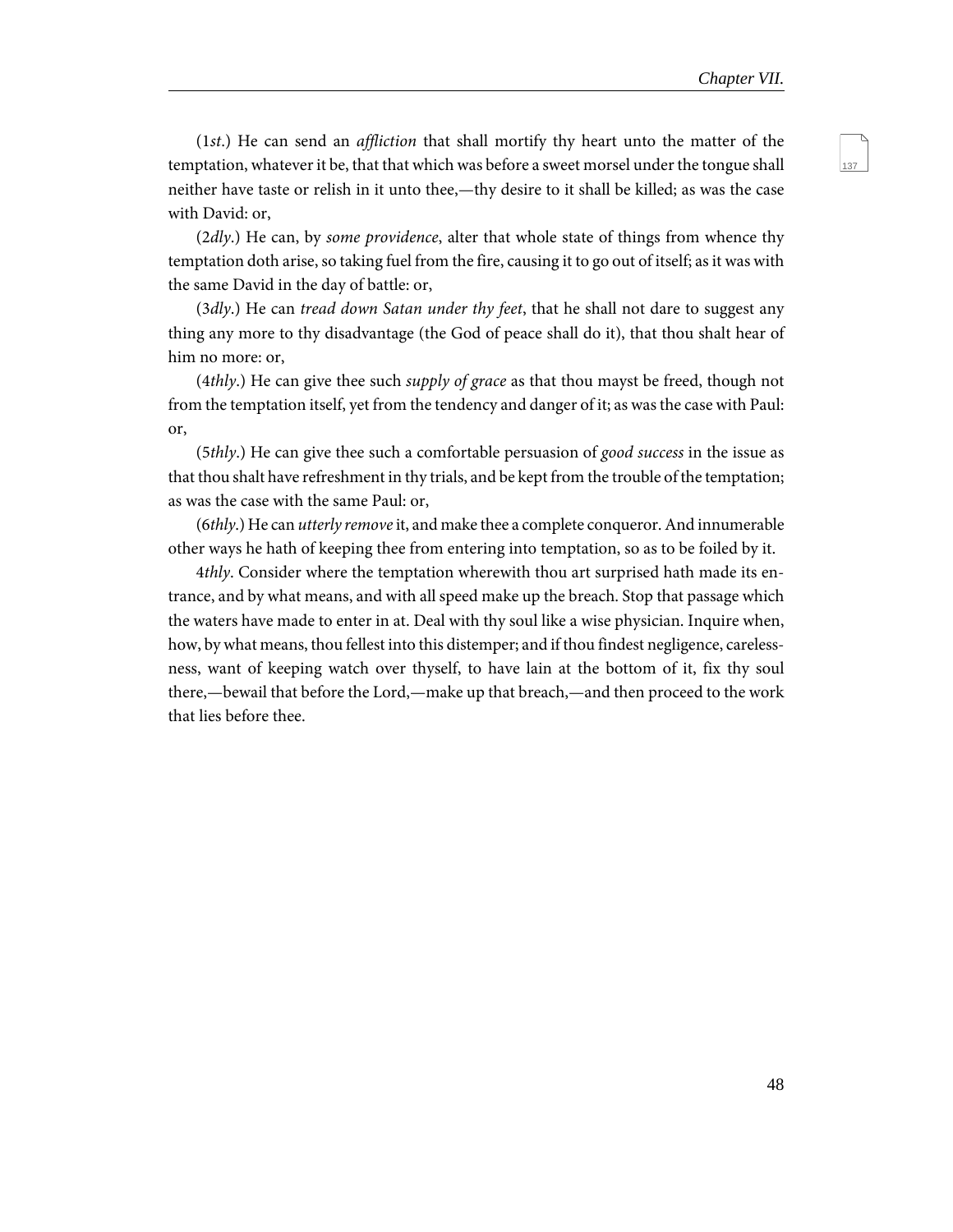## <span id="page-52-6"></span>**Chapter VIII.**

<span id="page-52-4"></span>The last general direction, [Rev. iii. 10](http://www.ccel.org/study/Bible:Rev.3.10): Watch against temptation by constant "keeping the word of Christ's patience"—What that word is—How it is kept—How the keeping of it will keep us from the "hour of temptation."

<span id="page-52-5"></span>The directions insisted on in the former chapters are such as are partly given us, in their several particulars, up and down the Scripture; partly arise from the nature of the thing itself. There is one general direction remains, which is comprehensive of all that went before, and also adds many more particulars unto them. This contains an approved antidote against the poison of temptation,—a remedy that Christ himself hath marked with a note of efficacy and success; that is given us, [Rev. iii. 10](http://www.ccel.org/study/Bible:Rev.3.10), in the words of our Saviour himself to the church of Philadelphia. "Because," saith he, "thou hast kept the word of my patience, I will also keep thee from the hour of temptation, which shall come upon all the world, to try them that dwell in the earth." Christ is "the same yesterday, today, and for ever." As he dealt with the church of Philadelphia, so will he deal with us. If we "keep the word of his patience," he will "keep us from the hour of temptation." This, then, being a way of rolling the whole care of this weighty affair on him who is able to bear it, it requires our peculiar attention.

And, therefore, I shall show, $-(1)$  What it is to "keep the word of Christ's patience," that we may know how to perform our duty; and, (2.) How this will be a means of our preservation, which will establish us in the faith of Christ's promise.

<span id="page-52-2"></span><span id="page-52-1"></span><span id="page-52-0"></span>(1.) The word of Christ is the word of the gospel; the word by him revealed from the bosom of the Father; the word of the Word; the word spoken in time of the eternal Word. So it is called "The word of Christ," [Col. iii. 16;](http://www.ccel.org/study/Bible:Col.3.16) or "The gospel of Christ," [Rom. i. 16](http://www.ccel.org/study/Bible:Rom.1.16), [1 Cor.](http://www.ccel.org/study/Bible:1Cor.9.12) [ix. 12;](http://www.ccel.org/study/Bible:1Cor.9.12) and "The doctrine of Christ," [Heb. vi. 1.](http://www.ccel.org/study/Bible:Heb.6.1) "Of Christ," that is, as its author, [Heb. i. 1,](http://www.ccel.org/study/Bible:Heb.1.1-Heb.1.2) [2](http://www.ccel.org/study/Bible:Heb.1.1-Heb.1.2); and of him, as the chief subject or matter of it, [2 Cor. i. 20.](http://www.ccel.org/study/Bible:2Cor.1.20) Now, this word is called "The word of Christ's patience," or tolerance and forbearance, upon the account of that patience and long-suffering which, in the dispensation of it, the Lord Christ exerciseth towards the whole, and to all persons in it; and that both actively and passively, in his bearing with men and enduring from them:—

<span id="page-52-3"></span>[1.] He is patient towards his saints; he bears with them, suffers from them. He is "patient to us-ward," [2 Pet. iii. 9](http://www.ccel.org/study/Bible:2Pet.3.9),—that is, that believe. The gospel is the word of Christ's patience even to believers. A soul acquainted with the gospel knows that there is no property of Christ rendered more glorious therein than that of his patience. That he should bear with so many unkindnesses, so many causeless breaches, so many neglects of his love, so many affronts done to his grace, so many violations of engagements as he doth, it manifests his gospel to be not only the word of his grace, but also of his patience. He suffers also *from* them in all the reproaches they bring upon his name and ways; and he suffers in them, for "in all their afflictions he is afflicted."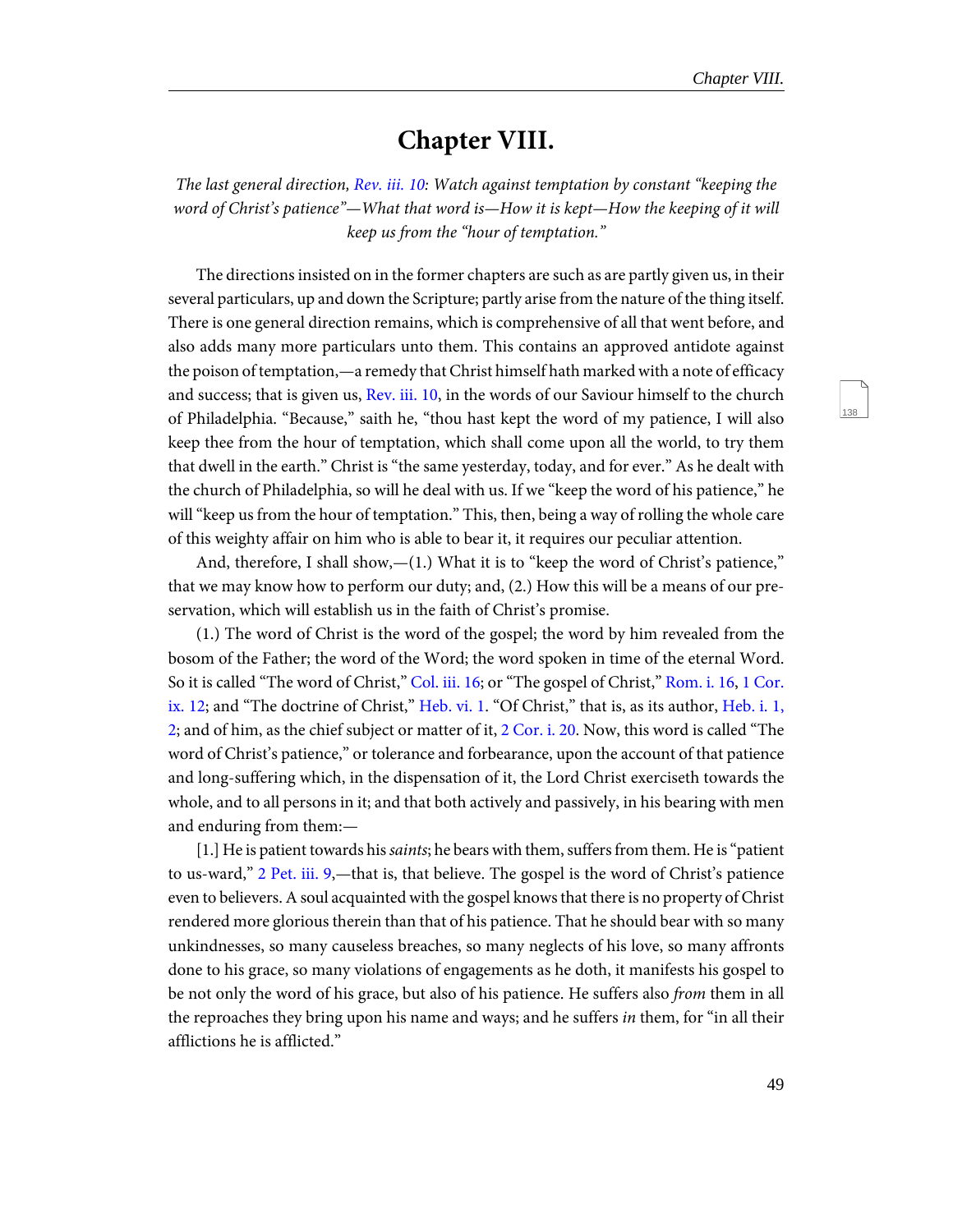<span id="page-53-10"></span><span id="page-53-9"></span><span id="page-53-1"></span>[2.] Towards the *elect* not yet effectually called. [Rev. iii. 20](http://www.ccel.org/study/Bible:Rev.3.20), he stands waiting at the door of their hearts and knocks for an entrance. He deals with them by all means, and yet stands and waits until "his head is filled with the dew, and his locks with the drops of the night," [Cant. v. 2](http://www.ccel.org/study/Bible:Song.5.2); as enduring the cold and inconveniences of the night, that when his morning is come he may have entrance. Oftentimes for a long season he is by them scorned in his person, persecuted in his saints and ways, reviled in his word, whilst he stands at the door in the word of his patience, with his heart full of love towards their poor rebellious souls.

<span id="page-53-8"></span><span id="page-53-7"></span><span id="page-53-6"></span><span id="page-53-0"></span>[3.] To the *perishing world*. Hence the time of his kingdom in this world is called the time of his "patience," [Rev. i. 9](http://www.ccel.org/study/Bible:Rev.1.9). He "endures the vessels of wrath with much long-suffering," [Rom. ix. 22.](http://www.ccel.org/study/Bible:Rom.9.22) Whilst the gospel is administered in the world he is patient towards the men thereof, until the saints in heaven and earth are astonished and cry out, "How long?" [Ps.](http://www.ccel.org/study/Bible:Ps.13.1-Ps.13.2) [xiii. 1, 2](http://www.ccel.org/study/Bible:Ps.13.1-Ps.13.2); [Rev. vi. 10.](http://www.ccel.org/study/Bible:Rev.6.10) And themselves do mock at him as if he were an idol, [2 Pet. iii. 4.](http://www.ccel.org/study/Bible:2Pet.3.4) He endures from them bitter things, in his name, ways, worship, saints, promises, threats, all his interest of honour and love; and yet passeth by them, lets them alone, does them good. Nor will he cut this way of proceeding short until the gospel shall be preached no more. Patience must accompany the gospel.

Now, this is the word that is to be kept, that we may be kept from "the hour of temptation."

(2.) Three things are implied in the keeping of this word: [1.] Knowledge; [2.] Valuation; [3.] Obedience:—

<span id="page-53-5"></span>[1.] Knowledge. He that will keep this word must know it, be acquainted with it, under a fourfold notion:—1st. As a word of grace and mercy, to save him; 2dly. As a word of holiness and *purity*, to sanctify him; 3*dly*. As a word of *liberty* and *power*, to ennoble him and set him free; 4thly. As a word of consolation, to support him in every condition:-

<span id="page-53-4"></span>1st. As a word of grace and mercy, able to save us: "It is the power of God unto salvation," [Rom. i. 16;](http://www.ccel.org/study/Bible:Rom.1.16) "The grace of God that bringeth forth salvation," [Tit. ii. 11](http://www.ccel.org/study/Bible:Titus.2.11); "The word of grace that is able to build us up, and to give us an inheritance among all them that are sanctified," [Acts xx. 32](http://www.ccel.org/study/Bible:Acts.20.32); "The word that is able to save our souls," [James i. 21.](http://www.ccel.org/study/Bible:Jas.1.21) When the word of the gospel is known as a word of mercy, grace, and pardon, as the sole evidence for life, as the conveyance of an eternal inheritance; when the soul finds it such to itself, it will strive to keep it.

<span id="page-53-3"></span><span id="page-53-2"></span>2*dly*. As a word of *holiness* and *purity*, able to sanctify him: "Ye are clean through the word I have spoken unto you," saith our Saviour, [John xv. 3](http://www.ccel.org/study/Bible:John.15.3). To that purpose is his prayer, [chap. xvii. 17.](http://www.ccel.org/study/Bible:John.17.17) He that knows not the word of Christ's patience as a sanctifying, cleansing word, in the power of it upon his own soul, neither knows it nor keeps it. The empty profession of our days knows not one step towards this duty; and thence it is that the most are so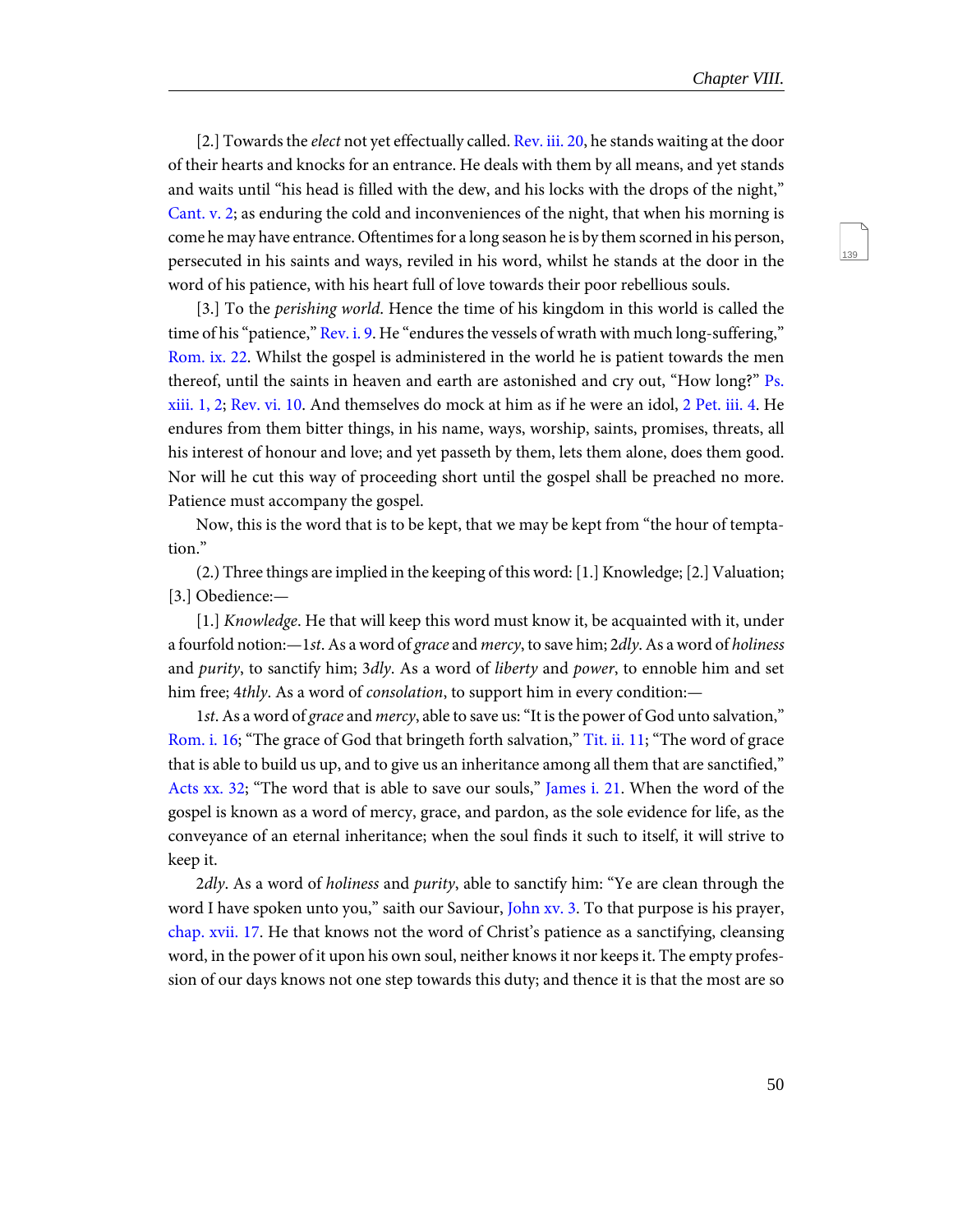<span id="page-54-8"></span><span id="page-54-5"></span>overborne under the power of temptations. Men full of self, of the world, of fury, ambition, and almost all unclean lusts, do yet talk of keeping the word of Christ! See [1 Pet. i. 2](http://www.ccel.org/study/Bible:1Pet.1.2); [2 Tim.](http://www.ccel.org/study/Bible:2Tim.2.19) [ii. 19.](http://www.ccel.org/study/Bible:2Tim.2.19)

<span id="page-54-7"></span><span id="page-54-0"></span>3*dly*. As a word of *liberty* and *power*, to ennoble him and set him free;—and this not only from the guilt of sin and from wrath, for that it doth as it is a word of grace and mercy; not only from the power of sin, for that it doth as it is a word of holiness; but also from all outward respects of men or the world that might entangle him or enslave him. It declares us to be "Christ's freemen," and in bondage unto none, [John viii. 32](http://www.ccel.org/study/Bible:John.8.32); [1 Cor. vii. 23.](http://www.ccel.org/study/Bible:1Cor.7.23) We are not by it freed from due subjection unto superiors, nor from any duty, nor unto any sin, [1](http://www.ccel.org/study/Bible:1Pet.2.16) [Pet. ii. 16](http://www.ccel.org/study/Bible:1Pet.2.16); but in two respects it is a word of freedom, liberty, largeness of mind, power and deliverance from bondage:—

<span id="page-54-2"></span>(1st.) In respect of *conscience* as to the worship of God, [Gal. v. 1.](http://www.ccel.org/study/Bible:Gal.5.1)

<span id="page-54-3"></span>(2dly.) In respect of ignoble, slavish respects unto the men or things of the world, in the course of our pilgrimage. The gospel gives a free, large, and noble spirit, in subjection to God, and none else. There is administered in it a spirit "not of fear, but of power, and of love, and of a sound mind," [2 Tim. i. 7](http://www.ccel.org/study/Bible:2Tim.1.7); a mind "in nothing terrified," [Phil. i. 28,](http://www.ccel.org/study/Bible:Phil.1.28)—not swayed with any by-respect whatever. There is nothing more unworthy of the gospel than a mind in bondage to persons or things, prostituting itself to the lusts of men or affrightments of the world. And he that thus knows the word of Christ's patience, really and in power, is even thereby freed from innumerable, from unspeakable temptations.

4thly. As a word of consolation, to support him in every condition, and to be a full portion in the want of all. It is a word attended with "joy unspeakable and full of glory." It gives supportment, relief, refreshment, satisfaction, peace, consolation, joy, boasting, glory, in every condition whatever. Thus to know the word of Christ's patience, thus to know the gospel, is the first part, and it is a great part, of this condition of our preservation from the hour and power of temptation.

<span id="page-54-6"></span><span id="page-54-4"></span>[2.] Valuation of what is thus known belongs to the keeping of this word. It is to be kept as a treasure. [2 Tim. i. 14,](http://www.ccel.org/study/Bible:2Tim.1.14) Τὴν καλὴν παρακαταθήκην,—that excellent "depositum" (that is, the word of the gospel),—"keep it," saith the apostle, "by the Holy Ghost;" and, "Hold fast the faithful word," [Tit. i. 9](http://www.ccel.org/study/Bible:Titus.1.9). It is a good treasure, a faithful word; hold it fast. It is a word that comprises the whole interest of Christ in the world. To value that as our chiefest treasure is to keep the word of Christ's patience. They that will have a regard from Christ in the time of temptation are not to be regardless of his concernments.

<span id="page-54-9"></span><span id="page-54-1"></span>[3.] Obedience. Personal obedience, in the universal observation of all the commands of Christ, is the keeping of his word, [John xiv. 15.](http://www.ccel.org/study/Bible:John.14.15) Close adherence unto Christ in holiness and universal obedience, then when the opposition that the gospel of Christ doth meet withal in the world doth render it signally the word of his patience, is the life and soul of the duty required.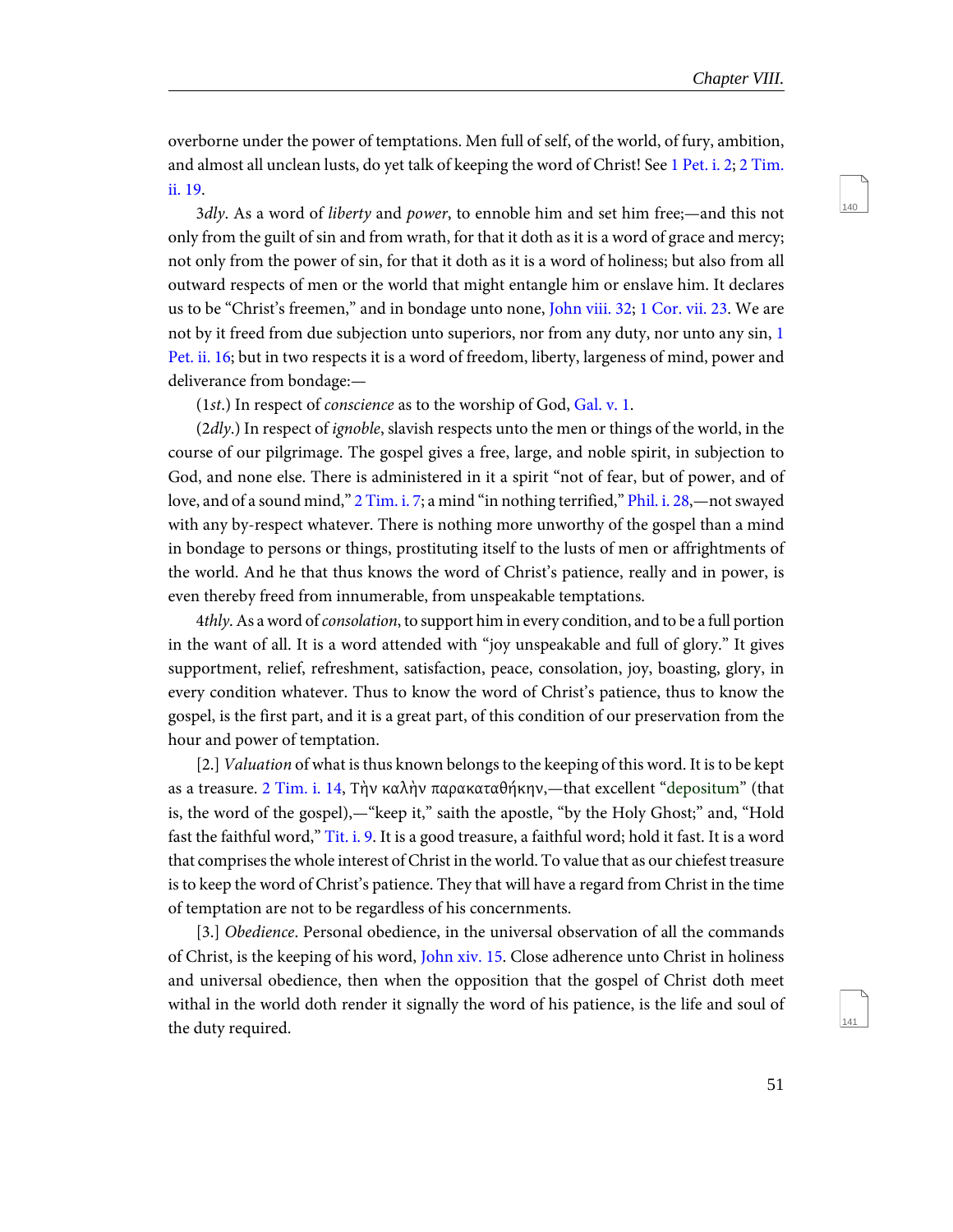Now, all these are to be so managed with that intension of mind and spirit, that care of heart and diligence of the whole person, as to make up a keeping of this word; which evidently includes all these considerations.

We are arrived, then, to the sum of this safeguarding duty, of this condition of freedom from the power of temptation:—He that, having a due acquaintance with the gospel in its excellencies, as to him a word of mercy, holiness, liberty, and consolation, values it, in all its concernments, as his choicest and only treasure,—makes it his business and the work of his life to give himself up unto it in universal obedience, then especially when opposition and apostasy put the patience of Christ to the utmost,—he shall be preserved from the hour of temptation.

This is that which is comprehensive of all that went before, and is exclusive of all other ways for the obtaining of the end purposed. Nor let any man think without this to be kept one hour from entering into temptation; wherever he fails, there temptation enters. That this will be a sure preservative may appear from the ensuing considerations:—

<span id="page-55-4"></span>(1.) It hath the promise of preservation, and this alone hath so. It is solemnly promised, in the place mentioned, to the church of Philadelphia on this account. When a great trial and temptation was to come on the world, at the opening of the seventh seal, [Rev. vii. 3,](http://www.ccel.org/study/Bible:Rev.7.3) a caution is given for the preservation of God's sealed ones, which are described to be those who keep the word of Christ; for the promise is that it should be so.

<span id="page-55-0"></span>Now, in every promise there are three things to be considered:—[1.] The faithfulness of the Father, who gives it. [2.] The grace of the Son, which is the matter of it. [3.] The power and *efficacy* of the Holy Ghost, which puts the promise in execution. And all these are engaged for the preservation of such persons from the hour of temptation.

<span id="page-55-5"></span><span id="page-55-3"></span><span id="page-55-2"></span>[1.] The faithfulness of God accompanieth the promise. On this account is our deliverance laid, [1 Cor. x. 13](http://www.ccel.org/study/Bible:1Cor.10.13). Though we be tempted, yet we shall be kept from the hour of temptation; it shall not grow too strong for us. What comes on us we shall be able to bear; and what would be too hard for us we shall escape. But what security have we hereof? Even the faithfulness of God: "God is faithful, who will not suffer you," etc. And wherein is God's faithfulness seen and exercised? "He is faithful that promised," [Heb. x. 23;](http://www.ccel.org/study/Bible:Heb.10.23) his faithfulness consists in his discharge of his promises. "He abideth faithful: he cannot deny himself," [2 Tim. ii.](http://www.ccel.org/study/Bible:2Tim.2.13) [13.](http://www.ccel.org/study/Bible:2Tim.2.13) So that by being under the promise, we have the faithfulness of God engaged for our preservation.

<span id="page-55-1"></span>[2.] There is in every promise of the covenant the grace of the Son; that is the subjectmatter of all promises: "I will keep thee." How? "By my grace with thee." So that what assistance the grace of Christ can give a soul that hath a right in this promise, in the hour of temptation it shall enjoy it. Paul's temptation grew very high; it was likely to have come to its prevalent hour. He "besought the Lord, that is, the Lord Jesus Christ, for help, [2 Cor. xii.](http://www.ccel.org/study/Bible:2Cor.12.8) [8](http://www.ccel.org/study/Bible:2Cor.12.8); and received that answer from him, "My grace is sufficient for thee," [verse 9.](http://www.ccel.org/study/) That it was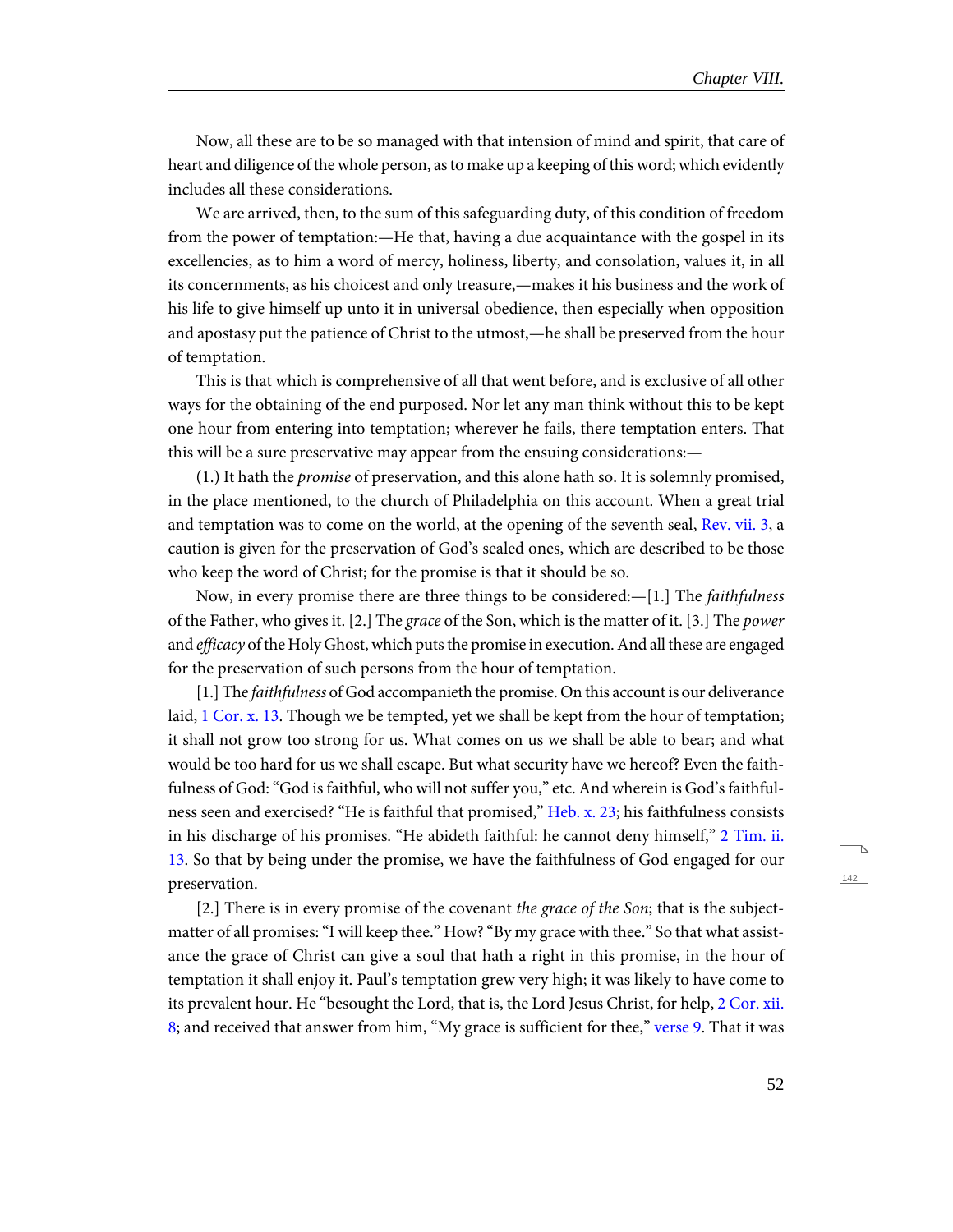<span id="page-56-6"></span>the Lord Christ and his grace with whom he had peculiarly to do is evident from the close of that verse: "I will glory in my infirmity, that the power of Christ may rest upon me;" or "the efficacy of the grace of Christ in my preservation be made evident." So [Heb. ii. 18](http://www.ccel.org/study/Bible:Heb.2.18).

<span id="page-56-3"></span>[3.] The efficacy of the Spirit accompanieth the promises. He is called "The Holy Spirit of promise;" not only because he is promised by Christ, but also because he effectually makes good the promise, and gives it accomplishment in our souls. He also, then, is engaged to preserve the soul walking according to the rule laid down. See [Isa. lix. 21.](http://www.ccel.org/study/Bible:Isa.59.21) Thus, where the promise is, there is all this assistance. The faithfulness of the Father, the grace of the Son, the power of the Spirit, all are engaged in our preservation.

<span id="page-56-2"></span><span id="page-56-0"></span>(2.) This constant, universal keeping of Christ's word of patience will keep the heart and soul in such a frame, as wherein no prevalent temptation, by virtue of any advantages whatever, can seize upon it, so as totally to prevail against it. So David prays, [Ps. xxv. 21,](http://www.ccel.org/study/Bible:Ps.25.21) "Let integrity and uprightness preserve me." This integrity and uprightness is the Old Testament keeping the word of Christ,—universal close walking with God. Now, how can they preserve a man? Why, by keeping his heart in such a frame, so defended on every side, that no evil can approach or take hold on him. Fail a man in his integrity, he hath an open place for temptation to enter, [Isa. lvii. 21.](http://www.ccel.org/study/Bible:Isa.57.21) To keep the word of Christ, is to do this universally, as hath been showed. This exercises grace in all the faculties of the soul, and compasses it with the whole armour of God. The understanding is full of light; the affections, of love and holiness. Let the wind blow from what quarter it will, the soul is fenced and fortified; let the enemy assault when or by what means he pleaseth, all things in the soul of such a one are upon the guard; "How can I do this thing, and sin against God?" is at hand. Especially, upon a twofold account doth deliverance and security arise from his hand:—

<span id="page-56-7"></span><span id="page-56-5"></span><span id="page-56-4"></span><span id="page-56-1"></span>[1.] By the mortification of the heart unto the matter of temptations. The prevalency of any temptation arises from hence, that the heart is ready to close with the matter of it. There are lusts within, suited to the proposals of the world or Satan without. Hence James resolves all temptations into our "own lusts," [chap. i. 14](http://www.ccel.org/study/Bible:Isa.1.14); because either they proceed from or are made effectual by them, as hath been declared. Why doth terror or threats turn us aside from a due constancy in the performance of our duty? Is it not because there is unmortified, carnal fear abiding in us, that tumultuates in such a season? Why is it that the allurements of the world and compliances with men entangle us? Is it not because our affections are entangled with the things and considerations proposed unto us? Now, keeping the word of Christ's patience, in the manner declared, keeps the heart mortified to these things, and so it is not easily entangled by them. Saith the apostle, [Gal. ii. 20,](http://www.ccel.org/study/Bible:Gal.2.20) "I am crucified with Christ." He that keeps close to Christ is crucified with him, and is dead to all the desires of the flesh and the world; as more fully, [chap. vi. 14](http://www.ccel.org/study/Bible:Gal.6.14). Here the match is broken, and all love, entangling love, dissolved. The heart is crucified to the world and all things in it. Now the matter of all temptations almost is taken out of the world; the men of it, or the things of it, make them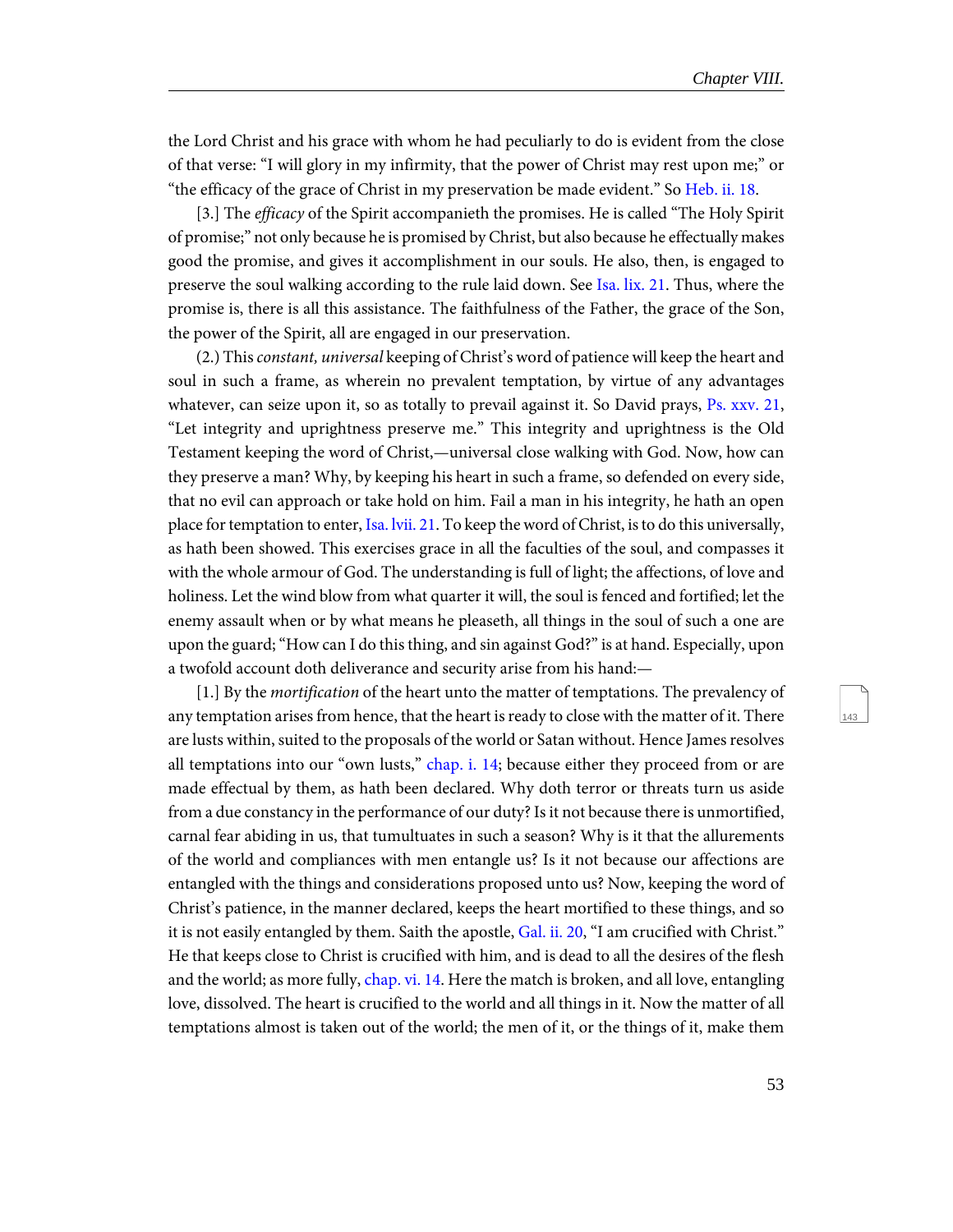<span id="page-57-0"></span>up. "As to these things," says the apostle, "I am crucified to them," (and it is so with every one that keeps the word of Christ.) "My heart is mortified unto them. I have no desire after them, nor affection to them, nor delight in them, and they are crucified unto me. The crowns, glories, thrones, pleasures, profits of the world, I see nothing desirable in them. The reputation among them, they are all as a thing of nought. I have no value nor estimation of them." When Achan saw the "goodly Babylonian garment, and two hundred shekels of silver, and a wedge of gold," first he "coveted them," then he "took them," [Josh. vii. 21](http://www.ccel.org/study/Bible:Josh.7.21). Temptation subtly spreads the Babylonish garment of favour, praise, peace, the silver of pleasure or profit, with the golden contentments of the flesh, before the eyes of men. If now there be that in them alive, unmortified, that will presently fall a-coveting; let what fear of punishment will ensue, the heart of hand will be put forth into iniquity.

Herein, then, lies the security of such a frame as that described: It is always accompanied with a mortified heart, crucified unto the things that are the matter of our temptations; without which it is utterly impossible that we should be preserved one moment when any temptation doth befall us. If liking, and love of the things proposed, insinuated, commended in the temptation, be living and active in us, we shall not be able to resist and stand.

<span id="page-57-2"></span><span id="page-57-1"></span>[2.] In this frame the heart is filled with better things and their excellency, so far as to be fortified against the matter of any temptation. See what resolution this puts Paul upon, [Phil.](http://www.ccel.org/study/Bible:Phil.3.8) [iii. 8;](http://www.ccel.org/study/Bible:Phil.3.8) all is "loss and dung" to him. Who would go out of his way to have his arms full of loss and dung? And whence is it that he hath this estimation of the most desirable things in the world? It is from that dear estimation he had of the excellency of Christ. So, [verse 10](http://www.ccel.org/study/), when the soul is exercised to communion with Christ, and to walking with him, he drinks new wine, and cannot desire the old things of the world, for he says "The new is better." He tastes every day how gracious the Lord is; and therefore longs not after the sweetness of forbidden things,—which indeed have none. He that makes it his business to eat daily of the tree of life will have no appetite unto other fruit, though the tree that bear them seem to stand in the midst of paradise. This the spouse makes the means of her preservation; even the excellency which, by daily communion, she found in Christ and his graces above all other desirable things. Let a soul exercise itself to a communion with Christ in the good things of the gospel,—pardon of sin, fruits of holiness, hope of glory, peace with God, joy in the Holy Ghost, dominion over sin,—and he shall have a mighty preservative against all temptations. As the full soul loatheth the honey-comb,—as a soul filled with carnal, earthly, sensual contentments finds no relish nor savour in the sweetest spiritual things; so he that is satisfied with the kindness of God, as with marrow and fatness,—that is, every day entertained at the banquet of wine, wine upon the lees, and well refined,—hath a holy contempt of the baits and allurements that lie in prevailing temptations, and is safe.

(3.) He that so keeps the word of Christ's patience is always furnished with preserving considerations and preserving principles,—moral and real advantages of preservation.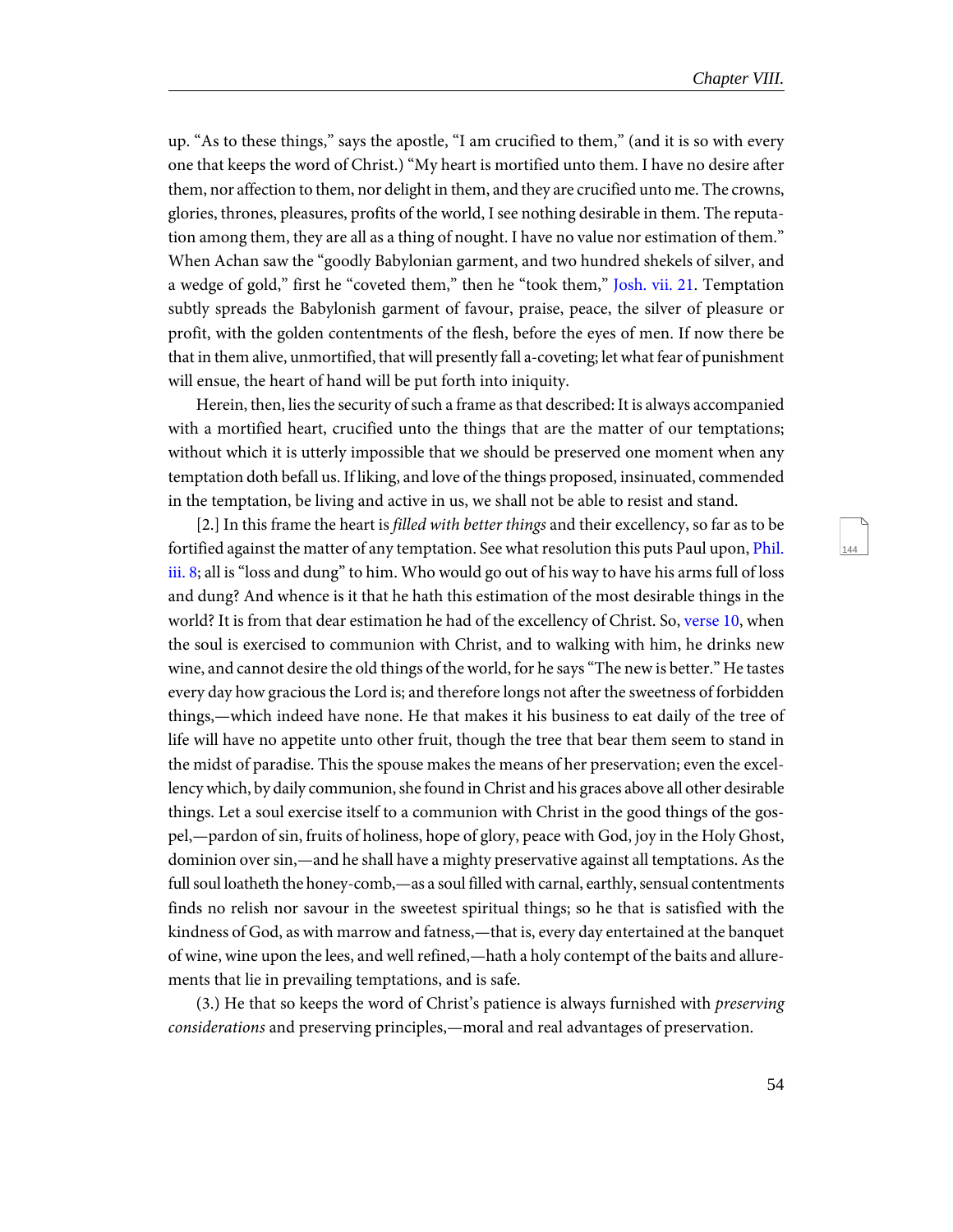[1.] He is furnished with preserving considerations, that powerfully influence his soul in his walking diligently with Christ. Besides the sense of duty which is always upon him, he considers,—

<span id="page-58-4"></span><span id="page-58-3"></span><span id="page-58-2"></span>1st. The concernment of Christ, whom his soul loves, in him and his careful walking. He considers that the presence of Christ is with him, his eye upon him; that he ponders his heart and ways, as one greatly concerned in his deportment of himself, in a time of trial. So Christ manifests himself to do, [Rev. ii. 19–23.](http://www.ccel.org/study/Bible:Rev.2.19-Rev.2.23) He considers all,—what is acceptable, what is to be rejected. He knows that Christ is concerned in his honour, that his name be not evil spoken of by reason of him; that he is concerned in love to his soul, having that design upon him to "present him holy, and unblamable, and unreprovable in his sight," [Col. i. 22,](http://www.ccel.org/study/Bible:Col.1.22)—and his Spirit is grieved where he is interrupted in this work; concerned on the account of his gospel, the progress and acceptation of it in the world,—its beauty would be slurred, its good things reviled, its progress stopped, if such a one be prevailed against; concerned in his love to others, who are grievously scandalized, and perhaps ruined, by the miscarriages of such. When Hymeneus and Philetus fell, they overthrew the faith of some. And says such a soul, then, who is exercised to keep the word of Christ's patience, when intricate, perplexed, entangling temptations, public, private, personal, do arise, "Shall I now be careless? shall I be negligent? shall I comply with the world and the ways of it? Oh what thoughts of heart hath he concerning me, whose eye is upon me! Shall I contemn his honour, despise his love, trample his gospel in the mire under the feet of men, turn aside others from his ways? Shall such a man as I fly, give over resistings? It cannot be." There is no man who keeps the word of the patience of Christ but is full of this soul-pressing consideration. It dwells on his heart and spirit; and the love of Christ constrains him so to keep his heart and ways, [2 Cor. v. 14.](http://www.ccel.org/study/Bible:2Cor.5.14)

<span id="page-58-1"></span>2dly. The great consideration of the temptations of Christ in his behalf, and the conquest he made in all assaults for his sake and his God, dwell also on his spirit. The prince of this world came upon him, every thing in earth or hell that hath either allurement or affrightment in it was proposed to him, to divert him from the work of mediation which for us he had undertaken. This whole life he calls the time of his "temptations;" but he resisted all, conquered all, and is become a Captain of salvation to them that obey him. "And," says the soul, "shall this temptation, these arguings, this plausible pretence, this sloth, this self-love, this sensuality, this bait of the world, turn me aside, prevail over me, to desert him who went before me in the ways of all temptations that his holy nature was obnoxious unto, for my good?"

<span id="page-58-0"></span>3dly. Dismal thoughts of the loss of love, of the smiles of the countenance of Christ, do also frequently exercise such a soul. He knows what it is to enjoy the favour of Christ, to have a sense of his love, to be accepted in his approaches to him, to converse with him, and perhaps hath been sometimes at some loss in this thing; and so knows also what it is to be in the dark, distanced from him. See the deportment of the spouse in such a case, [Cant. iii.](http://www.ccel.org/study/Bible:Song.3.4)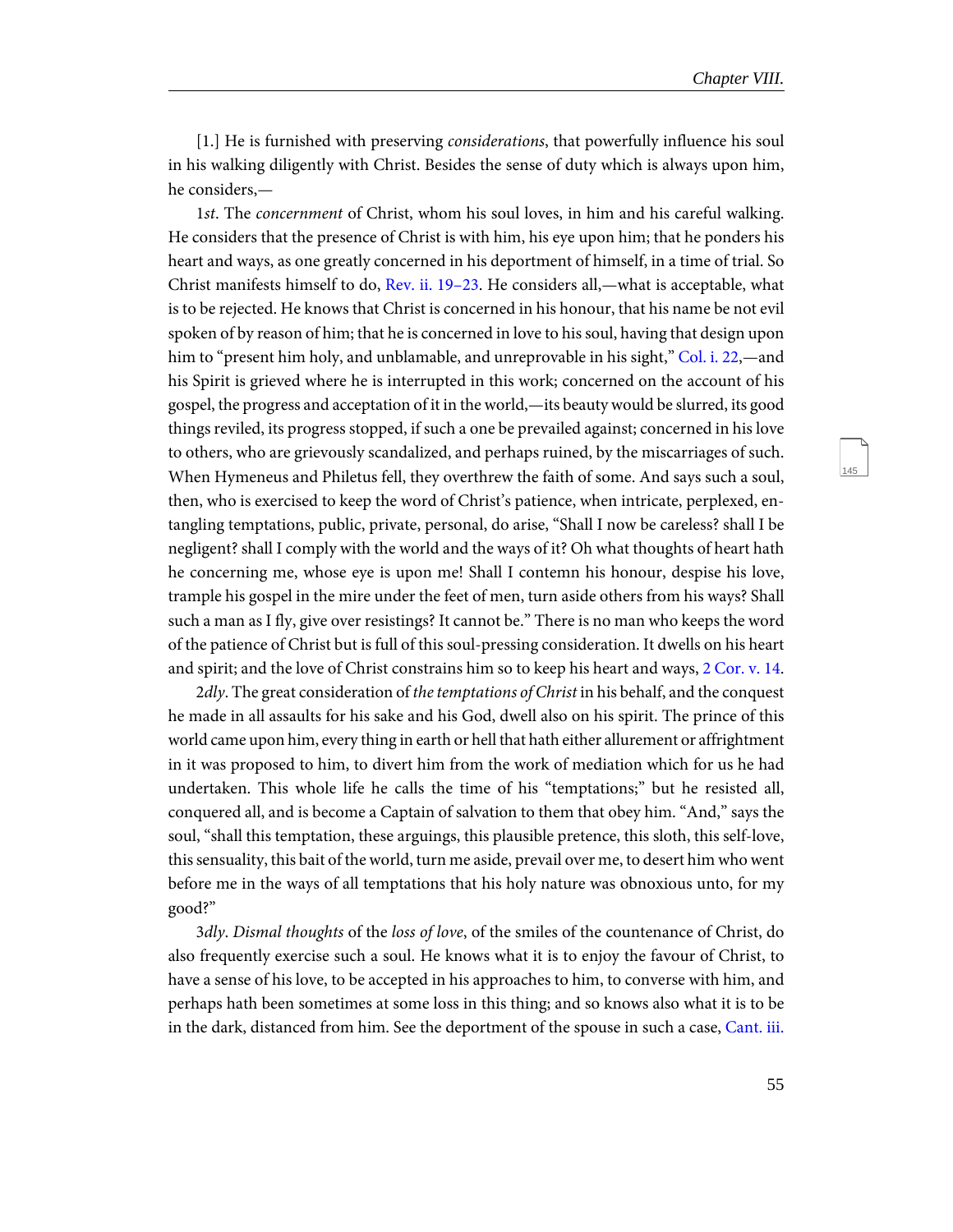[4](http://www.ccel.org/study/Bible:Song.3.4). When she had once found him again, she holds him; she will not let him go; she will lose him no more.

<span id="page-59-4"></span>[2.] He that keeps the word of Christ's patience hath preserving principles whereby he is acted. Some of them may be mentioned:—

1st. In all things he lives by faith, and is acted by it in all his ways, [Gal. ii. 20](http://www.ccel.org/study/Bible:Gal.2.20). Now, upon a twofold account hath faith, when improved, the power of preservation from temptation annexed unto it:—

<span id="page-59-5"></span><span id="page-59-3"></span><span id="page-59-2"></span><span id="page-59-0"></span>(1st.) Because it empties the soul of its *own wisdom*, understanding, and fulness, that it may act in the wisdom and fulness of Christ. The only advice for the preservation in trials and temptations lies in that of the wise man, [Prov. iii. 5](http://www.ccel.org/study/Bible:Prov.3.5), "Trust in the Lord with all thine heart; and lean not unto thine own understanding." This is the work of faith; it is faith; it is to live by faith. The great [cause of] falling of men in trials is their leaning to, or leaning upon, their own understanding and counsel. What is the issue of it? [Job xviii. 7](http://www.ccel.org/study/Bible:Job.18.7), "The steps of his strength shall be straitened, and his own counsel shall cast him down." First, he shall be entangled, and then cast down; and all by his own counsel, until he come to be ashamed of it, as Ephraim was, [Hos. x. 6](http://www.ccel.org/study/Bible:Hos.10.6). Whenever in our trials we consult our own understandings, hearken to self-reasonings, though they seem to be good, and tending to our preservation, yet the principle of living by faith is stifled, and we shall in the issue be cast down by own own counsels. Now, nothing can empty the heart of this self-fulness but faith, but living by it, but not living to ourselves, but having Christ live in us by our living by faith on him.

<span id="page-59-1"></span>(2dly.) Faith, making the soul poor, empty, helpless, destitute in itself, engages the heart, will, and power of Jesus Christ for assistance; of which I have spoken more at large elsewhere.

2*dly. Love* to the saints, with care that they suffer not upon our account, is a great preserving principle in a time of temptations and trials. How powerful this was in David, he declares in that earnest prayer, [Ps. lxix. 9](http://www.ccel.org/study/Bible:Ps.69.9), "Let not them that wait on thee, O Lord God of hosts, be ashamed for my sake: let not those that seek thee be confounded for my sake, O God of Israel;"—"O let not me so miscarry, that those for whom I would lay down my life should be put to shame, be evil spoken of, dishonoured, reviled, contemned on my account, for my failings." A selfish soul, whose love is turned wholly inwards, will never abide in a time of trial.

Many other considerations and principles that those who keep the word of Christ's patience, in the way and manner before described, are attended withal, might be enumerated; but I shall content myself to have pointed at these mentioned.

And will it now be easy to determine whence it is that so many in our days are prevailed on in the time of trial,—that the hour of temptation comes upon them, and bears them down more or less before it? Is it not because, amongst the great multitude of professors that we have, there are few that keep the word of the patience of Christ? If we wilfully neglect or cast away our interest in the promise of preservation, is it any wonder if we be not pre-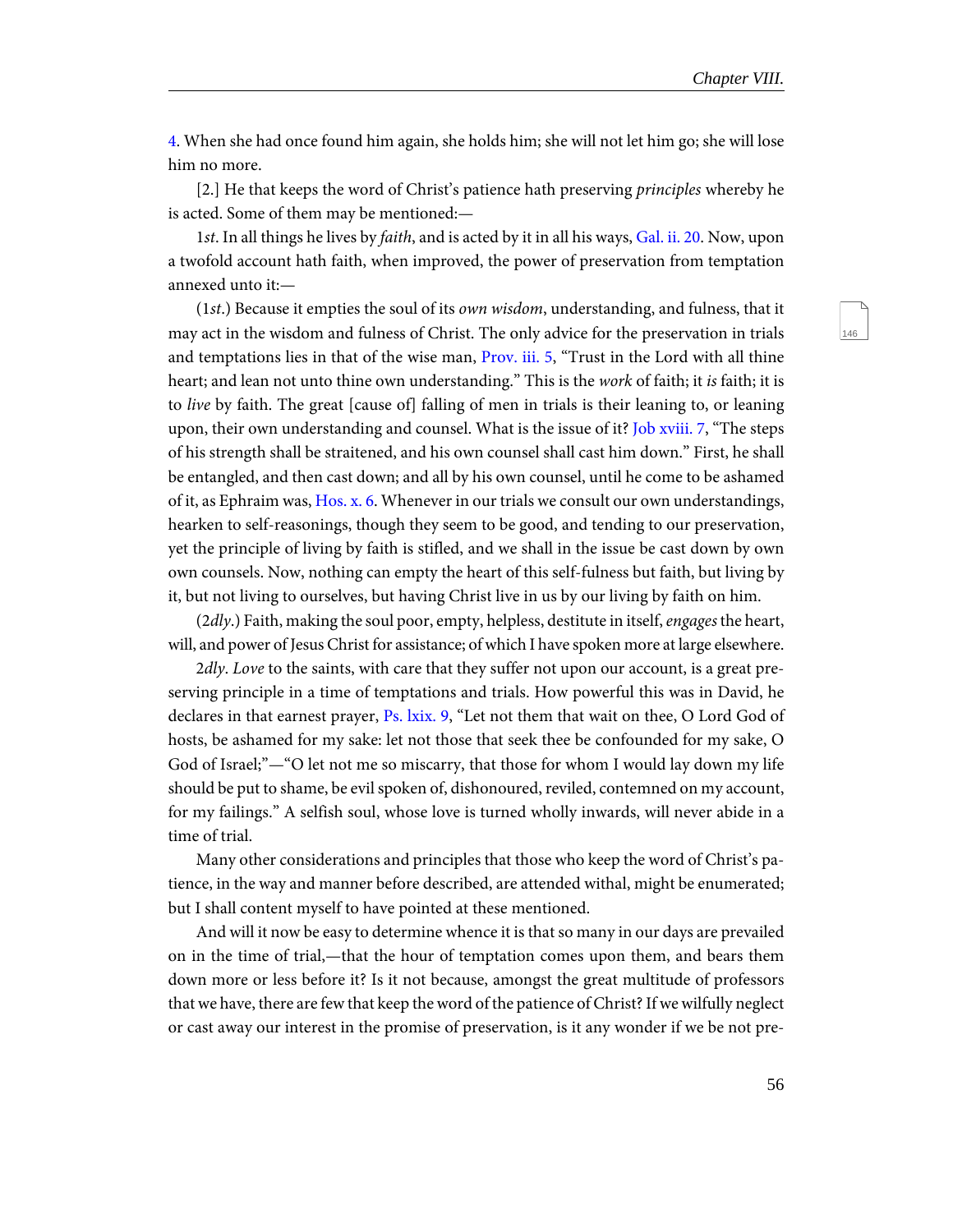<span id="page-60-0"></span>served? There is an hour of temptation come upon the world, to try them that dwell therein. It variously exerts its power and efficacy. There is not any way or thing wherein it may not be seen acting and putting forth itself. In worldliness; in sensuality; in looseness of conversation; in neglect of spiritual duties, private, public; in foolish, loose, diabolical opinions; in haughtiness and ambition; in envy and wrath; in strife and debate, revenge, selfishness; in atheism and contempt of God, doth it appear. They are but branches of the same root, bitter streams of the same fountain, cherished by peace, prosperity, security, apostasies of professors, and the like. And, alas! how many do daily fall under the power of this temptation in general! How few keep their garments girt about them, and undefiled! And if any urging, particular temptation befall any, what instances almost have we of any that escape? May we not describe our condition as the apostle that of the Corinthians, in respect of an outward visitation: "Some are sick, and some are weak, and many sleep?" Some are wounded, some defiled, many utterly lost. What is the spring and fountain of this sad condition of things? Is it not, as hath been said?—we do not keep the word of Christ's patience in universal close walking with him, and so lose the benefit of the promise given and annexed thereunto.

Should I go about to give instances of this thing, of professors coming short of keeping the word of Christ, it would be a long work. These four heads would comprise the most of them:—First, *Conformity* to the world, which Christ hath redeemed us from, almost in all things, with joy and delight in promiscuous compliances with the men of the world. Secondly, Neglect of duties which Christ hath enjoined, from close meditation to public ordinances. Thirdly, Strife, variance, and debate among ourselves, woful judging and despising one another, upon account of things foreign to the bond of communion that is between the saints. Fourthly, Self-fulness as to principles, and selfishness as to ends. Now, where these things are, are not men carnal? Is the word of Christ's patience effectual in them? Shall they be preserved? They shall not.

Would you, then, be preserved and kept from the hour of temptation? would you watch against entering into it?—as deductions from what hath been delivered in this chapter, take the ensuing cautions:—

<span id="page-60-1"></span>1. Take heed of leaning on deceitful assistances; as,—

(1.) On your own counsels, understandings, reasonings. Though you argue in them never so plausibly in your own defence, they will leave you, betray you. When the temptation comes to any height, they will all turn about, and take part with your enemy, and plead as much for the matter of the temptation, whatever it be, as they pleaded against the end and issue of it before.

(2.) The most vigorous actings, by prayer, fasting, and other such means, against that particular lust, corruption, temptation, wherewith you are exercised and have to do. This will not avail you if, in the meantime, there be neglects on other accounts. To hear a man wrestle, cry, contend as to any particular of temptation, and immediately fall into worldly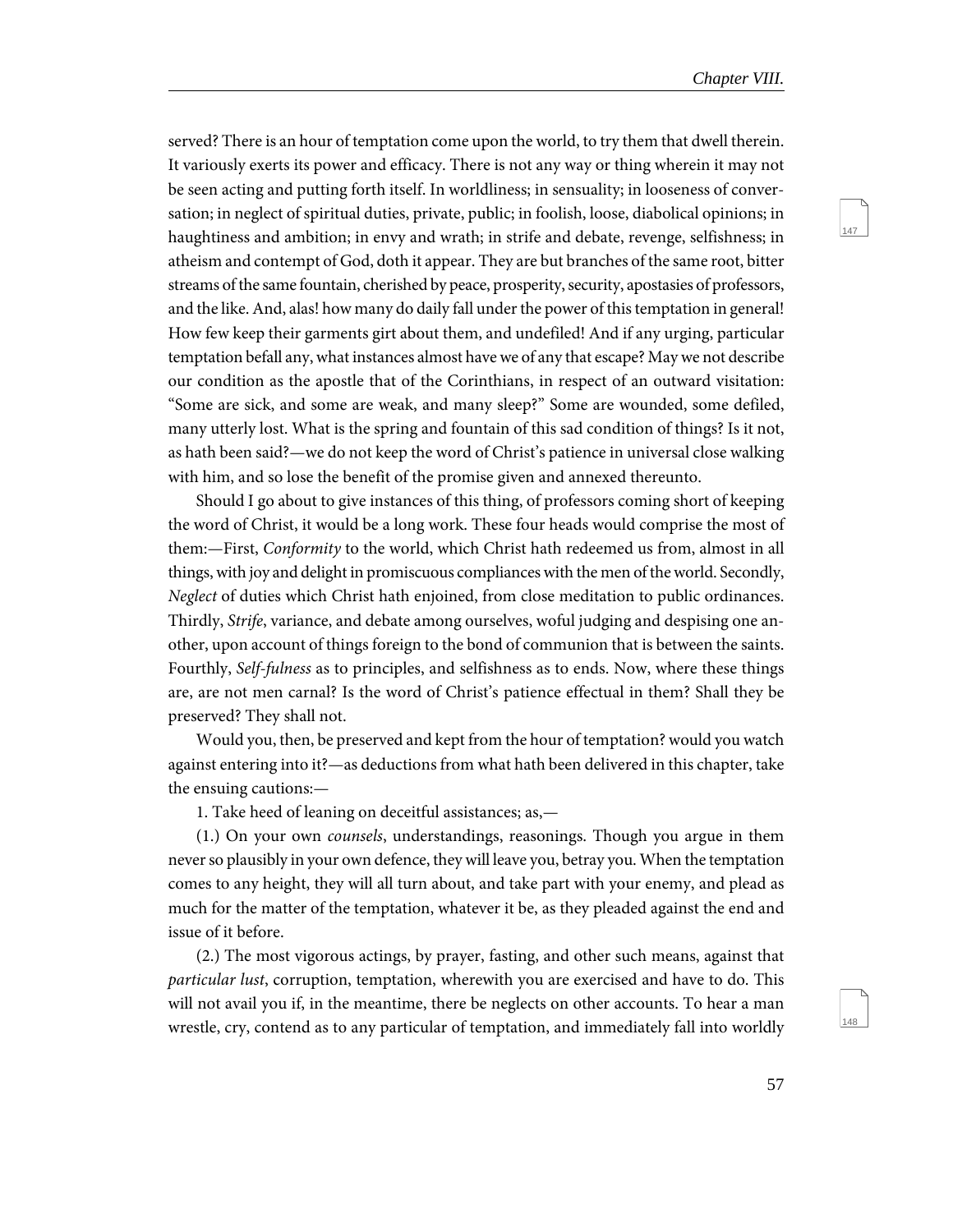ways, worldly compliances, looseness, and negligence in other things,—it is righteous with Jesus Christ to leave such a one to the hour of temptation.

(3.) The general security of saints' perseverance and preservation from total apostasy. Every security that God gives us is good in its kind, and for the purpose for which it is given to us; but when it is given for one end, to use it for another, that is not good or profitable. To make use of the general assurance of preservation from total apostasy, to support the spirit in respect of a particular temptation, will not in the issue advantage the soul; because notwithstanding that, this or that temptation may prevail. Many relieve themselves with this, until they find themselves to be in the depth of perplexities.

2. Apply yourselves to this great preservation of faithful keeping the word of Christ's patience, in the midst of all trials and temptations:—

(1.) In particular, wisely consider wherein the word of Christ's patience is most likely to suffer in the days wherein we live and the seasons that pass over us, and so vigorously set yourselves to keep it in that particular peculiarly. You will say, "How will we know wherein the word of Christ's patience in any season is likely to suffer?" I answer, Consider what works he peculiarly performs in any season; and neglect of his word in reference to them is that wherein his word is like to suffer. The works of Christ wherein he hath been peculiarly engaged in our days and seasons seem to be these:—

[1.] The pouring of contempt upon the great men and great things of the world, with all the enjoyments of it. He hath discovered the nakedness of all earthly things, in overturning, overturning, overturning, both men and things, to make way for the things that cannot be shaken.

[2.] The *owning of the lot* of his own inheritance in a distinguishing manner, putting a difference between the precious and the vile, and causing his people to dwell alone, as not reckoned with the nations.

[3.] In being nigh to faith and prayer, honouring them above all the strength and counsels of the sons of men.

<span id="page-61-0"></span>[4.] In recovering his ordinances and institutions from the carnal administrations that they were in bondage under by the lusts of men, bringing them forth in the beauty and the power of the Spirit.

Wherein, then, in such a season, must lie the peculiar neglect of the word of Christ's patience? Is it not in setting a value on the world and the things of it, which he hath stained and trampled under foot? Is it not in the slighting of his peculiar lot, his people, and casting them into the same considerations with the men of the world? Is it not in leaning to our own counsels and understandings? Is it not in the defilement of his ordinances, by giving the outward court of the temple to be trod upon by unsanctified persons? Let us, then, be watchful, and in these things keep the word of the patience of Christ, if we love our own preservation.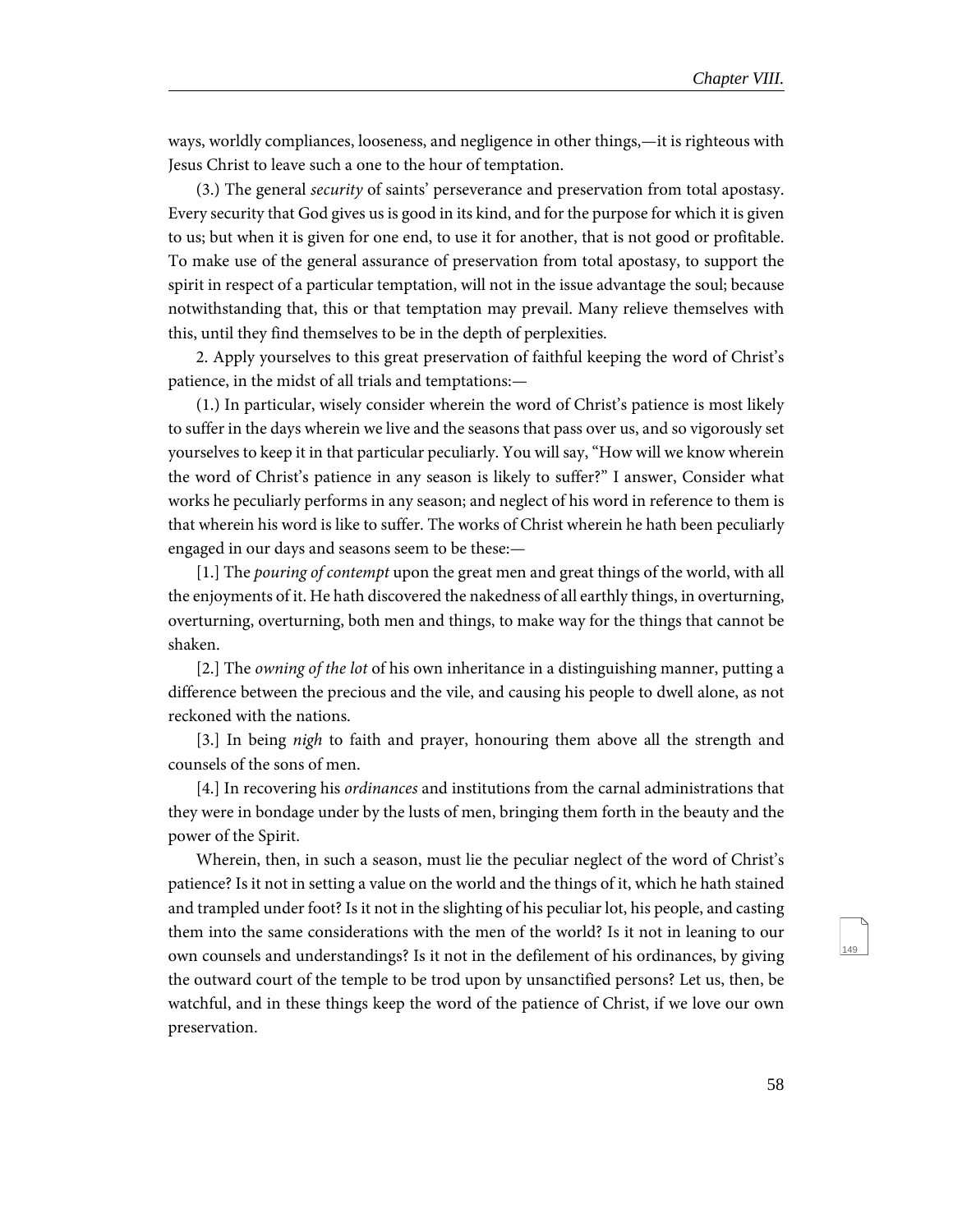(2.) In this frame urge the Lord Jesus Christ with his blessed promises, with all the considerations that may be apt to take and hold the King in his galleries, that may work on the heart of our blessed and merciful High Priest, to give suitable succour at time of need.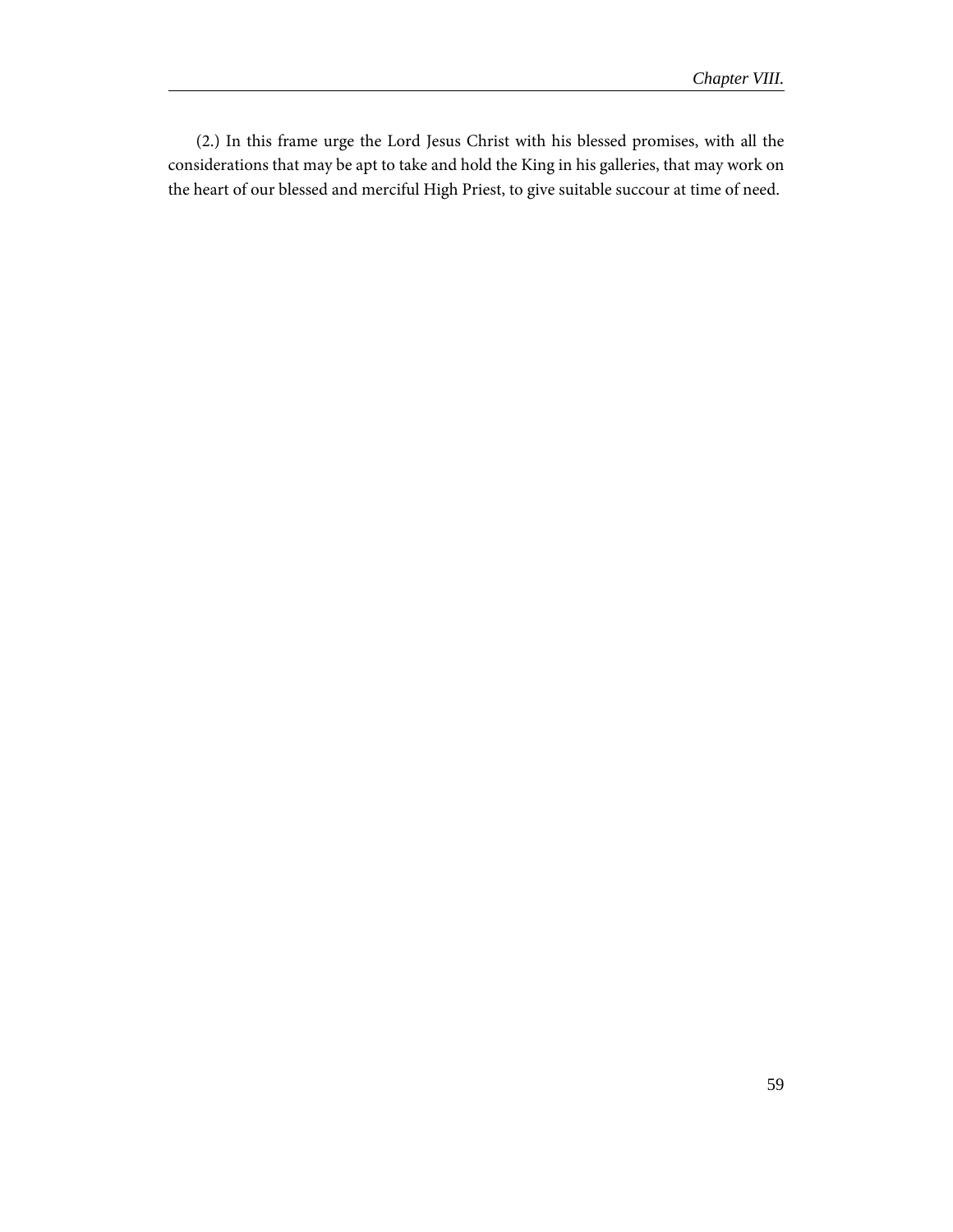## <span id="page-63-1"></span>**Chapter IX.**

#### General exhortation to the duty prescribed.

<span id="page-63-0"></span>Having thus passed through the considerations of the duty of watching that we enter not into temptation, I suppose I need not add motives to the observance of it. Those who are not moved by their own sad experiences, nor the importance of the duty, as laid down in the entrance of this discourse, must be left by me to the farther patience of God. I shall only shut up the whole with a general exhortation to them who are in any measure prepared for it by the consideration of what hath been spoken. Should you go into an hospital, and see many persons lying sick and weak, sore and wounded, with many filthy diseases and distempers, and should inquire of them how they fell into this condition, and they shall all agree to tell you such or such a thing was the occasion of it,—"By that I got my wound," says one, "And my disease," says another,—would it not make you a little careful how or what you had to do with that thing or place? Surely it would. Should you go to a dungeon, and see many miserable creatures bound in chains for an approaching day of execution, and inquire the way and means whereby they were brought into that condition, and they should all fix on one and the same thing, would you not take care to avoid it? The case is so with entering into temptation. Ah! how many poor, miserable, spiritually-wounded souls, have we everywhere!—one wounded by one sin, another by another; one falling into filthiness of the flesh, another of the spirit. Ask them, now, how they came into this estate and condition? They must all answer, "Alas! we entered into temptation, we fell into cursed snares and entanglements; and that hath brought us into the woful condition you see!" Nay, if a man could look into the dungeons of hell, and see the poor damned souls that lie bound in chains of darkness, and hear their cries, what would he be taught? What do they say? Are they not cursing their tempters, and the temptations that they entered in? And shall we be negligent in this thing? Solomon tells us that the "simple one that follows the strange woman knows not that the dead are there, that her house inclineth to death, and her paths to the dead" (which he repeats three times); and that is the reason that he ventures on her snares. If you knew what hath been done by entering into temptation, perhaps you would be more watchful and careful. Men may think that they shall do well enough notwithstanding; but, "Can a man take fire in his bosom, and his clothes not be burnt? Can one go upon hot coals, and his feet not be burnt?" [Prov. vi. 27, 28](http://www.ccel.org/study/Bible:Prov.6.27-Prov.6.28). No such thing; men come not out of their temptation without wounds, burnings, and scars. I know not any place in the world where there is more need of pressing this exhortation than in this place. Go to our several colleges, inquire for such and such young men; what is the answer in respect of many? "Ah! such a one was very hopeful for a season; but he fell into ill company, and he is quite lost. Such a one had some good beginning of religion, we were in great expectation of him; but he is fallen into temptation." And so in other places. "Such a one was useful and humble, adorned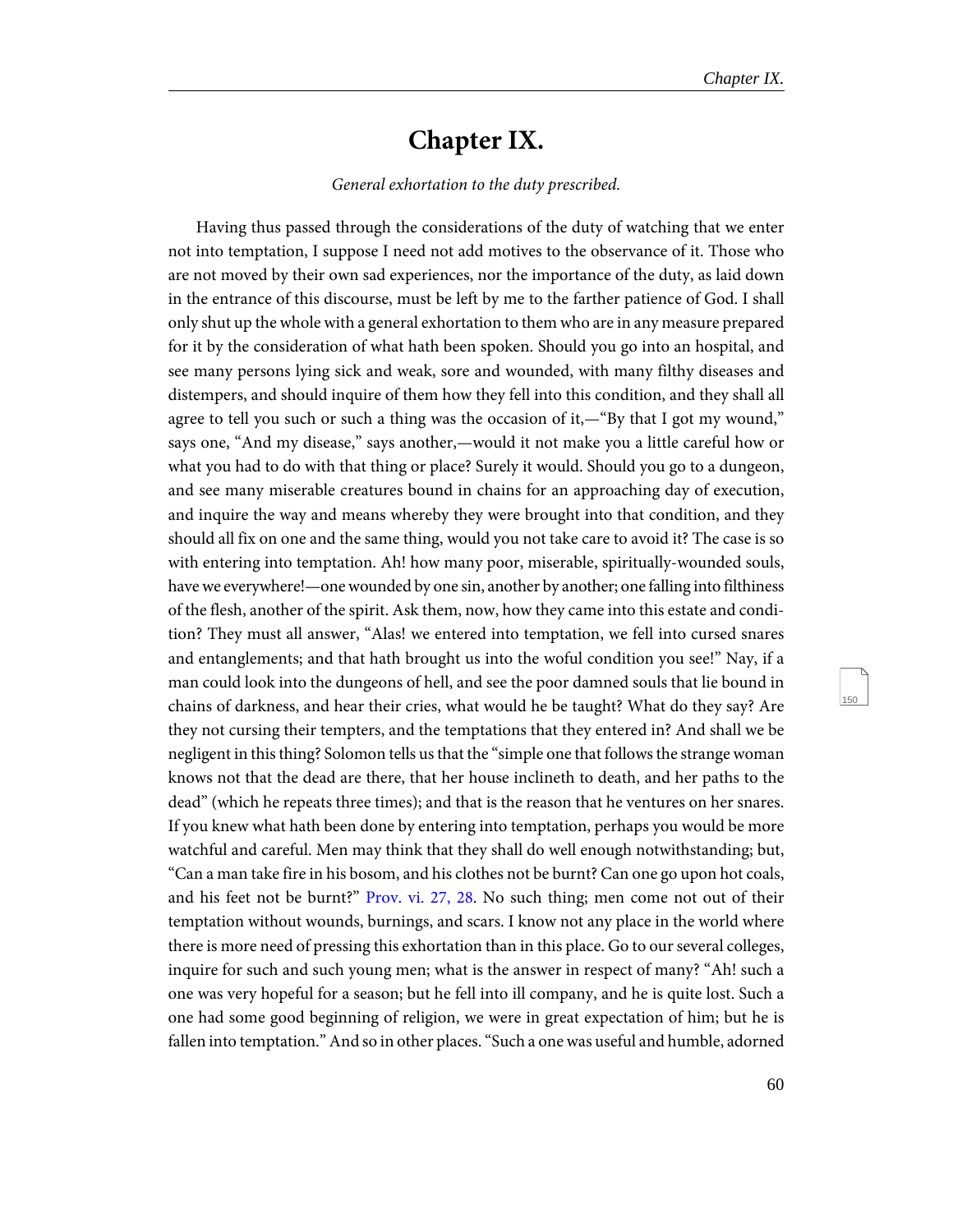the gospel; but now he is so wofully entangled with the world that he is grown all self, hath no sap nor savour. Such a one was humble and zealous; but he is advanced, and hath lost his first love and ways." Oh! how full is the world, how full is this place, of these woful examples; to say nothing of those innumerable poor creatures who are fallen into temptation by delusions in religion. And is it not time for us to awake before it be too late,—to watch against the first rising of sin, the first attempts of Satan, and all ways whereby he hath made his approaches to us, be they never so harmless in themselves?

Have we not experience of our weakness, our folly, the *invincible power* of temptation, when once it is gotten within us? As for this duty that I have insisted on, take these considerations:—

<span id="page-64-1"></span>1. If you neglect it, it being the only means prescribed by our Saviour, you will certainly enter into temptation, and as certainly fall into sin. Flatter yourselves. Some of you are "old disciples;" have a great abhorrency of sin; you think it impossible you should ever be seduced so and so; but, "Let him (whoever he be) that thinketh he standeth take heed lest he fall." It is not any grace received, it is not any experience obtained, it is not any resolution improved, that will preserve you from any evil, unless you stand upon your watch: "What I say unto you," says Christ, "I say unto all, Watch." Perhaps you may have had some good success for a time in your careless frame; but awake, admire God's tenderness and patience, or evil lies at the door. If you will not perform this duty, whoever you are, one way or other, in one thing or other, spiritual or carnal wickedness, you will be tempted, you will be defiled; and what will be the end thereof? Remember Peter!

2. Consider that you are always under the eye of Christ, the great captain of our salvation, who hath enjoined us to watch thus, and pray that we enter not into temptation. What think you are the thoughts and what the heart of Christ, when he sees a temptation hastening towards us, a storm rising about us, and we are fast asleep? Doth it not grieve him to see us expose ourselves so to danger, after he hath given us warning upon warning? Whilst he was in the days of his flesh he considered his temptation whilst it was yet coming, and armed himself against it. "The prince of this world cometh," says he, "but hath no part in me." And shall we be negligent under his eye? Do not think that thou seest him coming to thee as he did to Peter, when he was asleep in the garden, with the same reproof: "What! canst thou not watch one hour?" Would it not be a grief to thee to be so reproved, or to hear him thundering against thy neglect from heaven, as against the church of Sardis? [Rev. iii. 2.](http://www.ccel.org/study/Bible:Rev.3.2)

<span id="page-64-0"></span>3. Consider that if thou neglect this duty, and so fall into temptation,—which assuredly thou wilt do,—that when thou art entangled God may withal bring some heavy affliction or judgment upon thee, which, by reason of thy entanglement, thou shalt not be able to look on any otherwise than as an evidence of his anger and hatred; and then what wilt thou do with thy temptation and affliction together? All thy bones will be broken, and thy peace and strength will be gone in a moment. This may seem but as a noise of words for the present;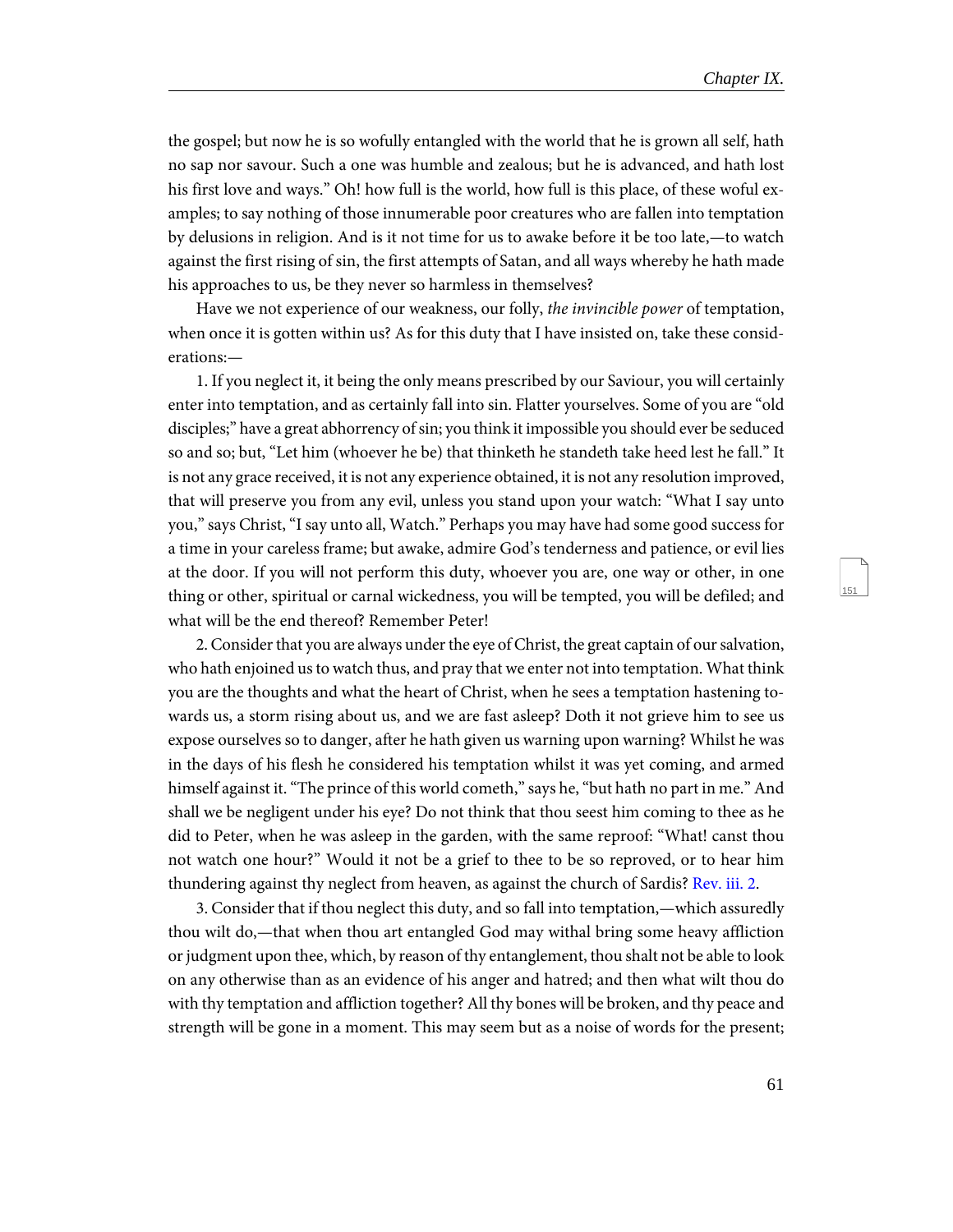but if ever it be thy condition, thou wilt find it to be full of woe and bitterness. Oh! then, let us strive to keep our spirits unentangled, avoiding all appearance of evil and all ways leading thereunto; especially all ways, businesses, societies, and employments that we have already found disadvantageous to us.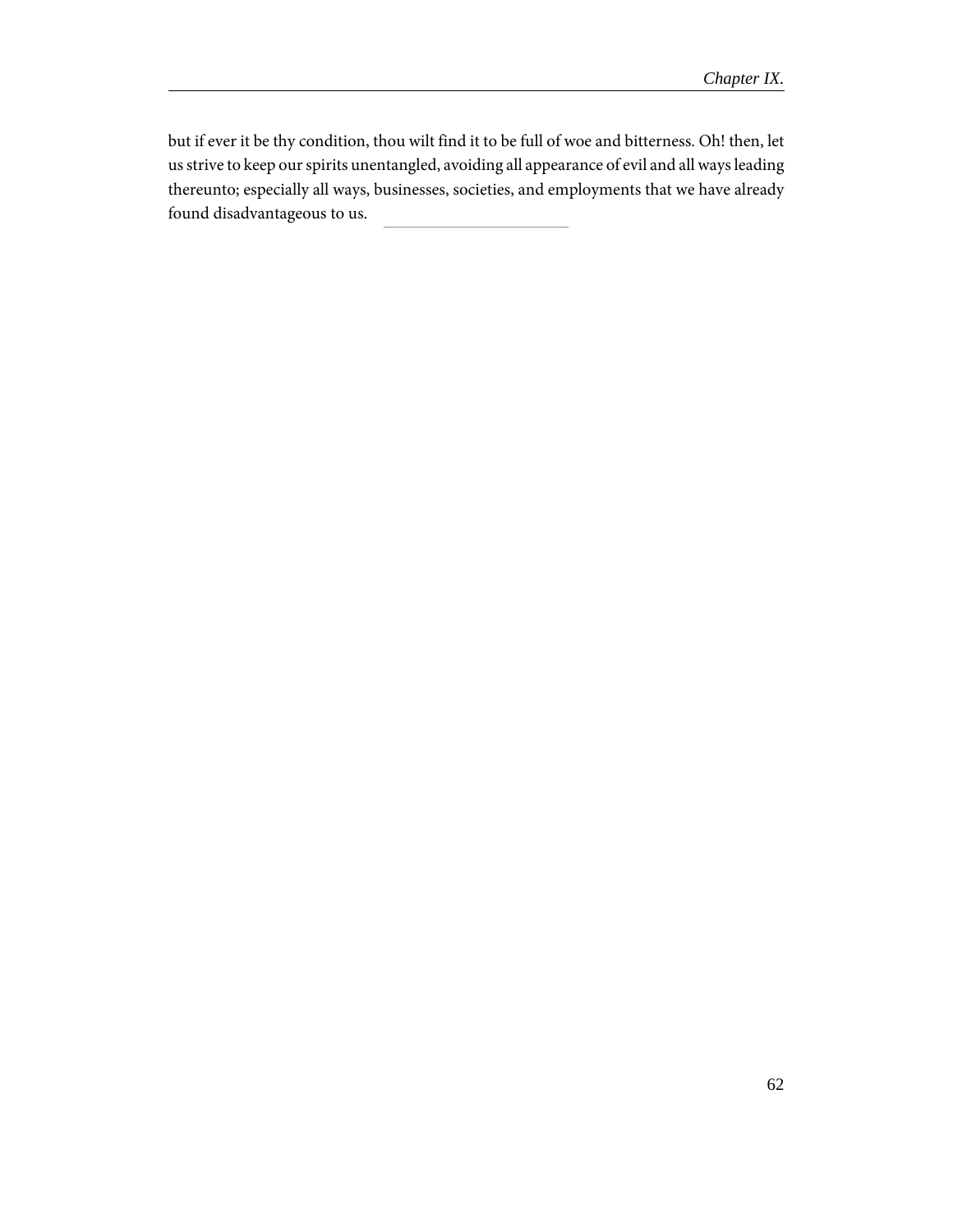# **Indexes**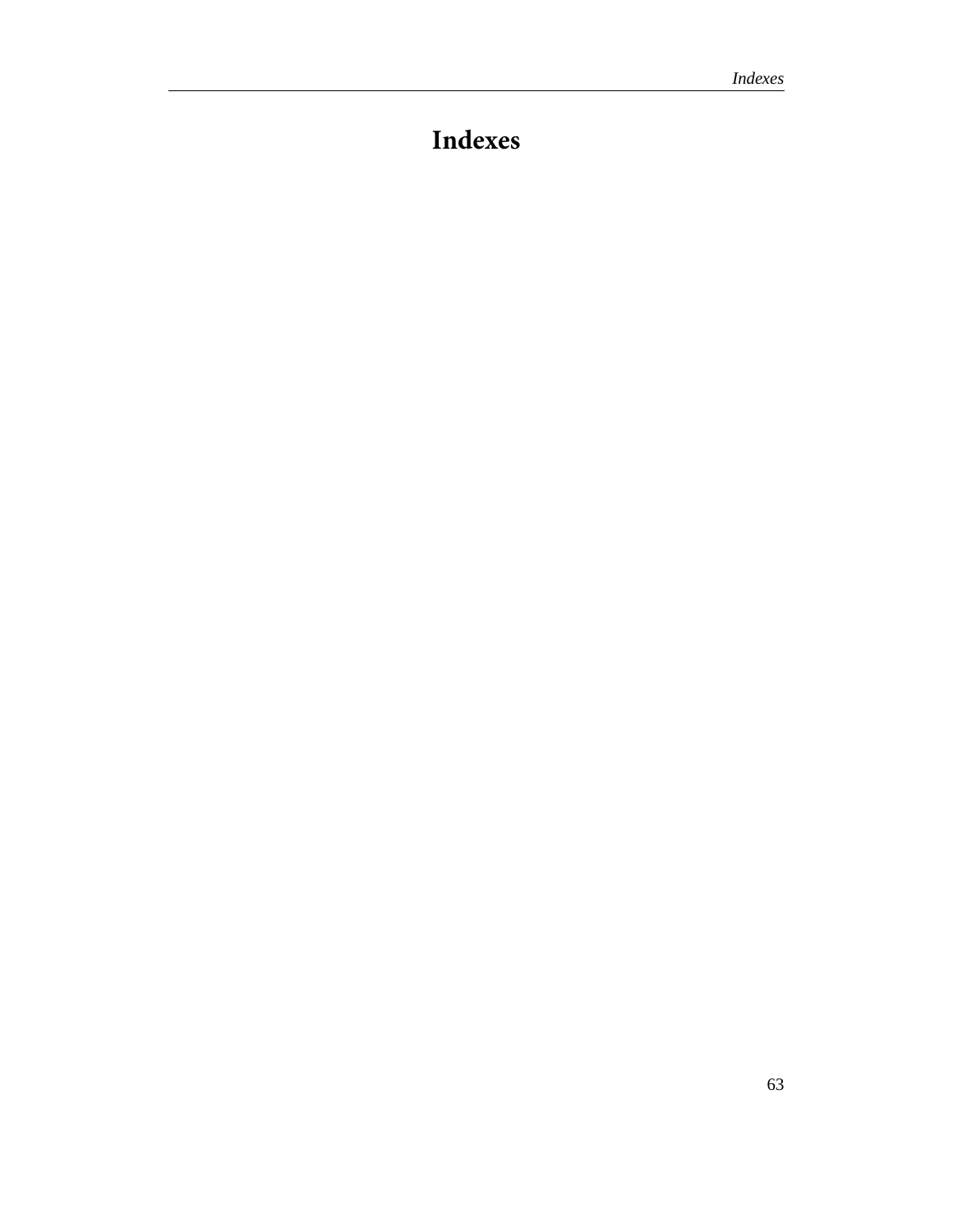## **Index of Scripture References**

**Genesis** [12:12-13](#page-20-0) [20:2](#page-20-0)   [20:6](#page-11-0)   [22:1](#page-10-0)   [22:1-2](#page-11-1)   [39:9](#page-48-0) **Deuteronomy** [13:3](#page-10-1) [13:3](#page-12-0) **Joshua** [7:21](#page-57-0) **1 Kings** [22:22](#page-26-0) **2 Chronicles** [32:31](#page-11-2) **Job** [18:7](#page-59-0) **Psalms** [13:1-2](#page-53-0)   [18:23](#page-46-0)   [25:21](#page-56-0)   [30:6](#page-42-0)   [69:9](#page-59-1) **Proverbs** [1:32](#page-42-1) [3:5](#page-59-2)   [4:14-15](#page-47-0) [6:27-28](#page-63-0)   [10:20](#page-21-0)   [23:34](#page-9-0)   [28:26](#page-22-0)   [30:8-9](#page-42-2) **Ecclesiastes** [7:14](#page-42-3) [23:16](#page-43-0) **Song of Solomon** [3:4](#page-58-0) [5:2](#page-37-0)   [5:2](#page-53-1) [5:2-8](#page-43-1) **Isaiah** [1:14](#page-56-1) [35:8](#page-40-0) [57:21](#page-56-2) [59:21](#page-56-3) **Jeremiah** [17:9](#page-22-1) **Hosea** [4:11](#page-22-2) [4:11](#page-25-0) [10:6](#page-59-3) [13:6](#page-42-4) **Matthew** [4:7](#page-30-0) [4:8](#page-12-1)   [6:13](#page-14-0)  [6:13](#page-18-0) [7:26](#page-19-0) [12:35](#page-48-1) [24:12](#page-26-1) [26:37](#page-9-1) [26:41](#page-6-0)   [26:41](#page-9-2)   [26:41](#page-38-0) **Luke** [3:38](#page-20-1) [8:13](#page-19-1) [18:1](#page-41-0) [22:3](#page-13-0)   [22:28](#page-14-1)   [22:28](#page-30-1) **John** [8:32](#page-54-0) [14:15](#page-54-1)  [14:30](#page-13-1)   [15:3](#page-53-2) [15:6](#page-23-0) [17:15](#page-39-0) [17:17](#page-53-3) [21:15](#page-45-0) **Acts** [20:32](#page-53-4) **Romans** [1:16](#page-52-0) [1:16](#page-53-5) [1:28](#page-26-2) [6:1-2](#page-31-0)   [7:15](#page-49-0)   [7:18](#page-10-2)  [9:22](#page-53-6)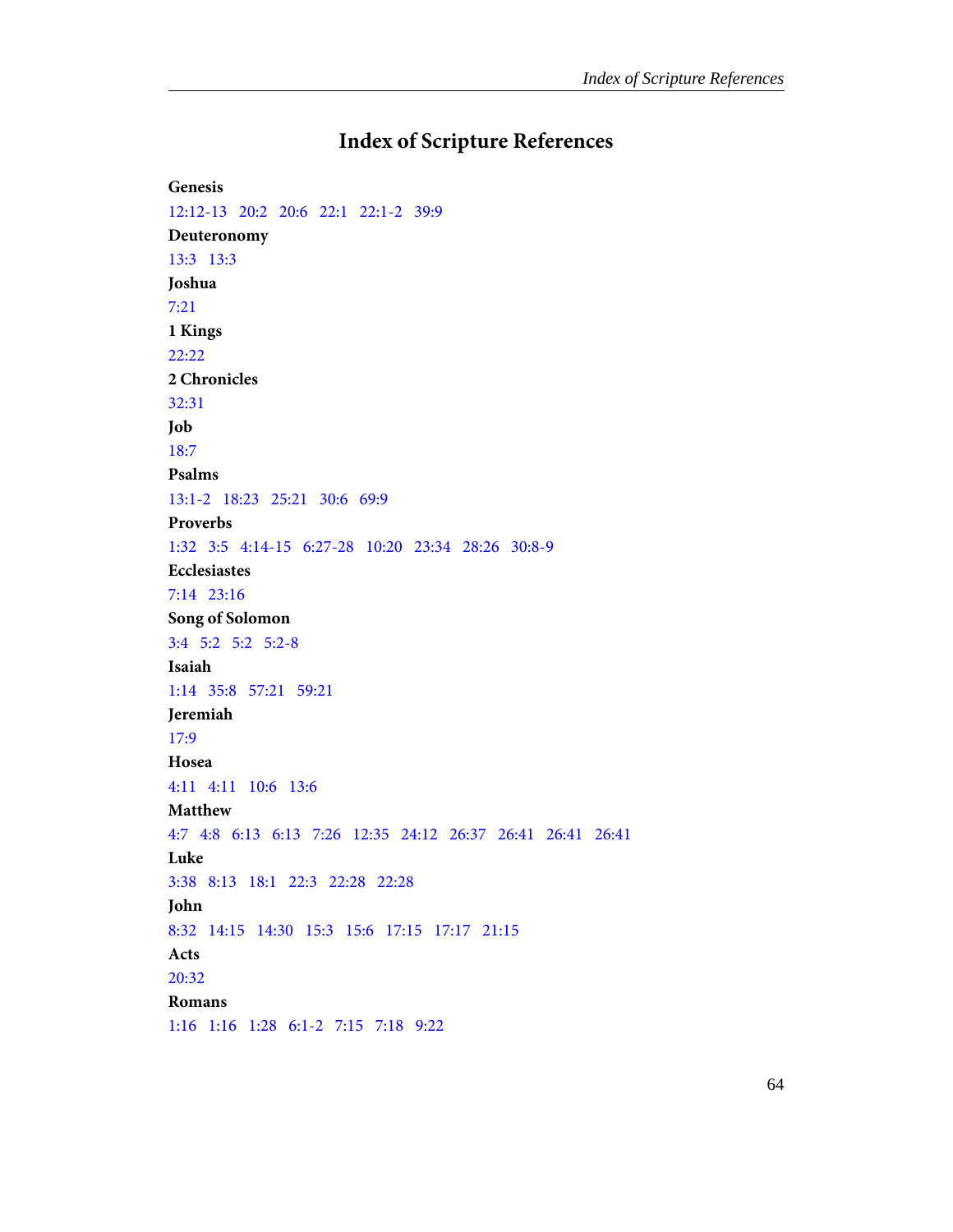```
1 Corinthians
5:6   7:23   9:12   10:13   10:13   10:13   16:13
2 Corinthians
1:20   4:4   4:6   5:14   5:14   5:21   12:7   12:8   12:8   12:9
Galatians
2:20   2:20   3:13   5:1   5:9   6:1   6:1   6:14
Ephesians
6   6:16   6:18   6:18
Philippians
1:28   3:8   4:7
Colossians
1:22   3:16
2 Thessalonians
2:11
1 Timothy
6:9
2 Timothy
1:7   1:14   2:13   2:17-18   2:19
Titus
1:9   2:11
Hebrews
1:1-2   2:9   2:17-18   2:18   2:18   4:2   4:15-16   4:16   4:16   5:7   6:1   10:23   12:15
James
1:2   1:2   1:5-7   1:10   1:13   1:14   1:14-15   1:15   1:21   4:7
1 Peter
1:2   1:5   1:6-7   1:17   2:16   5:9
2 Peter
2:9   3:4   3:9
Revelation
1:9   2:19-23   3:1   3:2   3:2   3:2   3:10   3:10   3:10   3:10   3:10   3:10   3:10   3:20   6:10   7:3  
12:4
```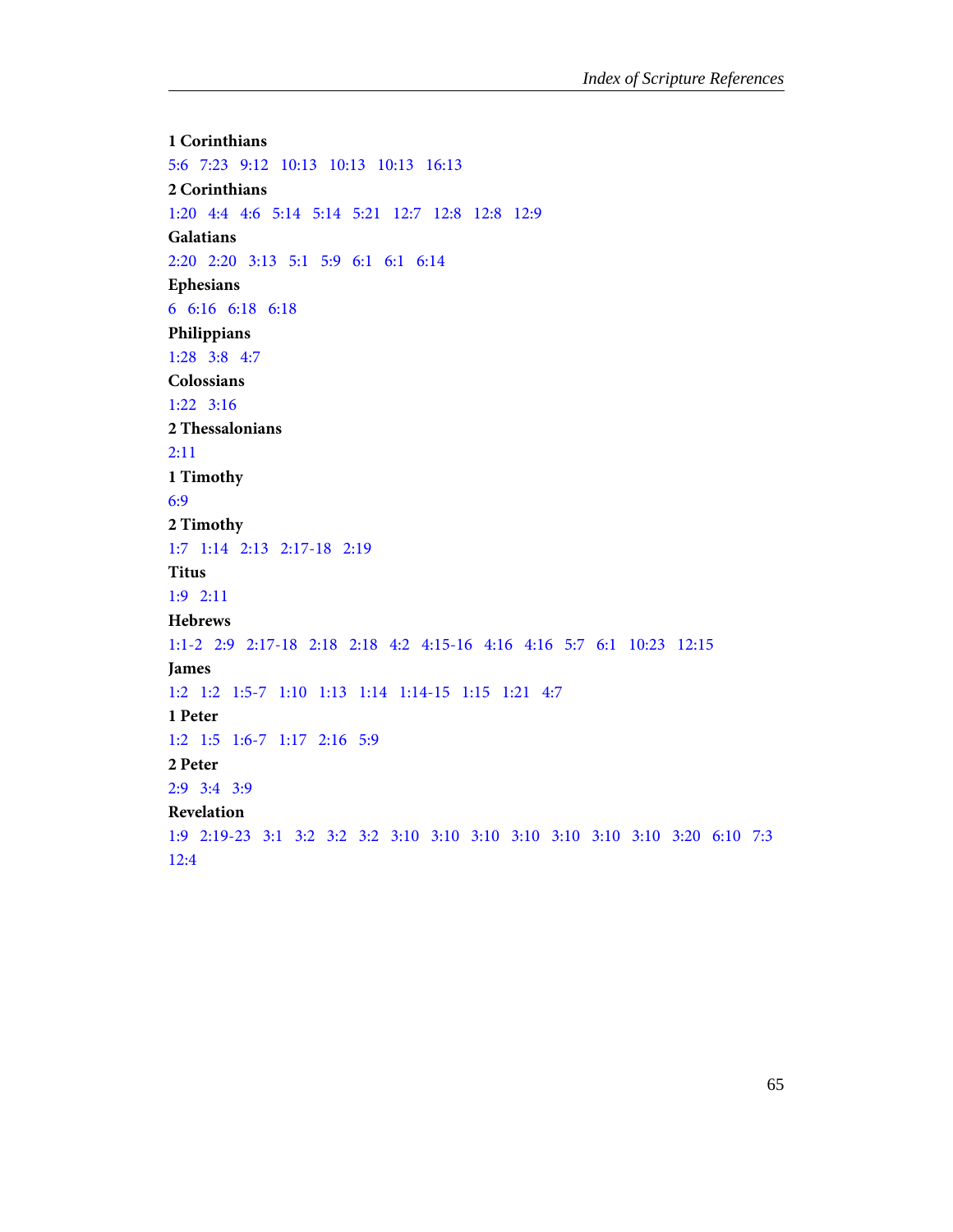## **Index of Greek Words and Phrases**

ἐκ τοῦ πονηροῦ: [36](#page-39-2) ἐμπίπτειν: [11](#page-14-3) Τὴν καλὴν παρακαταθήκην: [51](#page-54-4) Φρουρά: [45](#page-48-3) προσέχειν: [14](#page-17-2) φρουρήσει: [45](#page-48-5) φρουρήσει τὰς καρδίας: [45](#page-48-6)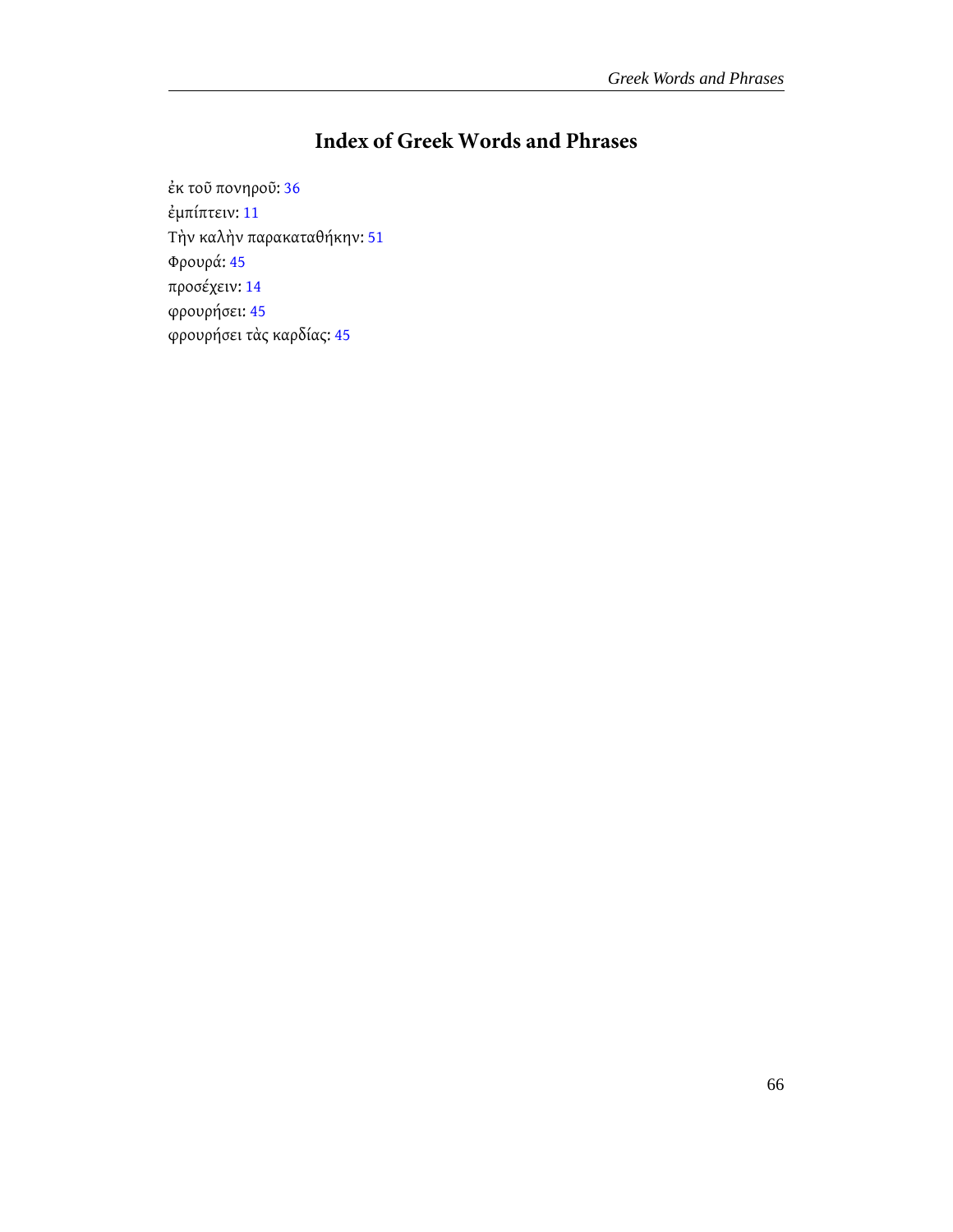## **Index of Latin Words and Phrases**

Populus sibilet, at mihi plaudo.: [19](#page-22-4) Vestigia terrent.: [17](#page-20-3) depositum: [51](#page-54-4) ingentia decora: [32](#page-35-0) mille nocendi artes: [14](#page-17-3)